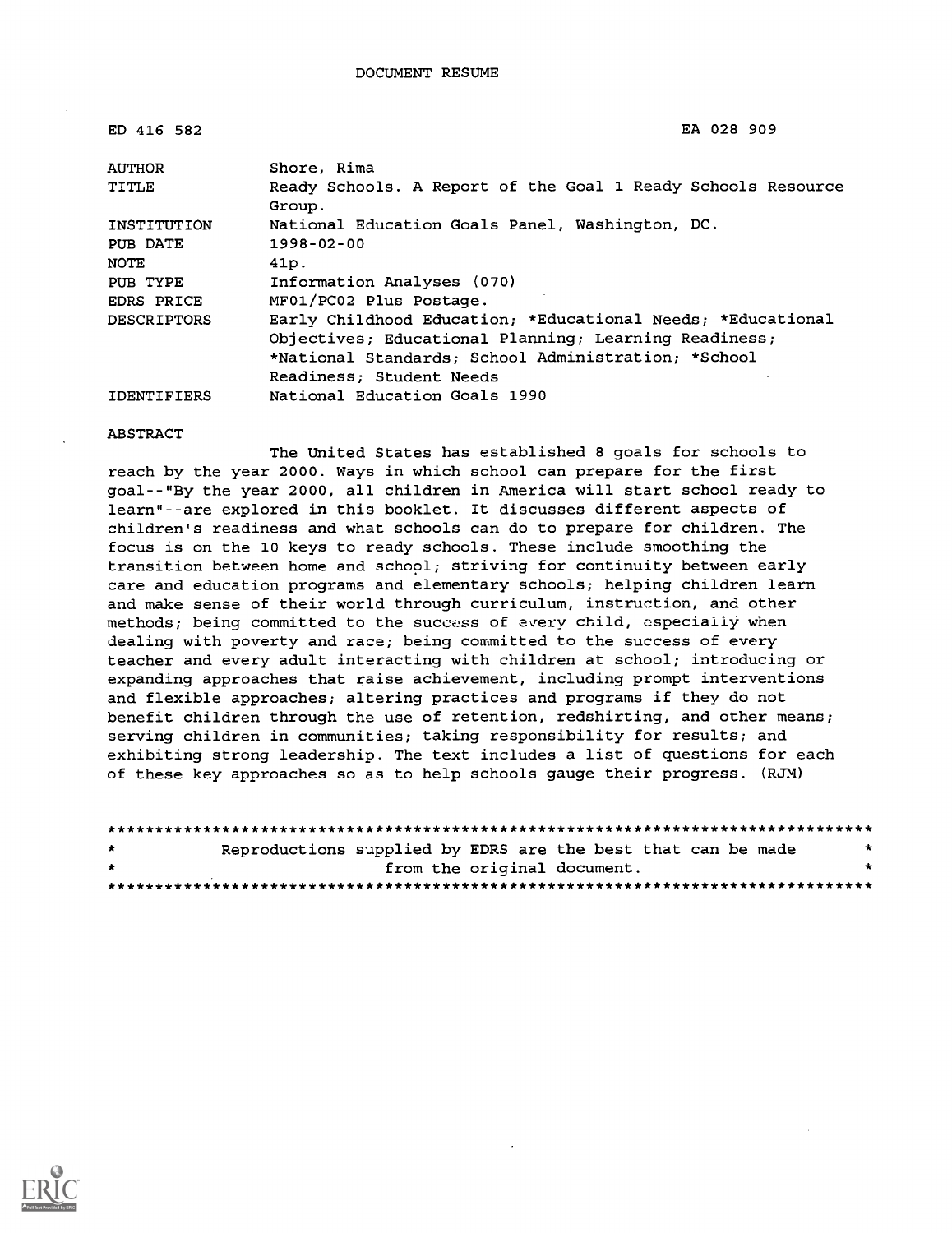# READY SCHOOLS FOR SALL

originating it.

Minor changes have been made to improve reproduction quality. Points of view or opinions stated in this document do not necessarily represent official OERI position or policy. ⊀Х  $\boldsymbol{\widetilde{\lambda}}$ 

U.S. DEPARTMENT OF EDUCATION<br>Office of Educational Research and Improvement<br>EDUCATIONAL RESOURCES INFORMATION CENTER (ERIC) This document has been reproduced as received from the person or organization

THE NATIONAL EDUCATION GOALS PANEL

28.31

EA O28 909

 $\overline{\mathbb{R}}$ 

ED 416 582

### BEST COPY AVAILABLE

2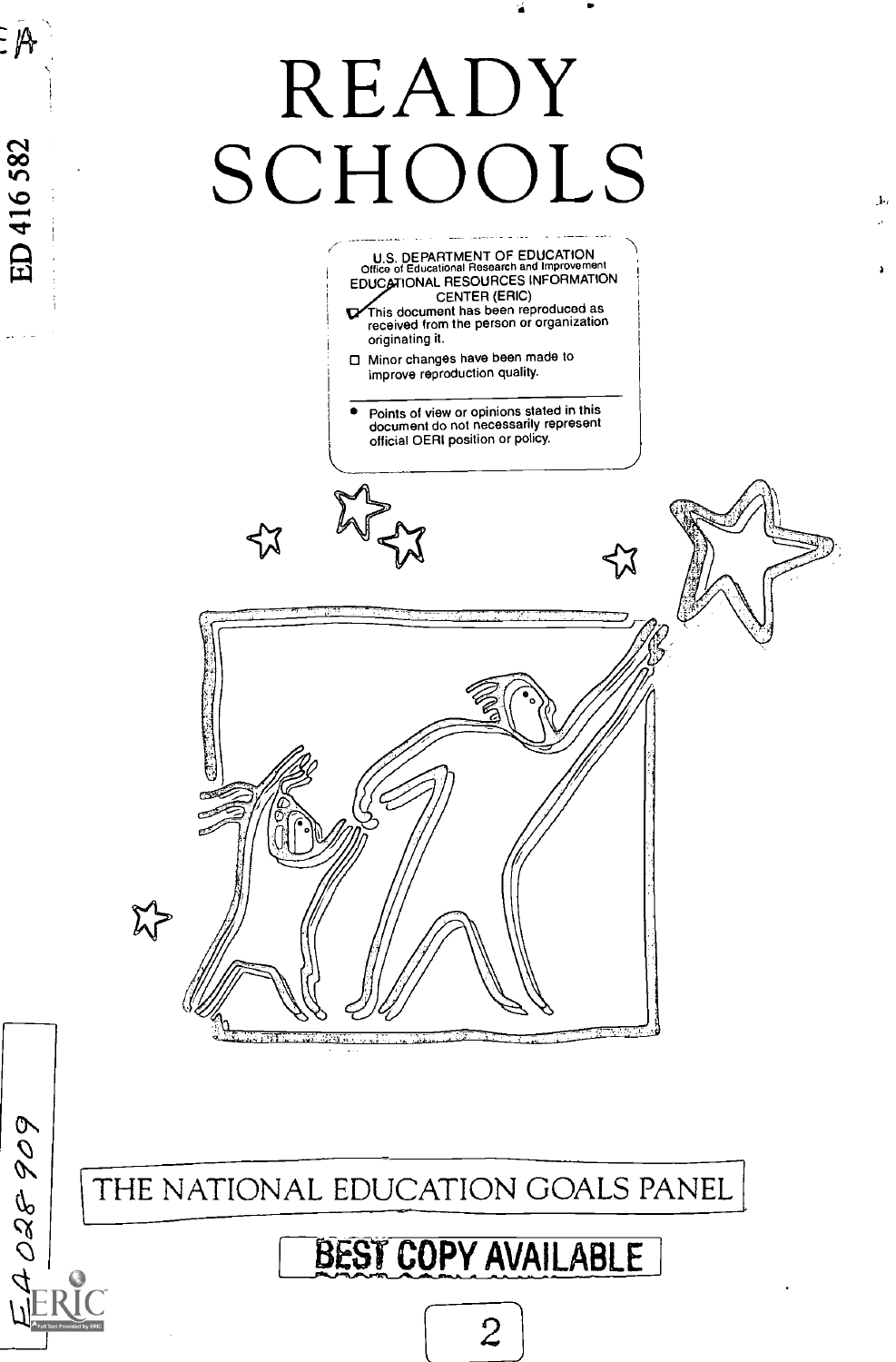#### National Education Goals Panel

#### Governors

James B. Hunt, Jr., North Carolina (Chair, 1997-1998) John Engler, Michigan William Graves, Kansas Paul E. Patton, Kentucky Roy Romer, Colorado Tommy G. Thompson, Wisconsin Cecil Underwood, West Virginia Christine Todd Whitman, New Jersey

#### Members of the Administration

Carol H. Rasco, Senior Advisor to the Secretary of Education Richard W. Riley, Secretary of Education

#### Members of Congress

U.S. Senator Jeff Bingaman, New Mexico U.S. Senator Jim Jeffords, Vermont U.S. Representative William F. Goodling, Pennsylvania U.S. Representative Dale E. Kildee, Michigan

#### State Legislators

Representative G. Spencer Coggs, Wisconsin Representative Ronald Cowell, Pennsylvania Representative Mary Lou Cowlishaw, Illinois Representative Douglas R. Jones, Idaho

#### National Education Goals Panel Staff

Ken Nelson, Executive Director Leslie A. Lawrence, Senior Education Associate Cynthia D. Prince, Associate Director for Analysis and Reporting Emily 0. Wurtz, Senior Education Associate Cynthia M. Dixon, Program Assistant John Masaitis, Executive Officer Sherry Price, Secretary

#### Goal 1 Ready Schools Resource Group

Leaders: Asa Hilliard, Georgia State University Sharon Lynn Kagan, Yale University Barbara Bowman, Erikson Institute Cynthia Brown, Council of Chief State School Officers Fred Brown, Boyertown Elementary School, Boyertown, Pennsylvania Linda Espinosa, University of Missouri Donna Foglia, Norwood Creek School, San Jose, California Peter Gerber, MacArthur Foundation Sarah Greene, National Head Start Association Judith Neumann, U.S. Department of Education Mogens Jensen, National Center for Mediated Learning Lilian Katz, ERIC Clearinghouse for Elementary and Early Childhood Education Michael Levine, Carnegie Corporation of New York Evelyn Moore, National Black Child Development Institute Tom Schultz, National Association of State Boards of Education Barbara Sizemore, DePaul University Robert Slavin, Johns Hopkins University 3



February 1998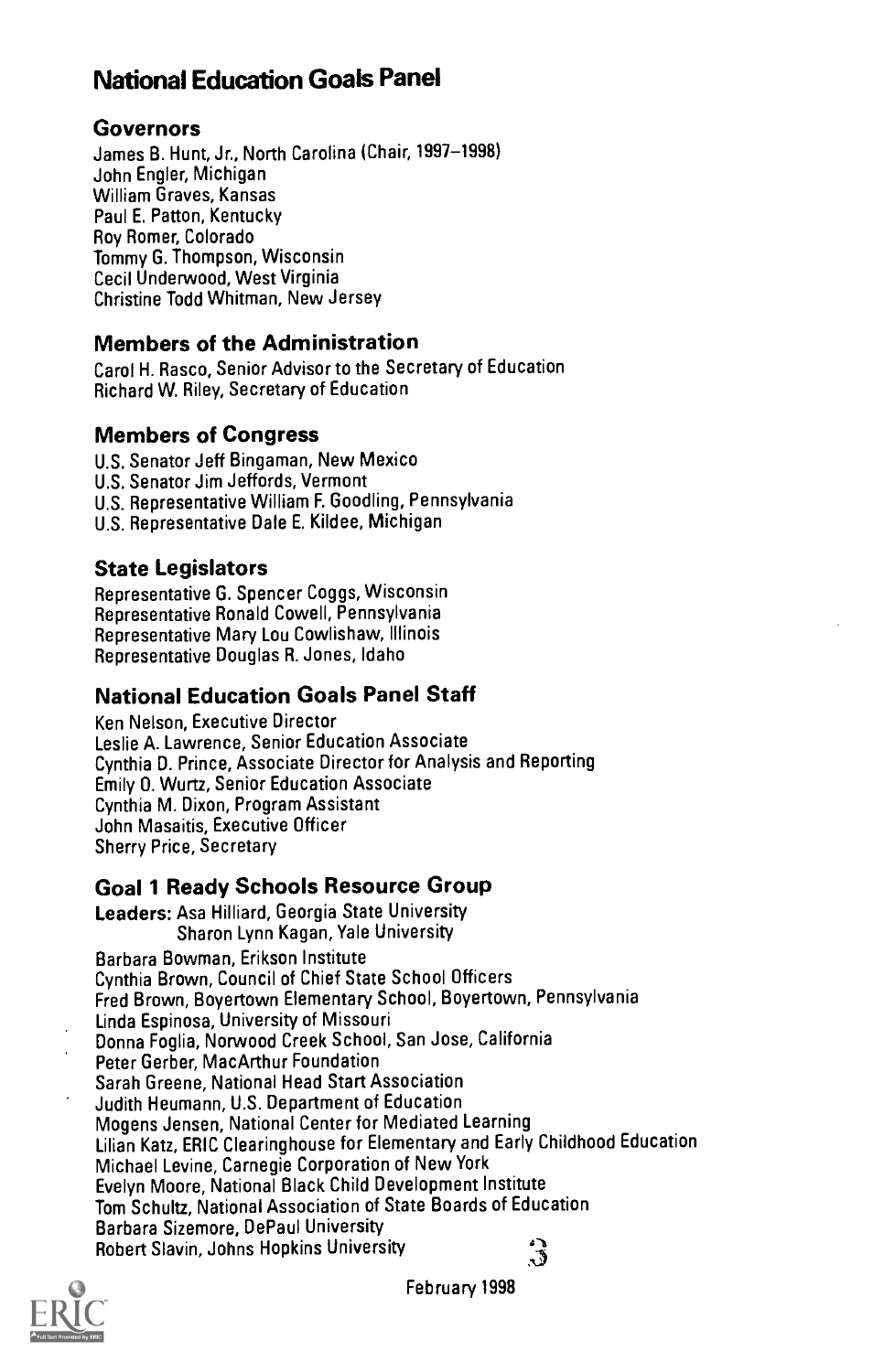## READY SCHOOLS

A report of the Goal 1 Ready Schools Resource Group by Rima Shore.



Goal 1: Ready to Learn By the year 2000, all children in America will start school ready to learn.

#### Objectives:

 $\Box$  All children will have access to high-quality and developmentally appropriate preschool programs that help prepare children for school.

 $\Box$  Every parent in the United States will be a child's first teacher and devote time each day to helping such parent's preschool child learn, and parents will have access to the training and support parents need.

 $\Box$  Children will receive the nutrition, physical activity experiences, and health care needed to arrive at school with healthy minds and bodies, and to maintain the mental alertness necessary to be prepared to learn, and the number of low-birthweight babies will be significantly reduced through enhanced prenatal health systems.



4

 $\overline{\langle \wp \rangle}$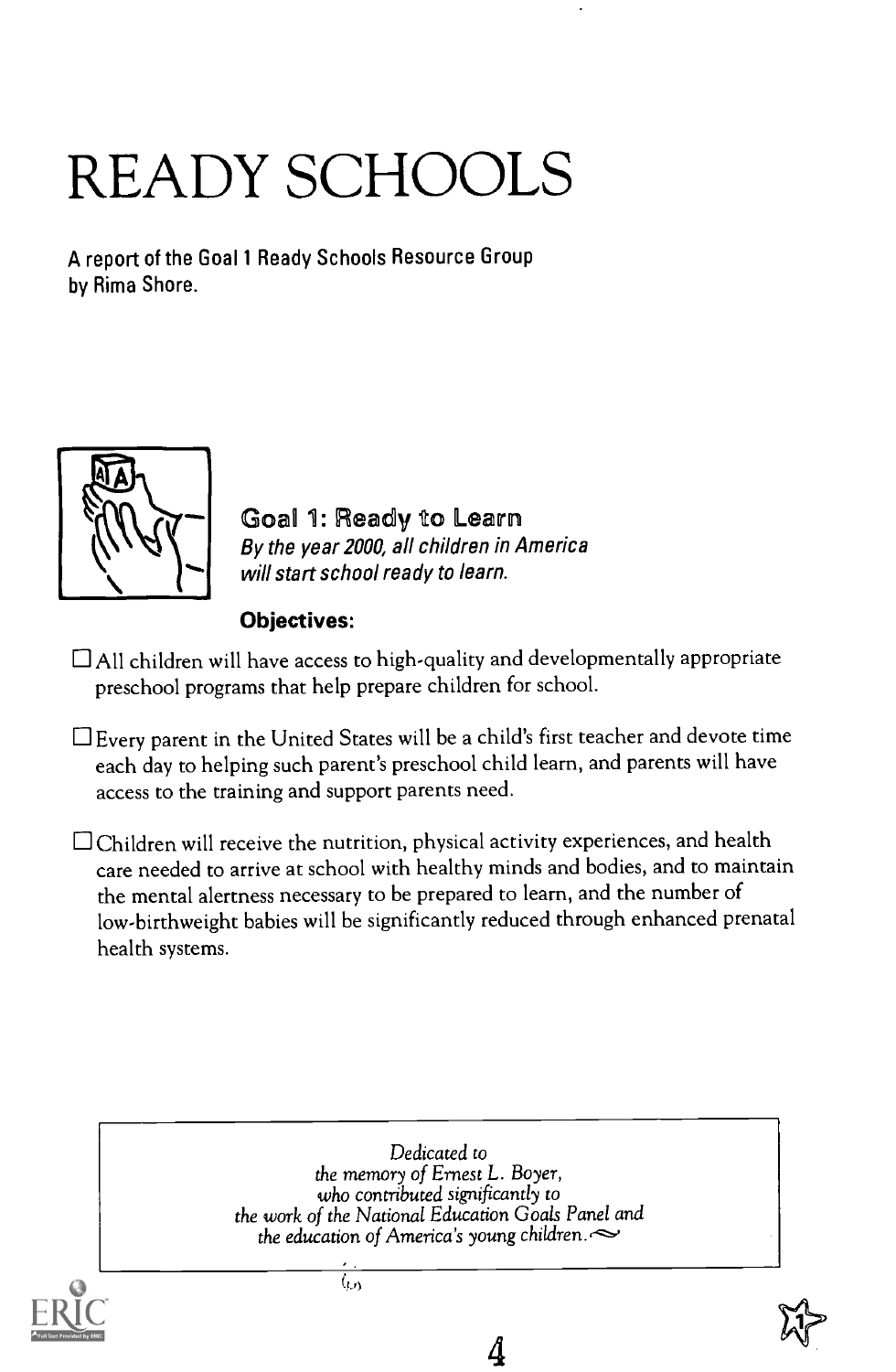#### Part I. Ready Schools



To the National Education Goals Panel, ensuring that children start school ready to learn is vitally important. But ensuring that schools are ready for children is important as well. Recognizing that good education means both ready children and ready schools, the Goals Panel convened a special group of advisors and asked them to identify what makes a ready school. This report, Ready Schools, is the result of their efforts. It recommends ten specific approaches found in successful elementary schools and documented by research to be keys to ready schools.

Gome four million children enter our nation's kindergartens each year. All of  $\bigcirc$  them have, as their birthright, an active curiosity and a capacity to learn. Virtually all of them come to school with a lively intellect that, under the right conditions, can be supported, strengthened, and developed so that they can grasp essential skills and knowledge taught in school and make sense of their world. Readiness to learn continuously, to adapt to change, and to construct meaning would seem to be a natural endowment---the hallmark of human experience. And yet, concern in our nation about this capacity is so intense and so widespread that the first of our National Education Goals seeks to ensure that all of our children will enter school "ready to learn."

#### Focus on Children's Readiness

Among those expressing the deepest concern are the people who know the children best. Many parents fear that their children are starting school unprepared for the tasks that await them. Kindergarten teachers are also concerned, telling researchers that a significant number of the children entering elementary school are not ready to learn in their classrooms. In different studies, estimates range from 10 percent to more than 30 percent.'

In 1990, the President and state Governors reflected these concerns by setting as the first National Education Goal that: "By the year 2000, all children in America

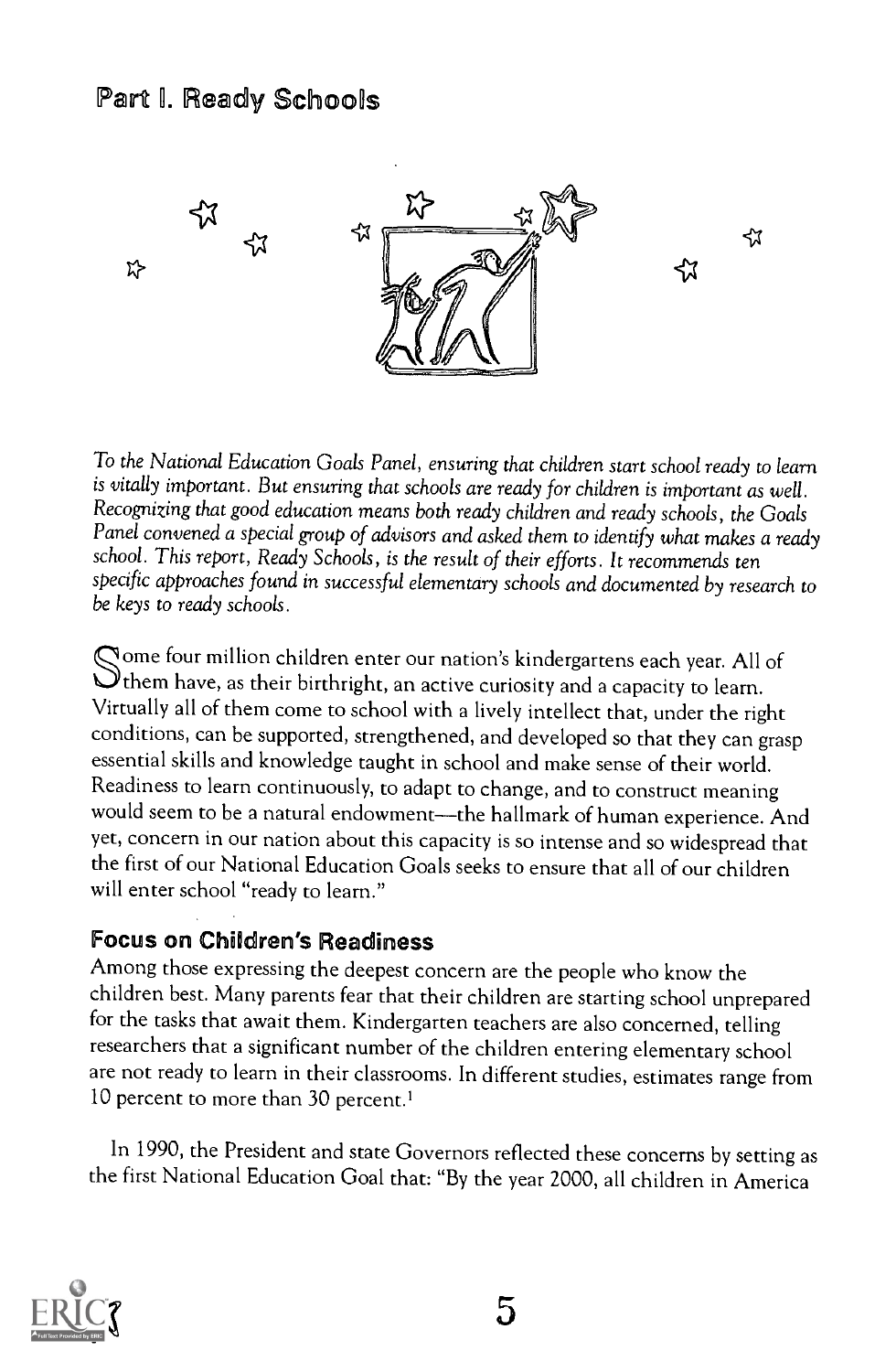will start school ready to learn." They established a National Education Goals Panel to measure progress toward this and the other National Education Goals. The Goals Panel convened distinguished early childhood leaders from across the country to help the Panel identify how it would define "ready children," and the qualities it would seek in selecting data to measure progress toward Goal 1.

Though some in the past defined "readiness" primarily as readiness to learn to read, the prevailing view today, endorsed by the National Education Goals Panel, is that readiness to learn hinges on a range of factors, including a child's health and physical development; social and emotional development; approaches to learning; language and communicative skills; and cognition and general knowledge. Efforts to improve school readiness, therefore, begin long before children enroll in kindergarten. They begin with efforts to support families, educate parents, expand access to health care, and raise the quality of early care and education. Getting all children to start—and continue—school "ready to learn" is a shared responsibility of all adults and institutions in a community.

But acknowledging our shared responsibilities to ready children for school does not also let elementary schools off the hook to make themselves ready for children. In fact, to a greater extent than ever before, elementary school leaders are on the hook. School leaders are being asked to enhance the quality of the teaching and learning that goes on in their classrooms, as well as to build bridges over the moats that too often have separated schools from the other places where early learning takes place: the home, a wide range of out-of-home early care and education settings, and the community. The Goals Panel recognizes that strengthening achievement requires not only getting children ready for school, but also getting schools ready for the particular children they serve.

#### Getting Schools Ready for Children

The Goals Panel therefore convened advisors to form a Ready Schools Resource Group and asked them to delineate the essential attributes of a "ready school." While other efforts are now under way to determine how we can better prepare young children to enter our schools, this report asks: How can we prepare schools to receive our children? How can we make sure that schools are ready for the children and families who are counting on them? And how can we create schools that consistently raise student achievement to levels of excellence?

This report suggests broad strategies that school and community leaders may want to consider as they work to strengthen the transition to school and learning in kindergarten through Grade 3. Although it does not represent a full review of research or practice in this vast field, the report builds upon a body of work that has already been done.





6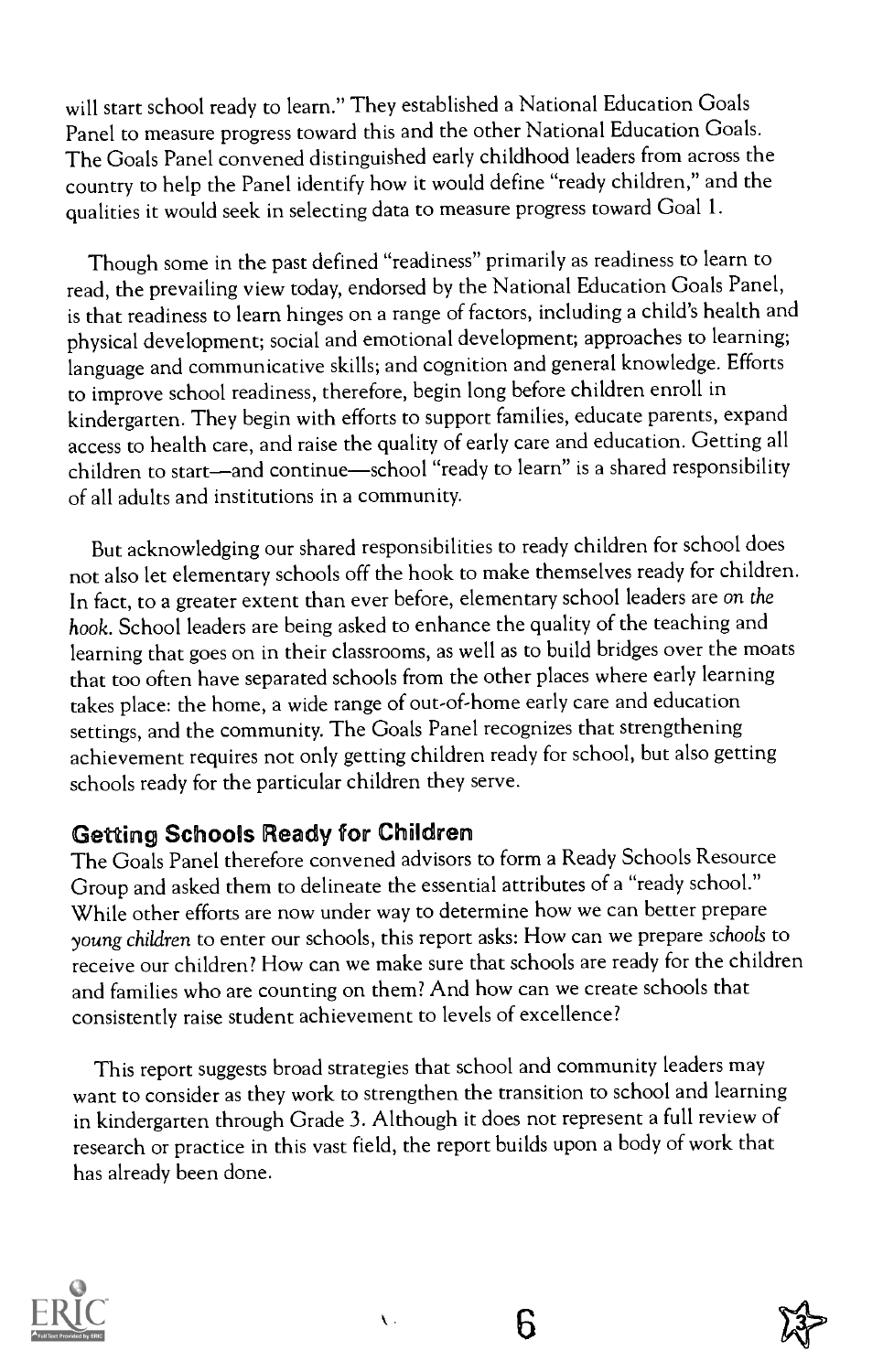A number of efforts deserve mention. Two reports by the National Association of State Boards of Education provided a framework for group discussion of key issues in early childhood education: Right from the Start: The Report of the NASBE Task Force on Early Childhood Education,2 and Caring Communities: Supporting Young Children and Families.' Ernest Boyer's The Basic School identified key elements of effective elementary schools.4 Boyer described a community that has a defined mission and purpose, where teachers are leaders and parents are partners, where the curriculum meets children's needs and provides coherence, and where the climate fosters learning and character development. The Carnegie Task Force on Learning in the Primary Grades issued a report called Years of Promise: A Comprehensive Learning Strategy for America's Children, which articulates cross cutting principles that schools and other institutions can follow to strengthen both early care and education and schooling in the primary grades.<sup>5</sup> It's Elementary, a report on the elementary grades by the California Department of Education, also outlined what an outstanding elementary school might look like and made recommendations for realizing that vision.<sup>6</sup>

This report reflects discussion by the Ready Schools Resource Group of the approaches that a variety of effective schools already use to get their children off to a good start. Many kinds of schools—with diverse philosophies, aims, and approaches—effectively challenge and serve the children who enter them. In some communities, adopting such practices will take more aggressive change efforts than in others, but all ready schools recognize the unique needs of young children and aim to optimize their development and learning.

The discussions that led to this report reflected a shared conviction that schools alone cannot produce students who meet world-class standards; parents and communities share responsibility for this as well. But schools have a bottom-line responsibility for helping children succeed. Working together, all who shape education policy or work in classrooms need to serve every child who comes to school. Their success is our collective responsibility.

The Goal 1 Ready Schools Resource Group suggests ten key principles that communities can take into account as they prepare schools to receive their children.

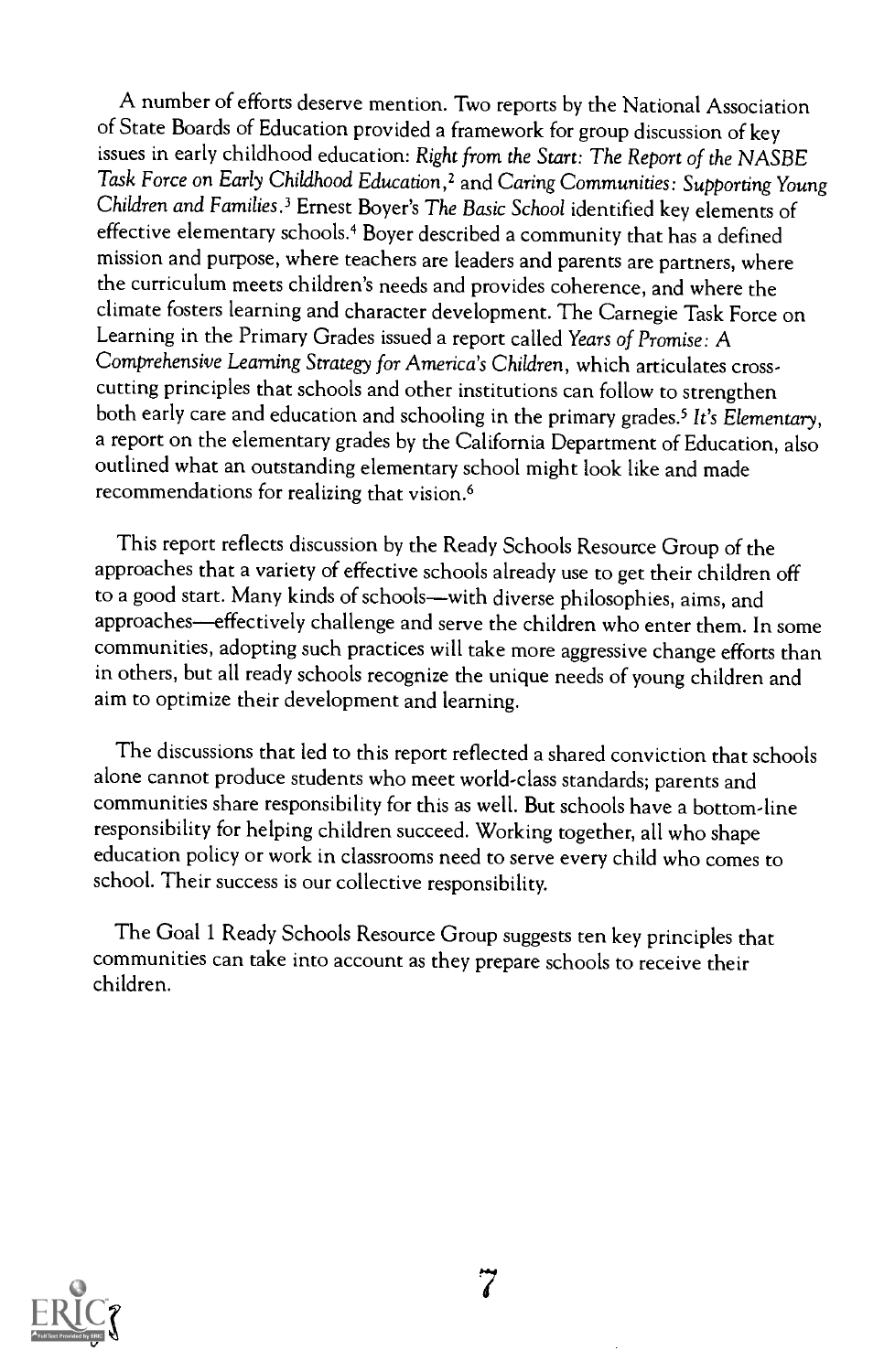#### Part ll. Ten Keys to Ready Schools

The ten keys to Ready Schools reflect the major themes and directions discussed by the Goal 1 Ready Schools Resource Group. They suggest concrete policies and strategies that schools can introduce or expand, in order to create learning climates for young children from preschool through Grade 3. They suggest principles to help every child grow in competence and meet high expectations.

| <b>Ten Keys to Ready Schools</b>                                                                                                     |
|--------------------------------------------------------------------------------------------------------------------------------------|
| 1. Ready schools smooth the transition between home and school.                                                                      |
| 2. Ready schools strive for continuity between early care and<br>education programs and elementary schools.                          |
| 3. Ready schools help children learn and make sense of their<br>complex and exciting world.                                          |
| 4. Ready schools are committed to the success of every child.                                                                        |
| 5. Ready schools are committed to the success of every teacher and<br>every adult who interacts with children during the school day. |
| 6. Ready schools introduce or expand approaches that have been<br>shown to raise achievement.                                        |
| 7. Ready schools are learning organizations that alter practices<br>and programs if they do not benefit children.                    |
| 8. Ready schools serve children in communities.                                                                                      |
| 9. Ready schools take responsibility for results.                                                                                    |
| 10. Ready schools have strong leadership.                                                                                            |

8

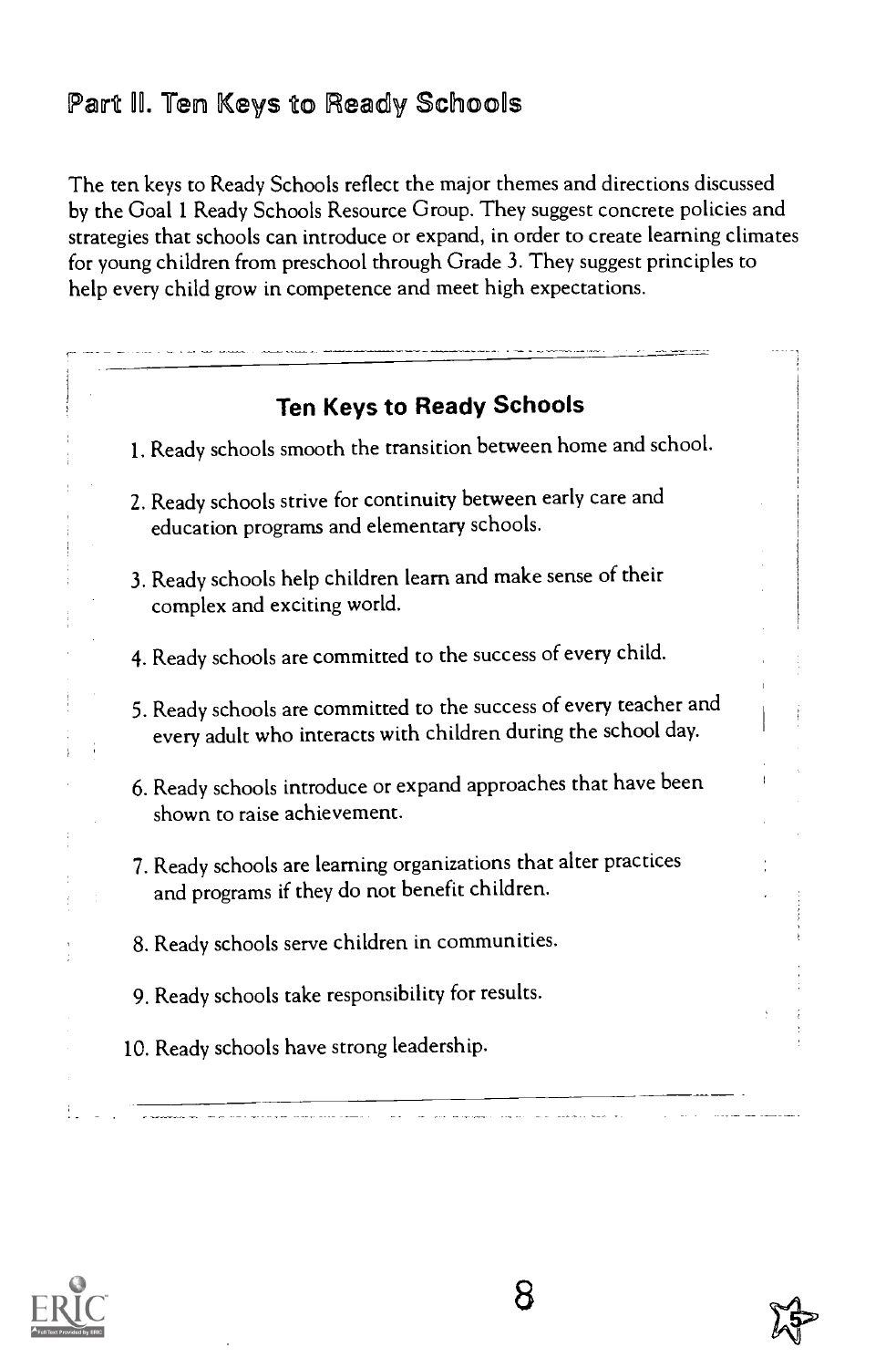#### 1. Ready schools smooth the transition between home and school.

Ready schools pay attention to the transitions that children and their parents make as they move from the familiar home setting to the public school classroom, and from preschool or child care to kindergarten. For many, these passages are exhilarating; for others, they are treacherous. For children who have spent their first five years at home, the demands of becoming a group member, sharing the teacher's attention, and spending long stretches away from home are new and challenging. For others, going to school means negotiating unfamiliar linguistic and cultural terrain. The cultural divide between home and school is obvious for children who are not native speakers of English. In many instances, children from low-income and minority families must also bridge a cultural gap as they move from home to school. For all these children, the initial transition from home to school can be stressful, and how it takes place matters a great deal.

Schools can work throughout the year to narrow the gap between the culture of the home and the culture of the school by working closely with parents and community organizations; getting to know children in the multiple contexts of their day-to-day lives; creating curricula sensitive to the children's daily experience; and making use of curricula and pedagogy to celebrate the oral traditions that are valued in their communities.

But everyone can benefit from practices that ease the transition. Because children fare better in school when the welcome begins before the bell rings for the first time, some districts and schools reach out to local families well before the children reach age five. In written or personal communications, such districts and schools may suggest steps that parents can take in the first years of life to ensure that their children will get off to a strong, healthy start.

Many schools have found that home visits by teachers or principals before children enter school have a substantial impact on kindergartners' adjustment to their new setting. Lively and reassuring orientation sessions for parents and children are also helpful, and should take into account families' linguistic and cultural characteristics. Invitations should make it clear that both mothers and fathers, as well as other interested family members, are encouraged to attend. Orientation programs should allow plenty of time for question-and-answer sessions.

When the first day of school arrives, ready schools extend a warm welcome to every child and family. This means meeting children and their parents (or other caregivers) at the door, creating the kind of environment that will make them want to cross the threshold, and conveying the expectation that Stephanie or Jamal will be secure, happy, and successful in this environment. Of course, no single action will do away completely with the natural apprehension that is so common on the first day of kindergarten; after all, nervous excitement is part of the experience. But a personal welcome sends the early and memorable message



**9**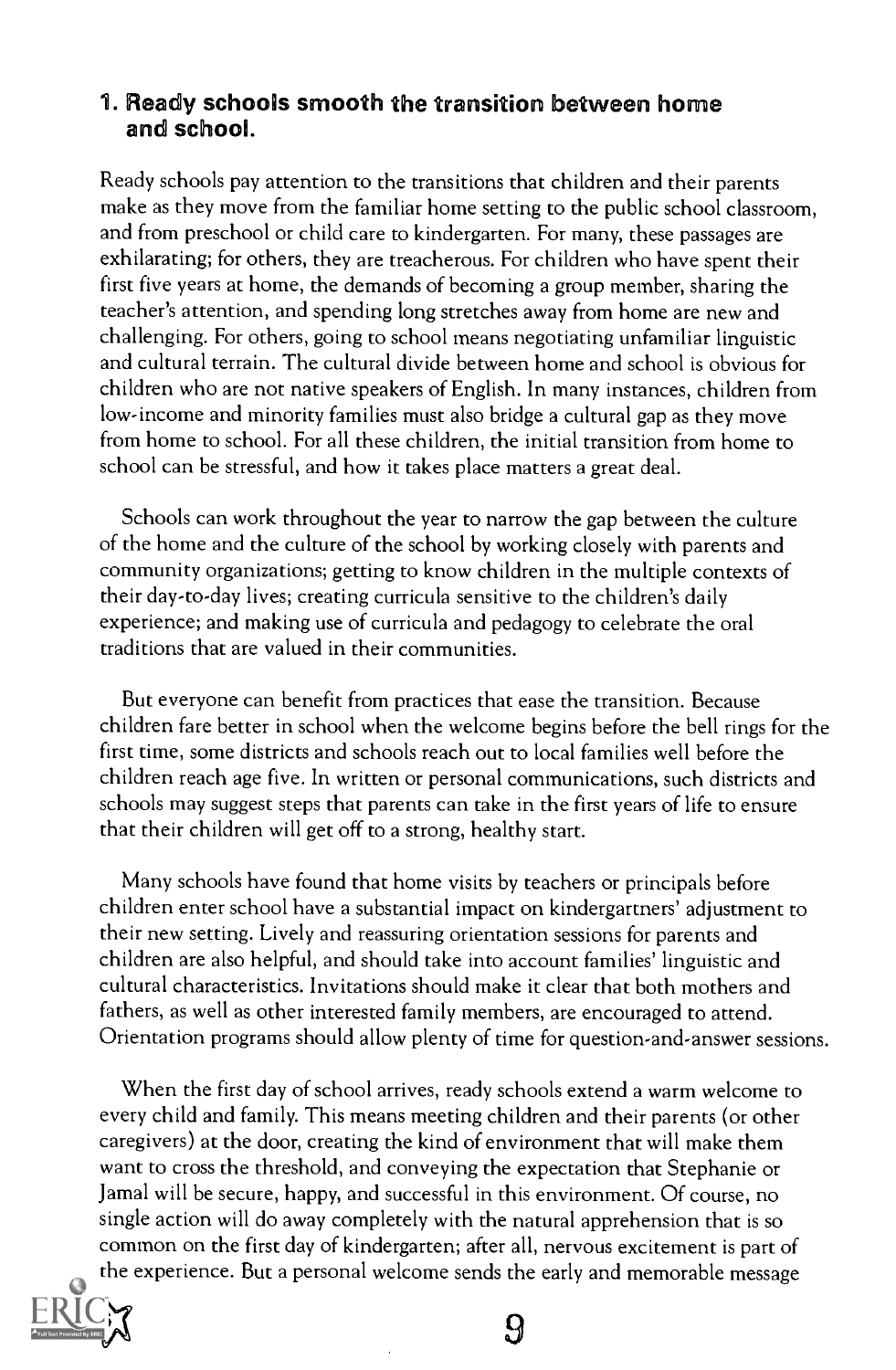#### To help local parents get their children ready for kindergarten, leaders can:

- 1. Encourage parents to read to their children, starting in the earliest years, and then to take them to the library to pick out their own books and attend special programs for young children there:
- 2. Help parents connect with voluntary local parent education courses, such as Parents as Teachers, HIPPY, and Family Literacy Programs, that help parents develop language and preliteracy skills in their young children.
- 3. Encourage parents to take their children for regular visits to the doctor and for immunizations.
- 4. Urge local pediatricians to use periodic check-ups to "prescribe reading" and to model effective parenting techniques.
- 5. Help parents find.high-quality early care and education programs.
- 6. Take part in efforts to ensure that all child care centers in the area become accredited.
- 7. Encourage parents to get early assistance for children with disabilities and developmental delays so they may receive the special services to which they are entitled in order to help them be ready for school.
- 8. Support programs that help teen parents finish school and learn parenting skills.

that in this place, this child will be accepted, known, and valued. The warm welcome must not be limited to the first day. Parents need to know that they have a standing invitation to visit the school and to spend blocks of time in their children's classrooms.

Despite research showing their importance, transition activities like these remain the exception rather than the rule in our public schools. According to a national study, nearly half of our elementary schools have no formal program for school visitation by the parents of incoming kindergartners. Only one in five of the nation's school districts reports a wide range of transition activities.? Schools rarely take advantage of more than a few of the many possible strategies aimed at helping children and families make a good initial adjustment.



10

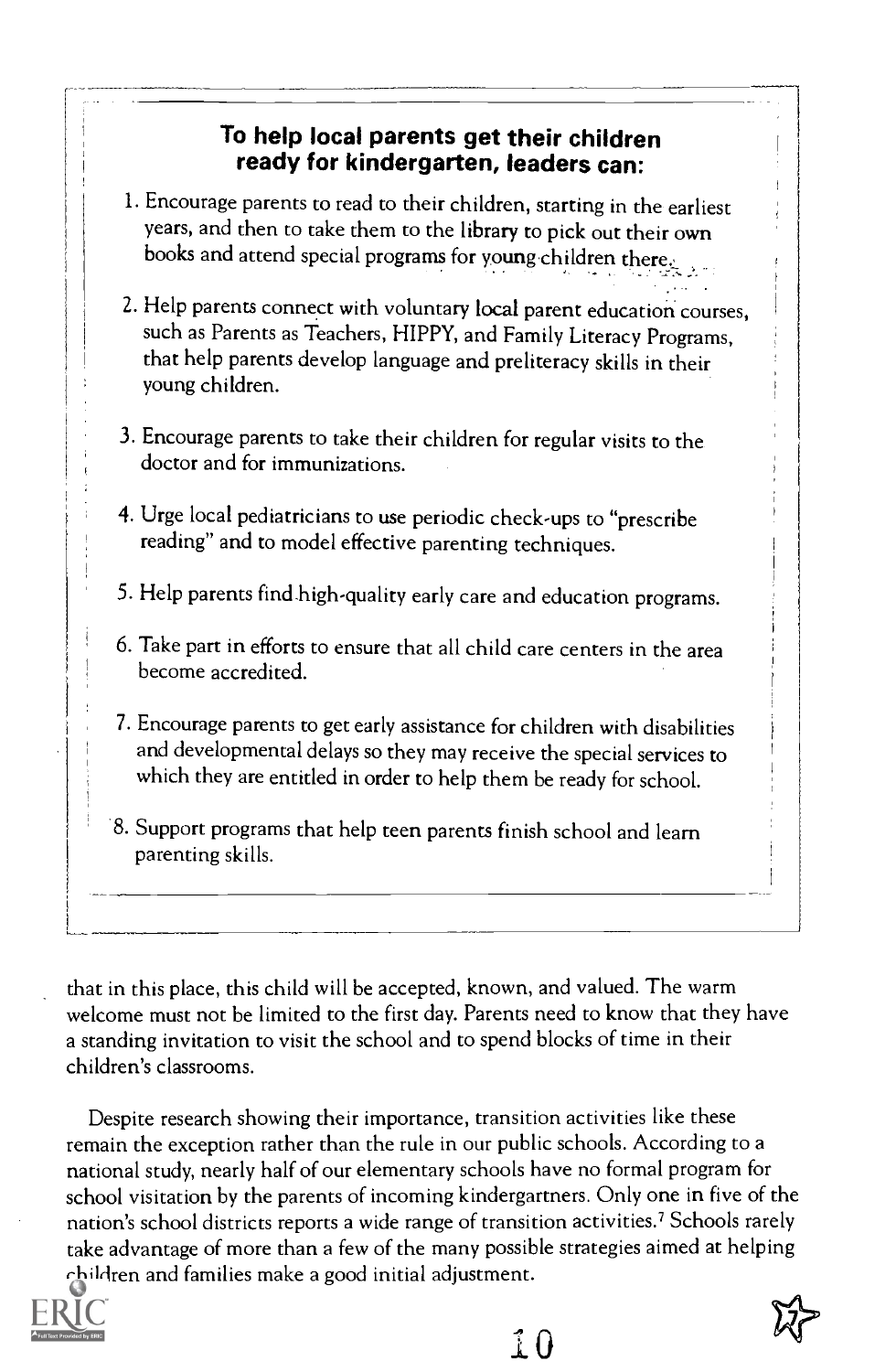#### 2. Ready schools strive for continuity between early care and education programs and elementary schools.

Today, most young children experience some kind of out-of-home care before entering kindergarten, often beginning before their first birthdays. More than half of all 3- to 5-year-olds attend some kind of preschool program.8 Only a few weeks or months separate the preschooler from the kindergartner. In that short span, children's developmental needs do not change radically, but the kindergarten classrooms in which they receive care and education may differ dramatically from the settings to which they have grown accustomed. Children often have difficulty adjusting to classrooms where the rules and routines, atmosphere, or philosophy differs dramatically from those of their familiar child-care setting. In particular, children may find it difficult to adjust to a change in teachers' expectations and styles of interacting.

A growing body of research suggests that today's kindergartens are becoming more narrowly focused on academic goals—a trend that can make the transition from preschool to kindergarten even bumpier.<sup>9</sup> Aware of this trend, some providers of early care and education are strengthening their efforts to help their children gain the skills they will need to succeed in elementary schools, and such providers are assessing children's readiness in more systematic ways. Some of these efforts have had positive results, as measured by cognitive gains. But in many cases, these gains do not translate into successful adjustments to kindergarten. And many early intervention programs have found that participants' impressive initial gains, especially cognitive gains, fade as they move through the primary grades. This drop-off may be attributed, at least in part, to dramatic differences between parent involvement, classroom organization, and teaching style in early care and education programs and in elementary schools.<sup>10</sup>

Elementary schools can help to ease the transition to kindergarten by forging links with the community, their feeder preschools, local Head Start programs, and all of the other settings where their kindergartners have spent their days, and by drawing on the best practices of early childhood centers. Clearly, the goal is not to replicate the child's preschool experience—especially in light of the fact that quality is so elusive in many early care and education settings. But contact with previous caregivers can facilitate planning for individual students, provide a sense of continuity for children and parents, and allow a better alignment of philosophy, expectations, and curriculum across institutions and the community.

Like other principles highlighted in this report, ensuring continuity is not a new idea. In the past, large-scale efforts such as Follow Through and Project Developmental Continuity were introduced to increase continuity and to help infuse the positive aspects of early childhood programs into the primary grades.<sup>11</sup> Over the past decade, the Administration for Children, Youth, and Families

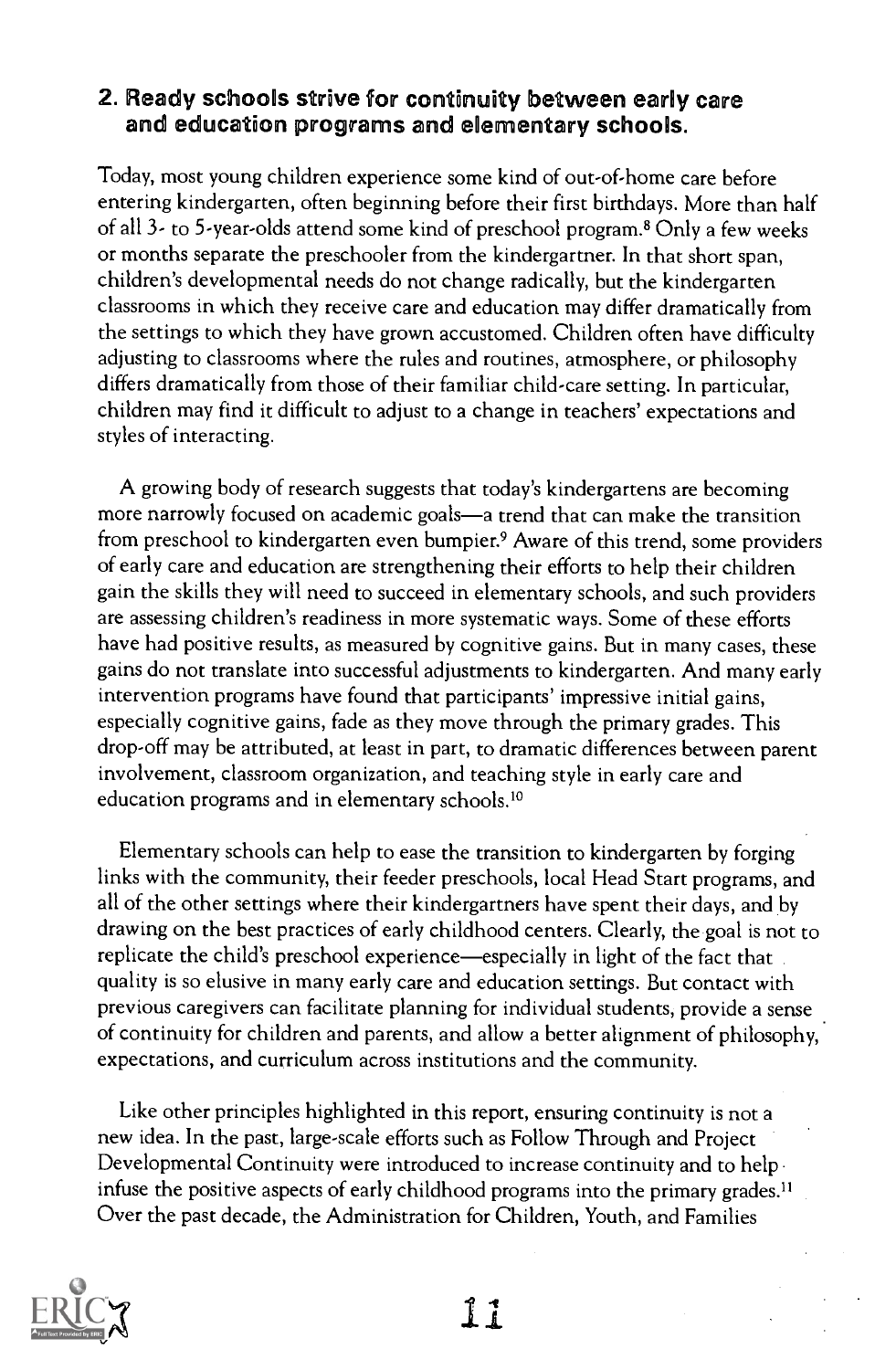launched a National Initiative on Transition from Preschool to Elementary School, and a number of state-level transition efforts have been introduced. New tools have been designed to help classroom teachers benefit from the knowledge of parents and other educators who already know the child well.12 At the same time, some early childhood programs, such as Head Start, and early intervention programs, such as the Abecedarian Project and Project Giant Step, have made consistent efforts to establish links with the schools that their "graduates" will attend.

But despite the effectiveness of these efforts, few districts or elementary schools initiate systematic efforts to adopt them. In a national survey, only 10 percent of schools reported systematic communication between kindergarten teachers and their pupils' previous caregivers or teachers; 12 percent said that their kindergarten curricula were designed to build on preschool programs.13 The vast majority of our elementary schools have no formal policy governing activities aimed at strengthening continuity and easing transitions from early care and education programs.

In most cases, there are benefits from even a relatively small investment of time or resources spent on developing transitions. Finding out where children have spent their preschool years is a logical first step as part of the kindergarten intake process. Some schools compile a list of feeder programs (including family care homes, when possible), contact their directors or caregivers, and plan transition activities appropriate to the community. Caregivers, primary-grade teachers, and others would benefit from exchanges of information and ideas (especially regarding child development, curriculum, and assessment), visits to each others' classrooms, joint training and special projects or events, and collaborative curriculum development. Research shows that such efforts hinge on the involvement and support of principals and district-level administrators, as well as others in the community. Schools have more and better contact with preschools when specific school staff are assigned responsibility for transition activities.<sup>14</sup>

States and school districts also have a role to play in creating a context for improved early childhood transition services. Some districts are integrating training for professionals who work across the 3-to-8-year-old age span, and some states now certify teachers to work with children in the preschool years or primary grades. Further steps might include: promoting and supporting transition projects; taking a broader view of early childhood assessment practices; reconsidering the licensing, training, and compensation plans of all early childhood teachers; and facilitating collaboration among preschool and elementary school programs on curriculum, instruction, and assessment.'5



 $12$ 

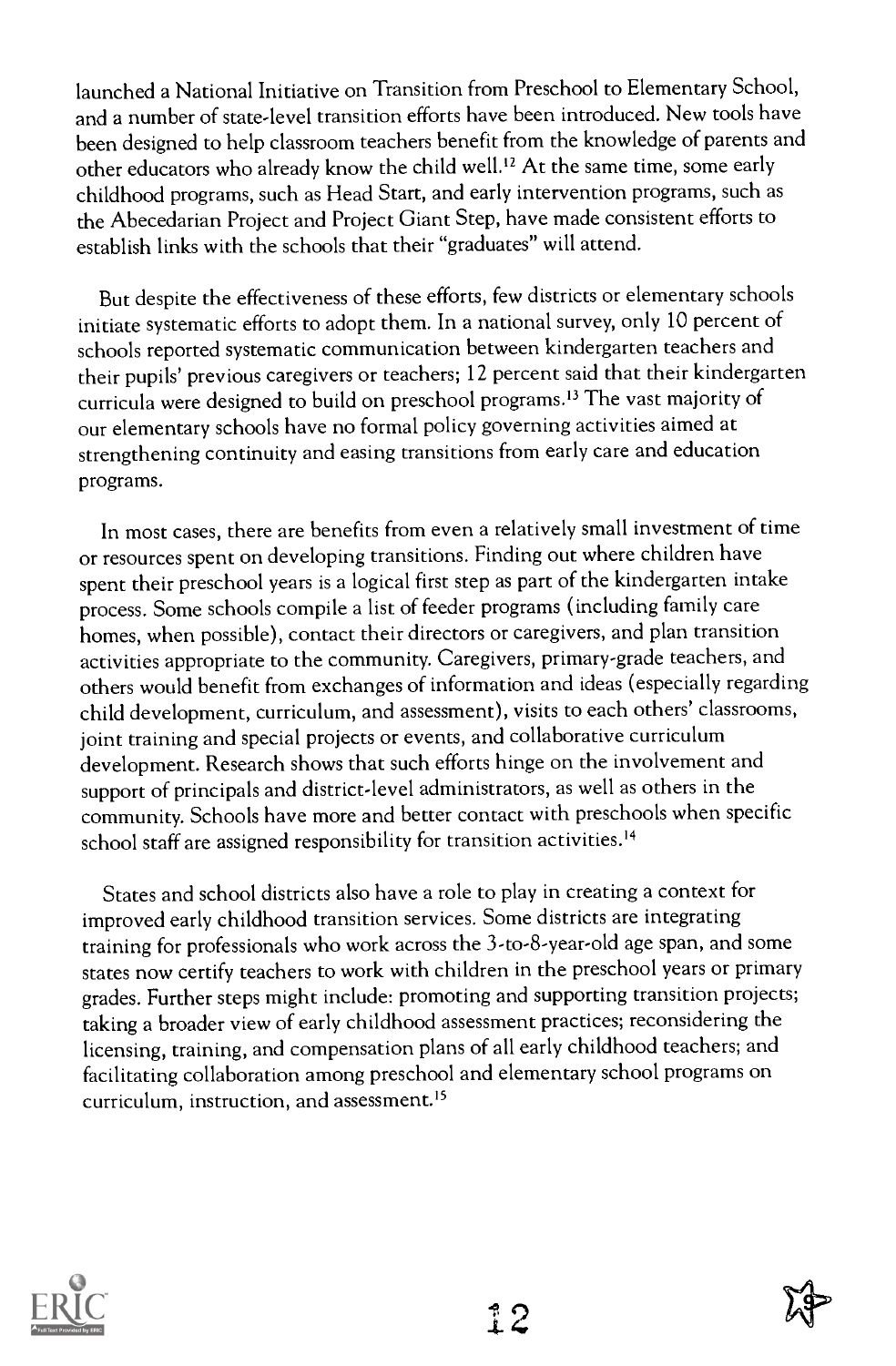## 3. Ready schools help children learn and make sense of their complex and exciting world.

Ready schools help children master literacy, numeracy, and other skills and use their knowledge to make sense of their world. Ready schools recognize that self-esteem stems from competence—from students doing tasks that are engaging and challenging, and gaining the ability to solve problems with what they have learned.

#### Curriculum and instruction

Ready schools may take diverse instructional approaches and all be ready for students. Many models can work if they are applied consistently and completely. Several approaches to beginning reading instruction, for example, have solid track records, especially when they emphasize phonemic awareness and balance both decoding skills and reading for meaning. The key factor is that curriculum and instruction are informed by research and help students reach high standards. This entails ensuring a high quality of instruction, maintaining an appropriate level of instruction, reinforcing incentives for learning, and using time effectively.'6

#### Quality of instruction

Ready schools offer a high quality of instruction. The questions teachers ask, the discussions they encourage, and the books and software they use make sense to students. Information is presented in an organized and orderly way; students find it interesting and easy to remember and apply. Transitions to new topics are clear. Teachers use language that is simple and clear, and they offer vivid images and examples. Lessons are related to students' background knowledge, and essential principles are often repeated. Lesson objectives are clear to students. There are frequent formal or informal checks to see that students understand what is being taught, as well as prompt feedback to students on how they are doing.

#### Appropriate levels (pace and content) of instruction

Children have been shown to learn best when material is new to them but within their reach, and they are provided the support of teachers or peers. Both cross-age and peer tutoring can increase academic achievement of the tutors and tutees. We know that content coverage is strongly related to children's achievement, so it is important for schools to teach what they want children to know; the material taught cannot be haphazard. Frequent assessment of children's learning helps teachers gauge the most appropriate content and pace for instruction.

#### • Incentives for learning

In a ready school, children are motivated to pay attention, study, and learn because materials seem interesting and valuable and children are encouraged by praise, comments, and feedback on their progress. Teachers can build upon children's own desire to learn by making material engaging, relating it to their

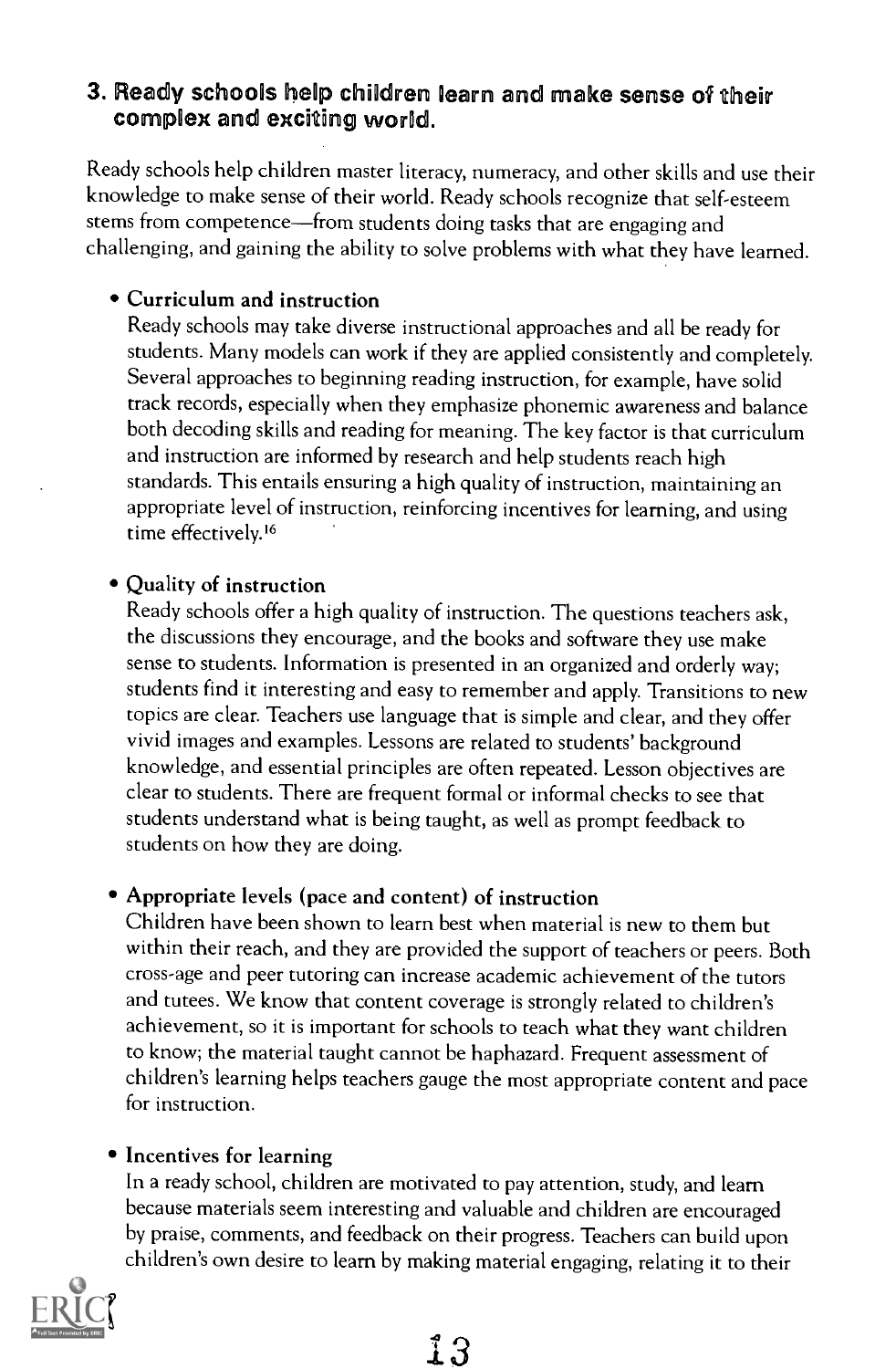prior knowledge and interests, and actively involving them in using new skills and knowledge. Even when the hard work involved in learning is evident, teachers increase children's motivation and achievement by setting high expectations, communicating confidence in their ability to learn, and offering prompt and specific feedback on both the quality and substance of children's work.

#### Effective use of time

Researchers have looked closely at schools that serve low-income communities, enroll many immigrants, or have few resources, that is, schools that face great challenges. A consistent feature of success in these schools is their ability to engage students so that all children spend most of their time absorbed in purposeful activities that support their learning.<sup>17</sup> More time spent on teaching does not always translate into additional learning, but if instructional quality, appropriateness of instruction, and incentives for learning are all high, then more teaching time is likely to pay off in greater learning.

Teachers in ready schools tend to use effective classroom management techniques, such as avoiding "down time;" establishing smooth routines; reducing time spent on discipline; creating an engaging, productive, supportive classroom climate; and engaging students in varied and interesting learning tasks. Subject matter is appropriately rigorous and may be integrated through children's work on projects. Ready schools minimize interruptions and distractions.

A ready school's curriculum is not fragmented. A science project, such as caring for caterpillars, may also encompass mathematics, art, and social studies. There are ample opportunities for creative expression through art, drama, dance, music, and literature. Children devote most of their time to experiences that rouse their curiosity and encourage them both to frame questions and engage in activities that will help them answer those questions. Ready schools help children draw connections between day-to-day experiences in their homes and communities and what they learn in school.

#### Learning in the context of relationships

Children construct knowledge about the world and learn skills through social interactions; they learn to "make meaning" from their dialogues and mutual adjustment with adults and older children. This process is the foundation for learning, because human relationships are a critical element in children's development. The ready school rests its curriculum and instruction on this principle. Collaborative work, work in small groups, teamwork, sharedinterest groups, and peer coaching can all supplement whole-group instruction and individual work.

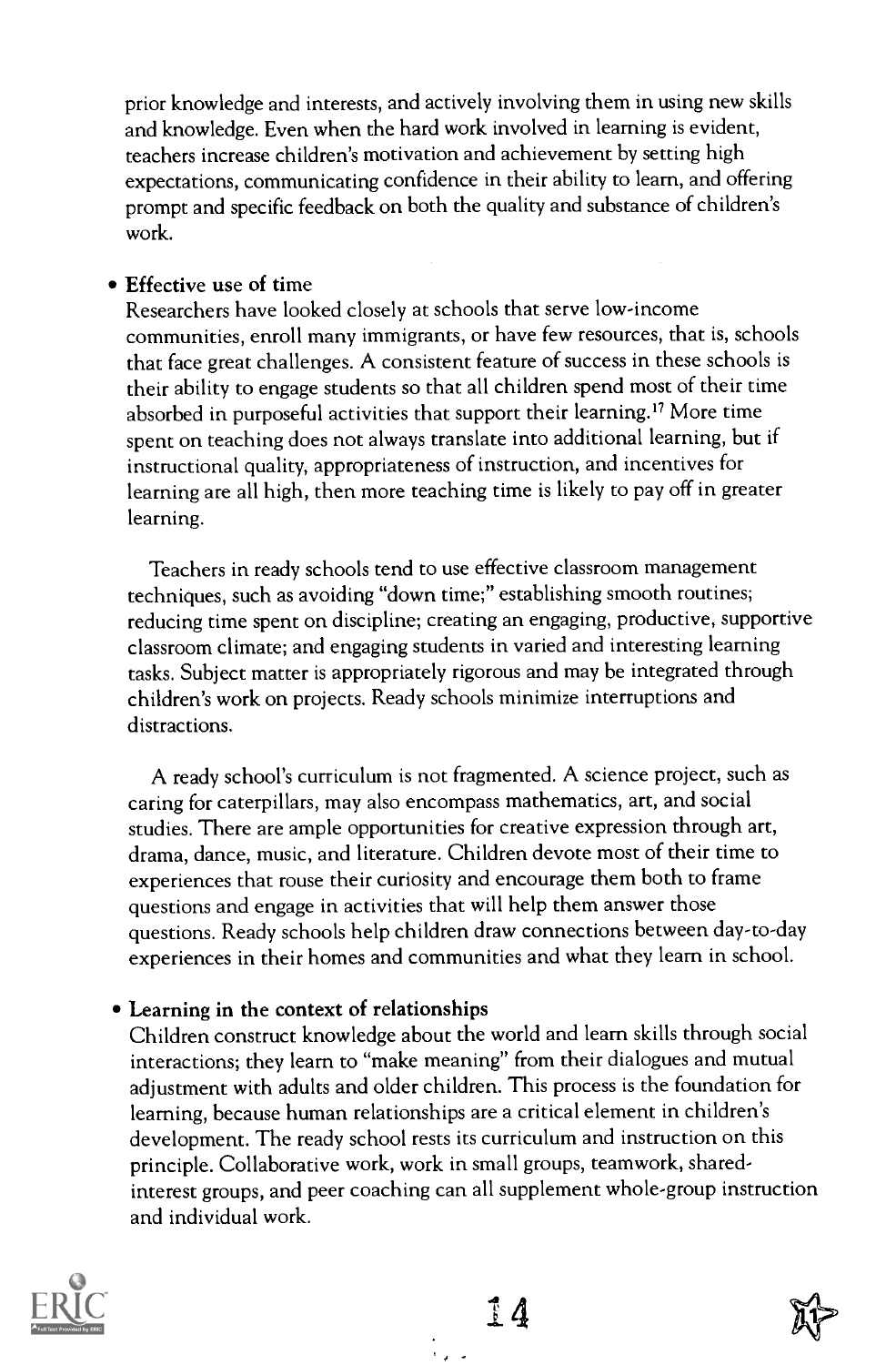In particular, ready schools foster bonding between teachers and students, recognizing that in many communities the differences between teachers and children-cultural, racial, and linguistic-may be wider than ever before. Because children are less likely than ever before to live in the same neighborhood as their teachers, some schools decide to keep groups of young children together with the same teacher for more than one year in order to solidify relationships; give children, parents, and teachers the comfort and pleasure of being well known; and lend greater continuity to the effort to develop every child's social, ethical, and emotional potential, as well as his or her intellectual and physical competencies.

#### 4. Ready schools are committed to the success of every child.

Ready schools expect children to arrive at their doorsteps in varying stages of readiness. Ready schools are demanding, but they build into their organization and curriculum sufficient flexibility to respond to dramatic variations within a class, and to meet the changing needs of individual children over time. They introduce curricula and teaching methods that are "ready" for children-that are open, flexible, and engaging.

#### Responsiveness to children's individual needs

Efforts to raise achievement depend, in part, on a school's capacity to provide intensive help when it is needed. This requires having on tap wellqualified, well-informed individuals-tutors, health professionals, technology specialists, etc.—who can provide instruction, coaching, resources, and support to individual children and their families, especially those who are running into either academic or out-of-school problems. Schools may offer tutors or other extra teaching help to ensure steady academic progress. Other child and family concerns can be addressed by social services professionals either on the school's staff or working in local community organizations, social service agencies, or youth groups. Schools may also make use of volunteers from the community, such as parents or grandparents.

The capacity to provide help on an individual basis can be particularly important for children who are having trouble mastering reading skills. School leaders may want to rally their communities around helping children read well by publicizing and supporting initiatives to help improve reading. They may want to recruit tutors from the ranks of college work-study students, college students doing community service, and other partnerships. Schools may offer after-school, weekend, or summer tutoring programs to help students who need extra assistance.

While volunteers can be very effective tutors, classroom aides, and leaders of extracurricular activities, sustained efforts to raise achievement also require paid professional staff. Some critical services usually require the services of specialists as well, such as nurses, computer specialists, or librarians. Initiatives

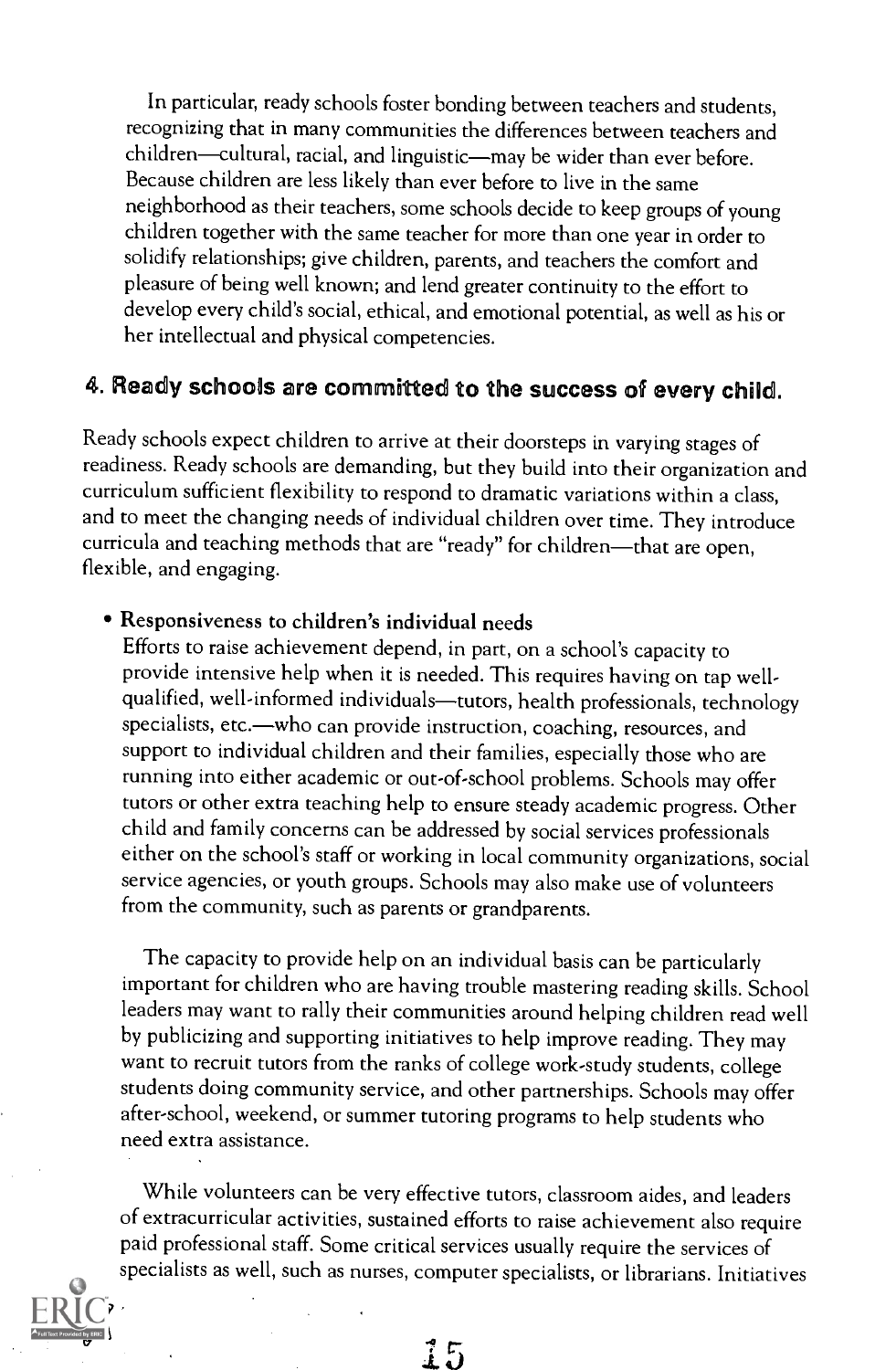that provide more individualized attention to students can be costly, but schools may be able to provide them by taking advantage of already funded community services or by reallocating monies from programs that have less promise for improving results. Moreover, intensive efforts to raise achievement and prevent failure may, in the long run, cut special education costs and reduce retention rates, thus allowing schools to recoup their investments.

#### An environment conducive to learning and exploration

A ready school provides a physical setting that is both safe and appropriate for the children's level of development, ensuring children's physical and emotional security, stimulating their imaginations and intellects, and meeting their changing needs over time. These are settings where children can learn together or on their own, with guidance or coaching, as needed, from adults. Young children also need interesting materials and objects around them. This may mean sand and water, or slides and swings, or compact discs and computers. Whatever the technology, children should have a variety of ways to explore new concepts and master new skills, indoors and out.

A ready school may not be new, but it is clean and well maintained, and its classrooms are interesting, attractive places. In the schoolyard, children can run, climb, dig, roll in the grass, or hold a pretend birthday party. Classrooms burst with colorful examples of children's work, charts, graphs, household items, and different kinds of print. They allow for many activities by individuals or small groups. There are several adult-sized chairs in the classroom so that parents, visiting teachers, and other support staff can feel at home. Making room for parents, literally, reflects the priority that the school places on the home-school partnership.

All children benefit from pleasant, cozy settings, but especially children whose day-to-day lives are stressful. They need attractive learning environments and spaces that afford a measure of intimacy. In general, smaller schools are more appropriate for all children in the primary grades; children who need a great deal of care may suffer in large institutional settings. Educators have different ideas about the optimal size for an elementary school setting, but a good rule of thumb is that it should be small enough to allow all of the children, teachers, and staff to know each other's names. In cases where larger facilities are used, smaller units (schools within schools) may be helpful.

#### Ongoing awareness of the impact of poverty and race

Because both race and economic status affect the quality of education available to students, issues of equity are of particular concern in the primary grades, even though elementary schools are more likely than high schools to be homogeneous in terms of race, ethnicity, and socioeconomic status.<sup>18</sup> This is because young children are more likely than their older brothers and sisters to attend schools in their immediate neighborhoods.<sup>19</sup>



 $16$ 

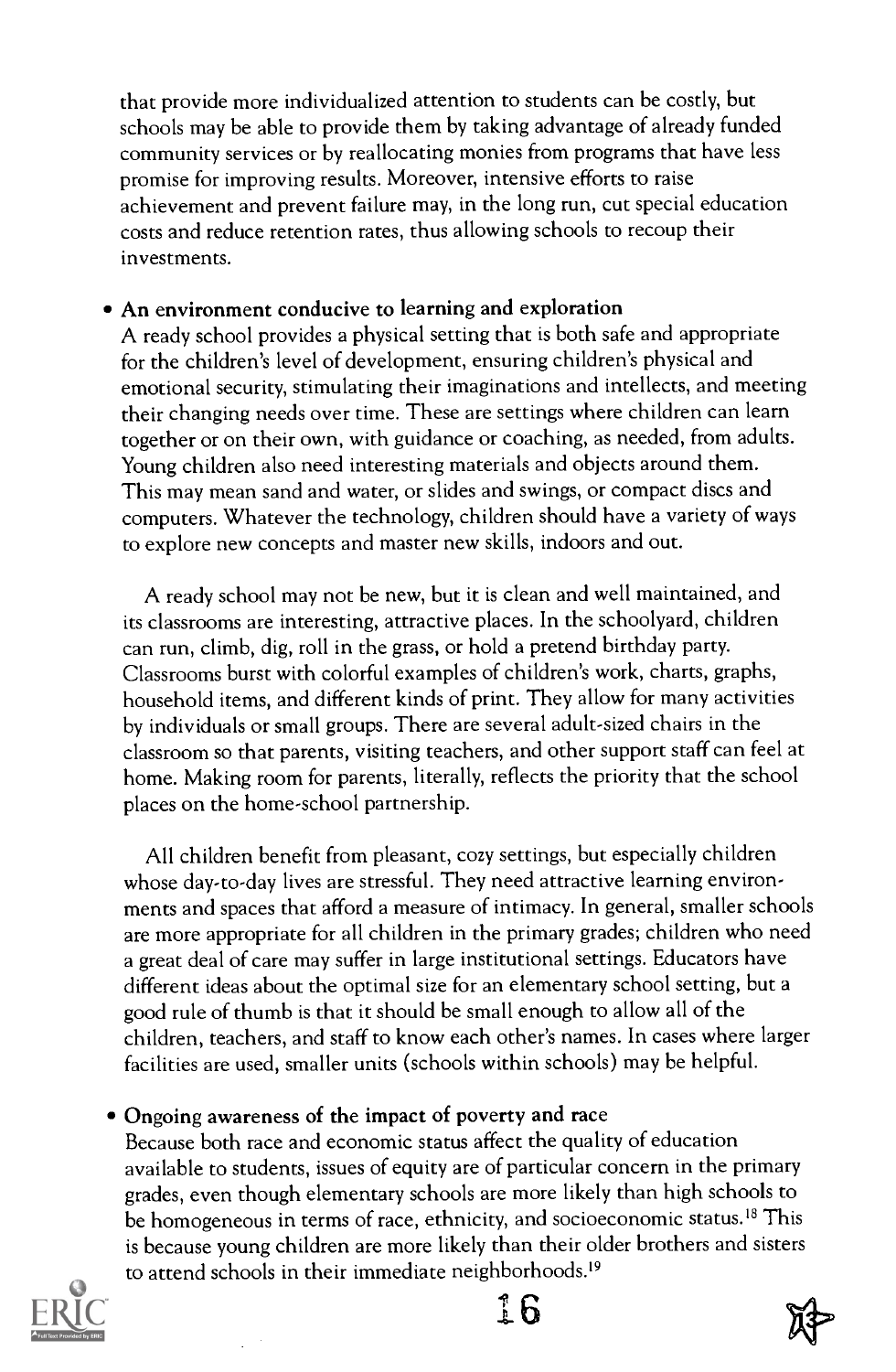Meeting the demands of elementary school can be rigorous for all children; for those from racial and ethnic minorities, the hurdles may be especially high. When there is a wide gulf between the culture of the home and the culture of the school, teachers can easily misread students' aptitudes, abilities, or intentions.20 Today, children are less likely than ever before to live in the same neighborhoods as their teachers. Unless children are helped to understand the differences between the assumptions and interactional patterns they meet at home and those they encounter at school, they may despair of succeeding in the classroom. Some may begin to act as if they considered school irrelevant and unimportant. One prominent scholar has suggested that as early as the age of eight, some of these children give up on school.<sup>21</sup>

Research shows that elementary schools in low-income communities differ in many respects from schools in more affluent communities. Many factors including staff characteristics, available resources, scheduling, the availability of before- and after-school programs, parent involvement, and school climate-may be affected.

In some cases, schools in low-income communities have access to supplementary resources. For example, they are more likely than other schools to have funding for full-day kindergartens. They sometimes have access to funds earmarked for better coordination with feeder preschools. But these benefits should not be overestimated. In general, schools in low-income areas have fewer resources than those in more wealthy communities, and have less to spend on the education of each individual child. Of all the children in our nation's schools, poor children—no matter what their race or ethnicity—are least likely to profit from traditional schooling. They are the most likely to be placed in low academic tracks and the most likely to be held back in the same grade for more than one year.<sup>22</sup>

Socioeconomic factors affect not only spending and resource levels, they also have a clear impact on perceptions of children's readiness for school. In a national study, most school respondents reported that fewer than 10 percent of their incoming children have difficulty adjusting to kindergarten, while schools in low-income communities report that from 10 to 19 percent of their children have difficulty meeting the academic demands of kindergarten.<sup>23</sup> Children in low-income schools also have more difficulty meeting the behavioral expectations of their kindergarten teachers. These findings are consistent with the fact that fewer children entering low-income schools have experienced some type of formal pre-kindergarten program.24

Other studies suggest that teachers in low-income schools have different and lower expectations of their children. Researchers have found powerful evidence that teachers' negative perceptions of low-income or minority children—including such factors as their appearance, language style,

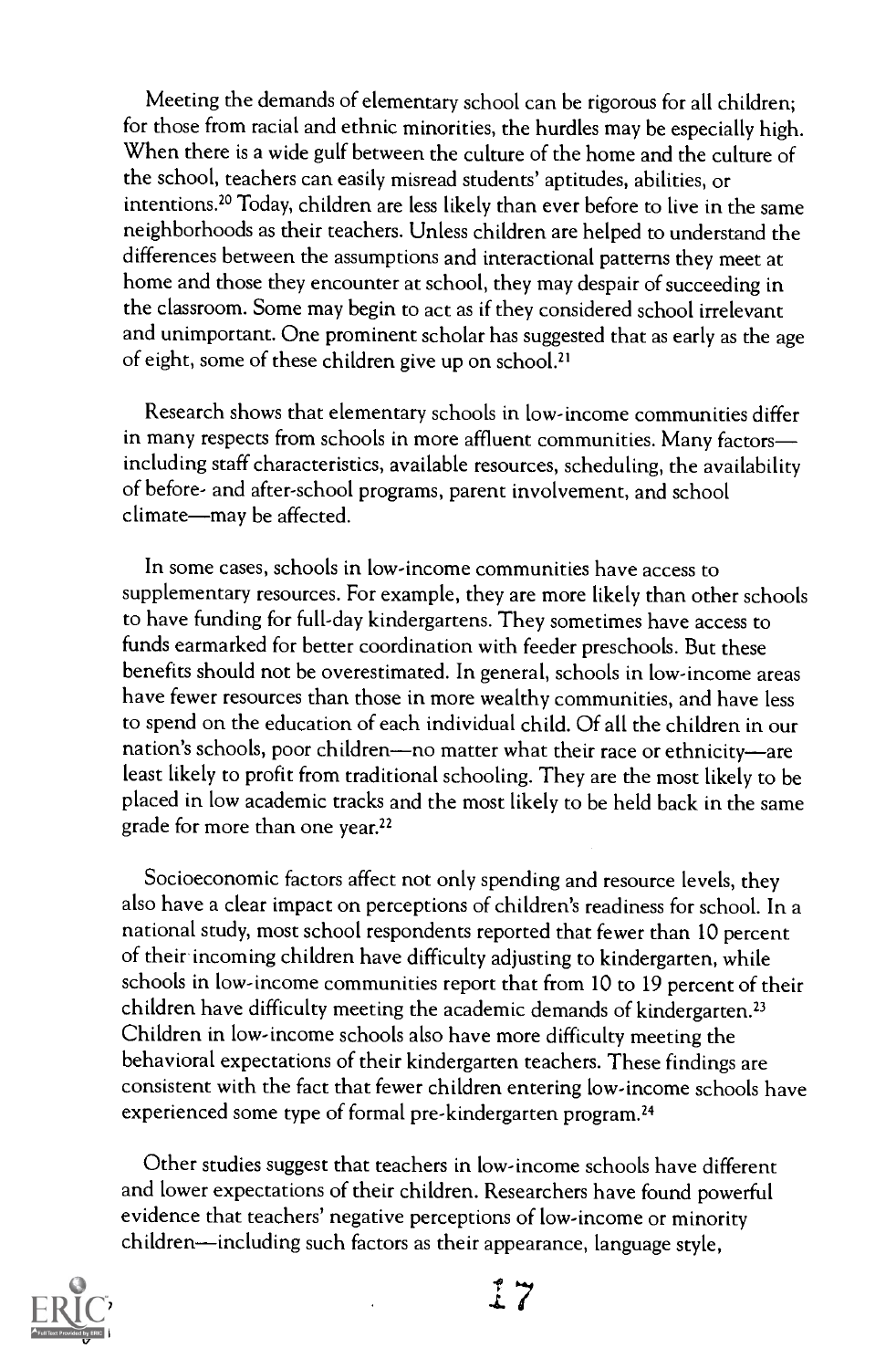and family income—have a strong and lasting effect on their school achievement.<sup>25</sup> All kindergartners need help in understanding and acquiring the specific skills that underlie day-to-day success in their new classrooms, such as how to get a teacher's attention appropriately, ask and answer questions, and master a wide range of classroom routines. But according to one study, kindergarten teachers in low-income schools are less likely to provide this kind of coaching.26

When administrators, teachers, or other school staff have low expectations of students, children may be locked permanently into services and performance levels that label them and jeopardize their futures. Public Agenda, an organization that surveys national opinion on educational issues, has reported that "in focus groups, elementary school teachers worry that children will be pigeonholed too early."27 For example, children in schools with high minority enrollments are more likely to be perceived as needing special education services. In particular, African American boys are more likely than other children to receive special education. Principals and other administrators need to pay close attention to these trends within their own schools and districts, in order to analyze how misperceptions and low expectations may affect placement decisions for any program that involves tracking or homogeneous grouping.

The capacity to meet special needs in regular classrooms whenever possible Ready schools have high expectations for children with disabilities, just as they do for all children. They ensure that every child who is eligible for special education services has access to them, in accordance with the Individuals with Disabilities Education Act (IDEA). This law marked an historic moment in American education. Little more than 20 years ago, more than one million children with disabilities were not receiving any public education, and another 3.5 million did not receive appropriate programs within public schools.<sup>28</sup> IDEA requires placement of children with disabilities in the least restrictive, appropriate setting—often a regular classroom.

In this way, IDEA defines special education not as a "place," but as a set of services aimed at helping every child benefit from instruction. Many children benefit from the special services-instruction, curricula, materials, and therapies—that are prescribed for them in their Individualized Education Programs (IEPs). But special educators are concerned that the expectations set for many children with disabilities have been too low.<sup>29</sup> Today, more and more children who receive special education are being served in "inclusion" settings—regular classrooms whose resources have been modified or augmented to allow children with disabilities to participate successfully in them. Research shows that in such settings, special needs children make somewhat greater academic and social gains than their peers in self-contained special education classrooms.30

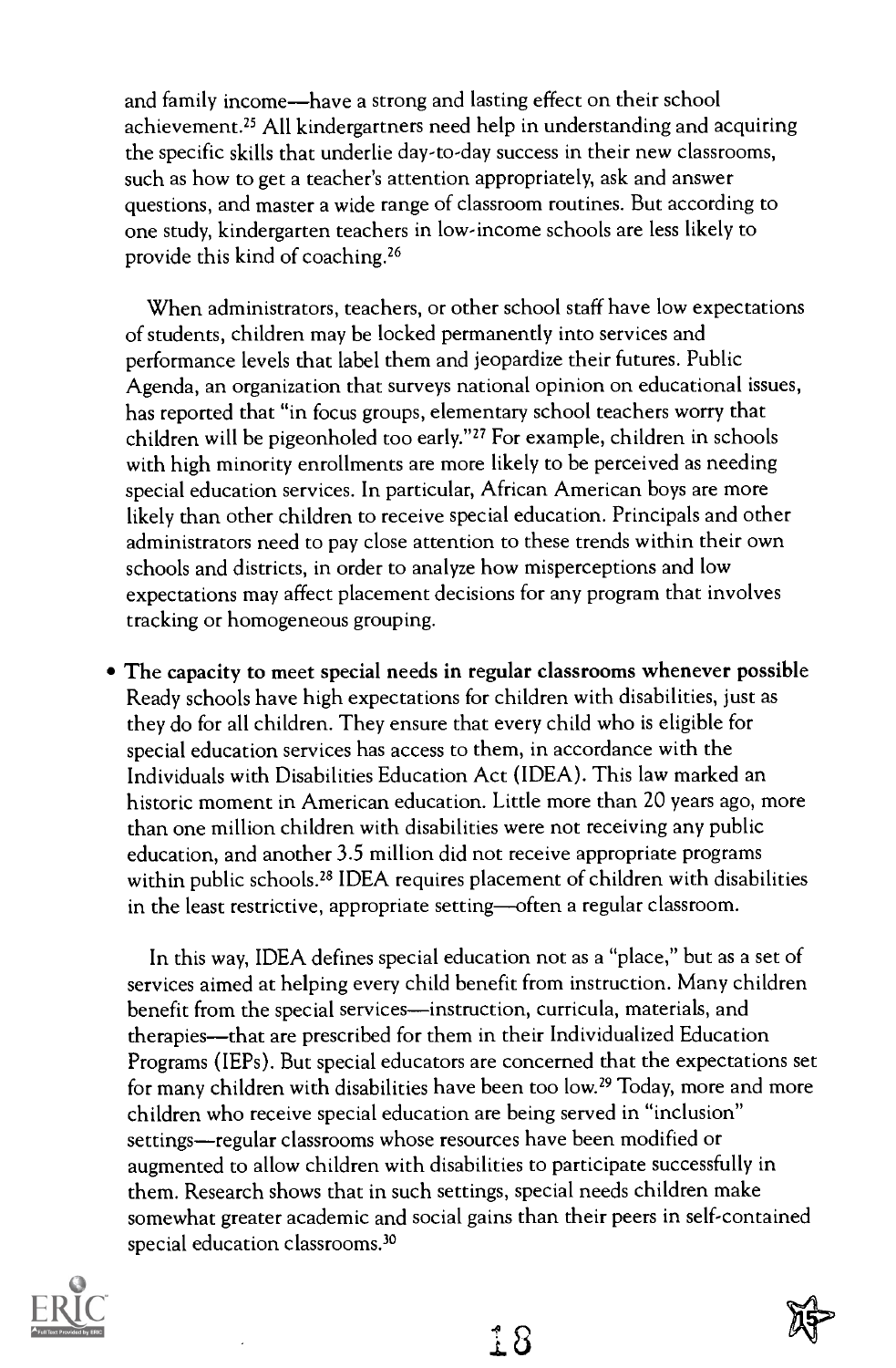Special educators point out that in good inclusion settings, everybody benefits. Children with disabilities participate fully in the life of the classroom and the school; at the same time, their classmates learn to help others and to be more compassionate and caring.

Ready schools ensure that all teachers have the professional development and support needed to meet the needs of every child in their classrooms, including those with disabilities. They base policy and placement decisions on the premise that no child should ever be assigned to a classroom where the teacher is not equipped to address his or her special needs or where necessary supports are not provided. Principals and district administrators can take a number of steps to achieve the successful inclusion of children with disabilities in regular classrooms, such as fostering stronger relationships between special educators and regular classroom teachers; organizing joint training and collaborative curriculum development; ensuring that annual evaluations of special education students provide information that teachers and parents can use to provide appropriate services and make sound decisions for individual children; and creating stronger partnerships with parents.

#### Ensuring language minority children age-appropriate, culturally sensitive, challenging curriculum and instruction

Nationwide, the number of limited English proficient children has nearly doubled in the past decade, and the growth is expected to continue. Across the nation, states and school districts have adopted a wide range of policies concerning the language of instruction in the primary grades. Each must comply with the 1973 Supreme Court decision that required schools to help limited English proficient students understand the curriculum, but allowed schools to use a variety of strategies to achieve this goal. By law, parents also have the right to decline to enroll their children in federally funded bilingual education programs.

Whatever approach they choose, ready schools elicit and take into account parents' preferences and values; show respect for children's cultures and appreciation of their linguistic accomplishments; and find ways to help language minority children learn in two languages so that they can master challenging, age-appropriate curriculum.3' Decisions about language use in the classroom should take into consideration student and community characteristics, but should also reflect research on bilingual education. This research shows that most children can pick up conversational or "playground" English in a year or two, but may need more time to master "academic" English, regardless of whether they take part in bilingual education programs or learn in English-only classrooms.<sup>32</sup>

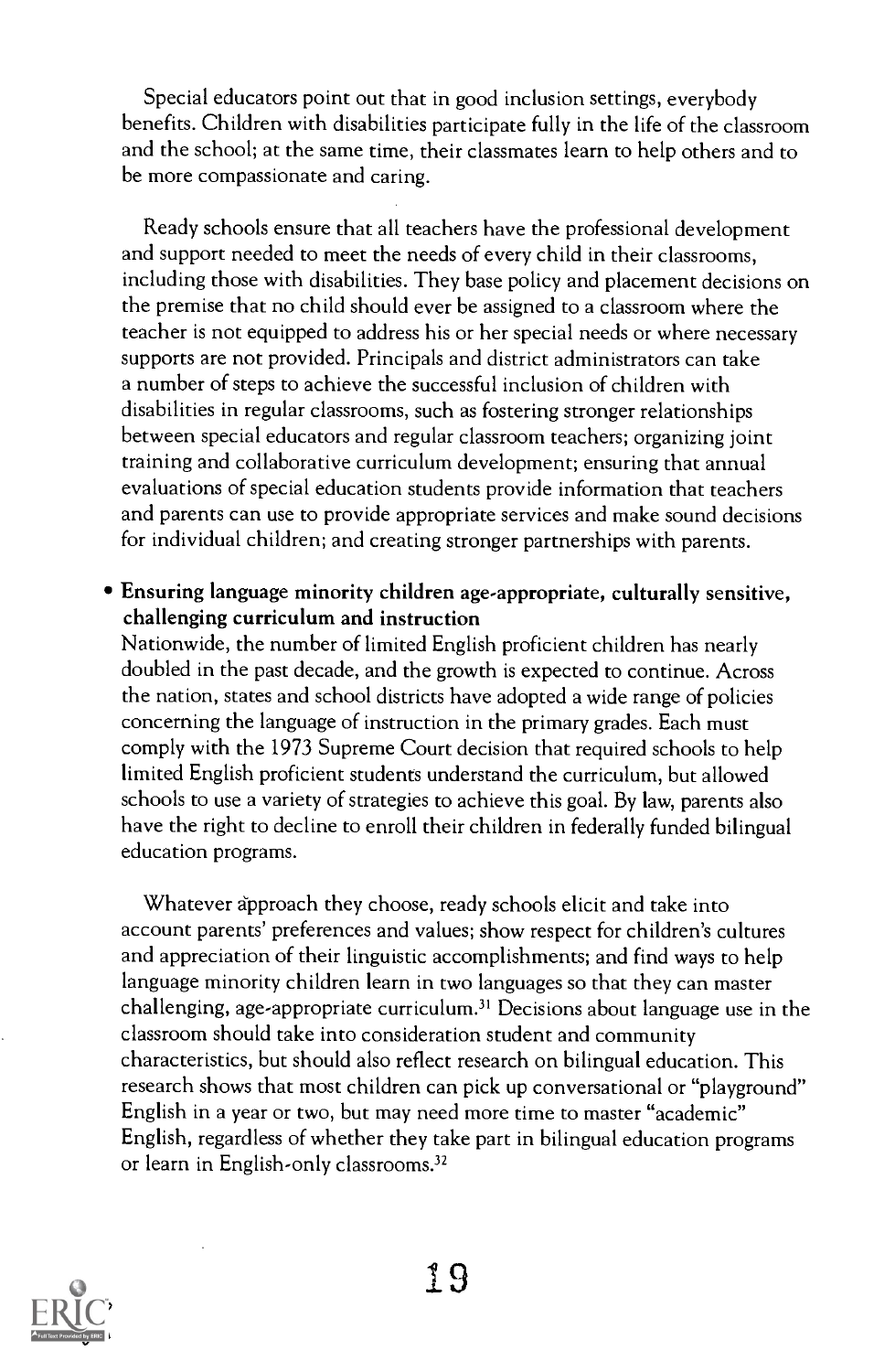#### 5. Ready schools are committed to the success of every teacher and every adult who interacts with children during the school day.

Ready schools give teachers time to improve their skills and develop their craft. A qualified teaching staff and effective, ongoing professional development are the foundation of ready schools. As a recent study noted, "what teachers know and do is the most important influence on what students learn."33 A large-scale study of school reform efforts, encompassing more than a thousand school districts, showed recently that every additional dollar spent on more highly qualified teachers produced more gains in student achievement than any other single expenditure.34

Today, there is growing awareness of, and respect for, the intellectual challenges of early childhood education. A growing body of research repudiates the commonly held misconception that teachers of young children need little formal education and training. More schools of education are requiring future elementary school teachers to take a substantial number of credits in the liberal arts and sciences, to select an area of concentration in one of those disciplines, and/or to pursue a double major.

There are other changes as well in the field of elementary education. For the first time, national standards of excellence have been established for master teachers. The National Board for Professional Teaching Standards, an independent, nonpartisan group of teaching professionals, has developed standards for highly accomplished teachers, including early childhood specialists. Many states are introducing more rigorous requirements for teaching licenses. These are promising trends. However, many school leaders remain concerned about the quality of their faculties---present and future--- and wonder how they will be able to recruit and attract exceptional teachers in coming years. Over the next decade, as enrollments rise and many teachers retire, the nation will need a record two million new teachers.<sup>35</sup>

Professional development lies at the heart of education reform, particularly when it is firmly rooted in research, when it is directed toward solving the real problems faced by real teachers, and when it enhances a shared vision for a particular school.



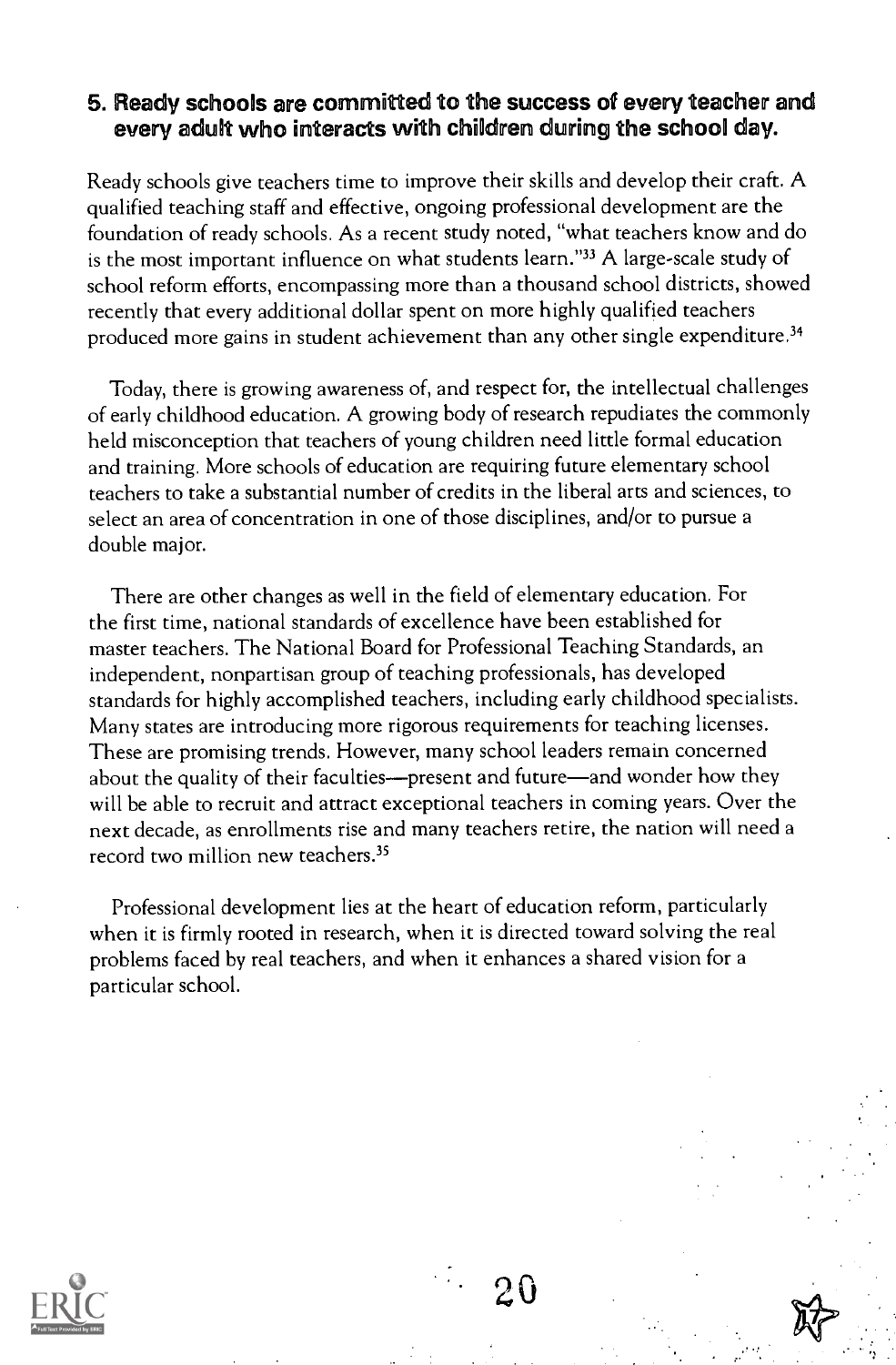#### To raise the quality of their teaching force, present and future, school leaders can:

- 1 Give teachers ongoing opportunities for professional development, including the time and tools they need to strengthen curriculum, instruction, and learning in their classrooms.
- 2. Encourage teachers to pursue their own academic study, and to share their knowledge and skills with colleagues and students.
- 3. Launch mentoring programs that team new teachers or student teachers with experienced, highly qualified teachers.
- 4. Initiate programs that actively recruit talented young people and mid-career professionals to become teachers.
- 5. Encourage interdisciplinary collaborations.
- 6. Work with colleges to reinvent teacher preparation for beginning teachers, including an "induction" period for their beginning years of teaching.
- 7. Participate in efforts under way in many states to develop performance-based assessments for new teachers, such as those of the Interstate New Teacher Assessment and Support Consortium.
- 8. Encourage master teachers to become Nationally Board Certified.
- 9. Provide peer assistance programs to improve the performance of burnt-out or low-performing teachers.
- 10. Expand efforts to help teachers become more technologically literate, and use technology to improve training available to teachers.
- 11. Seek better ways to get current information and hands-on help to teachers, addressing the isolation that is all too common in teaching.

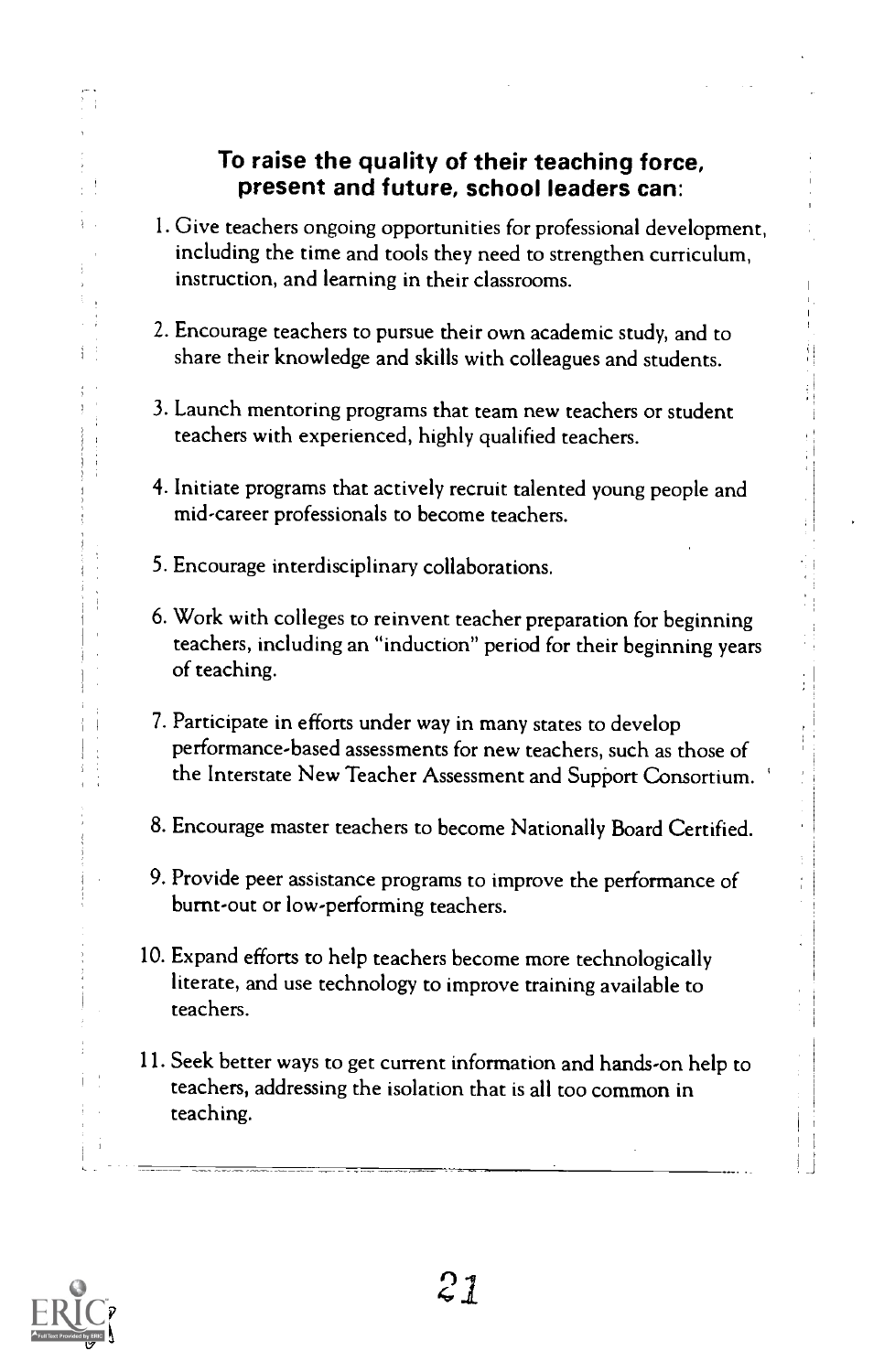Compared with teachers in other developed nations, American teachers have very little time to prepare lessons, work with colleagues, or improve their skills. In most European and Asian countries, teachers spend three or more hours of a typical school day planning, learning, or practicing new methods, and working with colleagues, as well as parents and students. In contrast, most U.S. elementary school teachers have three or fewer hours per week for these activities.<sup>36</sup>

In the realm of professional development, much more could be done to coordinate policy and practice so that preschool and elementary school programs could benefit from each other's knowledge and experience. The field of early care and education has long been committed to hands-on, child-directed learning activities geared to children's individual developmental trajectories; in many elementary schools, primary-grade instruction could benefit from this orientation. At the same time, preschool programs could profit from the emphasis on challenging content that characterizes the best elementary school classrooms.<sup>37</sup>

Ready schools include staff from feeder preschools in their professional development activities. A key to improving the quality of early care and education programs, and thereby strengthening school readiness, is to expand training and education opportunities for caregivers.38 Research shows that the more training and preparation that early care and education practitioners have, the more skilled they become at helping young children get ready for the demands of elementary school. For example, when practitioners are better educated and attend more training, the children in their care tend to engage in more complex play.39 Despite these benefits, across the nation training requirements for early care and education practitioners are sparse, and professional development opportunities are limited. Center-based teachers receive only about ten hours of ongoing training annually, typically at their own centers or at community colleges.40 By organizing joint workshops that bring together primary-grade and preschool teachers, and by facilitating visits to each other's classrooms, elementary schools can contribute to the readiness of their future kindergartners and, at the same time, work toward a better transition between preschool programs and the early elementary grades.

Both preschool and elementary schools need more opportunities to learn and practice effective strategies for working with the diverse children they encounter in their classrooms, especially language minority and special education children. In particular, most teachers who work in inclusion settings need more support and assistance. As reauthorized in 1997, IDEA places new responsibilities on regular classroom teachers, requiring, for example, that they take part in all meetings where IEPs for their students with disabilities are discussed and created. Professional development activities should be planned to help teachers meet these responsibilities.



22

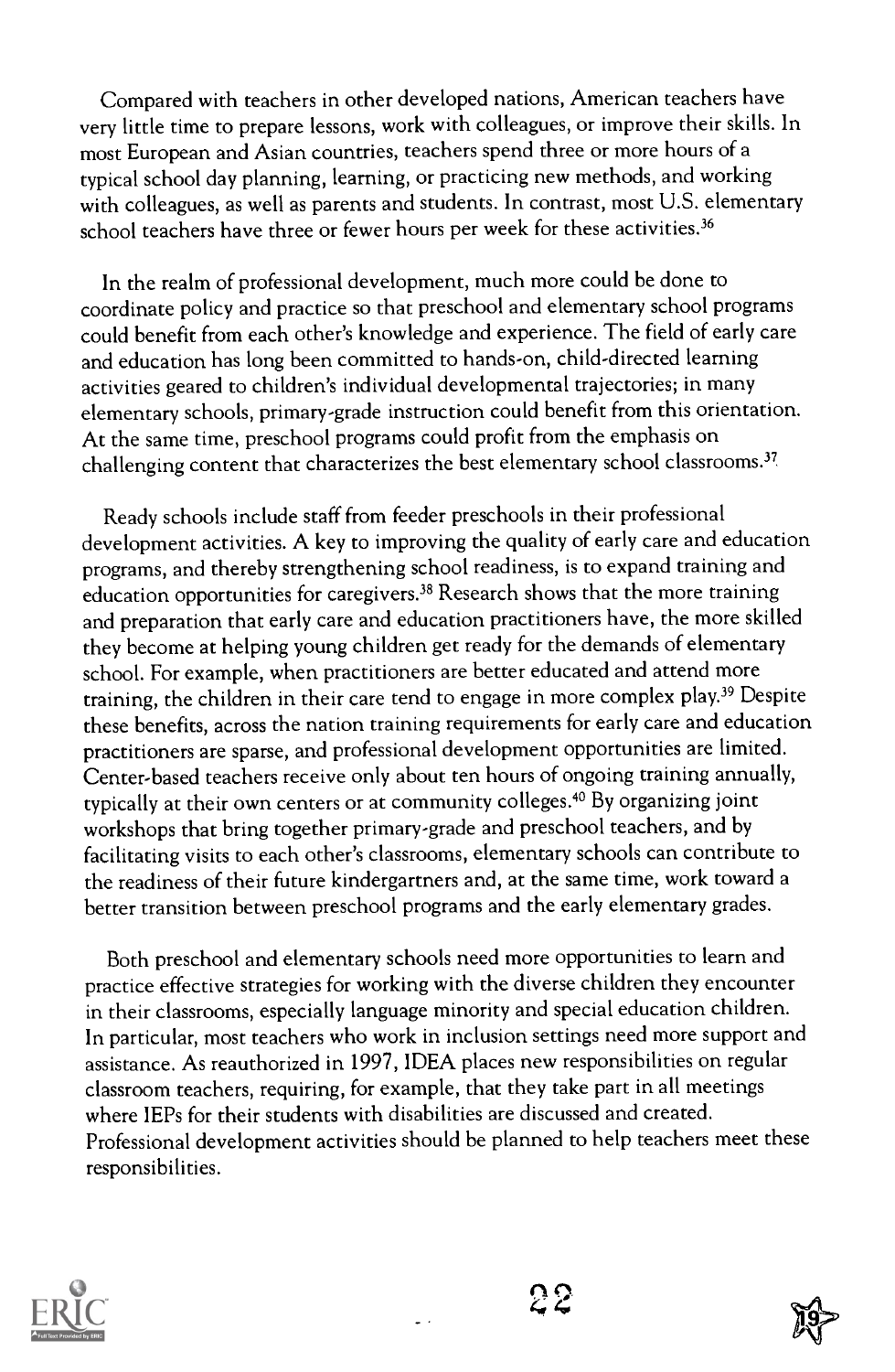Most school administrators appreciate the importance of professional development, but the way that schools now operate, it is notoriously difficult to wedge into the school day. Ready schools use creative scheduling and teamteaching strategies to free up time so that teachers can acquire, practice, adapt, and disseminate effective teaching methods geared to their particular children.<sup>41</sup> Ready schools make effective use of professional development resources to help teachers promote children's development and strengthen their learning.

Professional development is too often a "hard sell." Without substantial education and public outreach, taxpayers may not grasp the relevance of these expenditures to their children or their community. Ready schools share such information and take care to involve parents and communities in professional development activities in order to clarify how their children will benefit, to get feedback, and to ensure that there is "buy-in" before launching or expanding new efforts. They may offer workshops for parents and community members as well.

Finally, ready schools are committed to strong relationships with the teacher education programs at the institutions of higher education in their area. When they work with schools of education by providing placements for student teachers, they forge ongoing partnerships. In this way, they help to ground the school of education's curriculum and instruction in the realities of the day-to-day life of their school; at the same time, they tap the knowledge and expertise of the professors who are coming to their schools to supervise student teachers. In many cases, student teacher placements can lead to an ongoing collaboration between colleges or universities and schools, tied to the school's own change agenda.

Ready schools foster teamwork, creating opportunities for teachers to observe, discuss, and try out new roles in ways that preserve their own sense of competence. As they shape and implement their own reform agendas, ready schools involve teachers on a continual basis, and use teachers' feedback to remove impediments to success. Finally, ready schools hail teachers' and students' successes, celebrating milestones on the way to the attainment of larger goals.

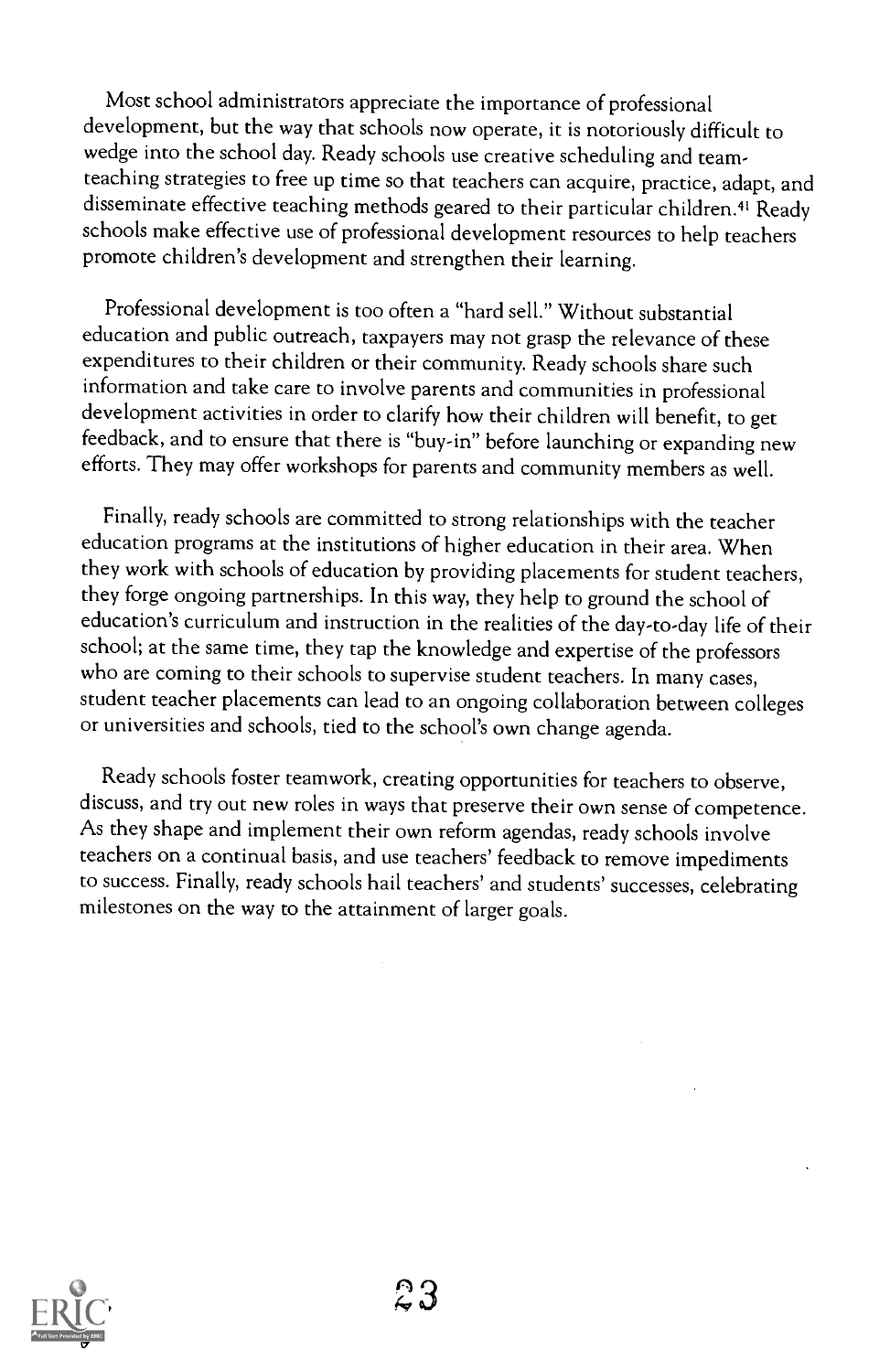#### 6. Ready schools introduce or expand approaches that have been shown to raise achievement.

Research over the last two decades has produced convincing evidence that some education strategies are consistently effective. Educators know more than ever before about boosting achievement and preventing school failure, based on both research evidence and practical experience from programs and schools that have established strong records of success. Some approaches have been shown to work, or not work, with particular groups of students, such as those at risk of academic failure. Ready schools take advantage of promising strategies, such as:

#### Prompt and supportive intervention

Research shows that prompt, supportive, and intensive intervention can brighten the prospects of children who are falling behind in the primary grades. Some researchers have concluded that all children who are showing signs of falling behind—including all those who are not beginning to read by the end of the first grade—should receive immediate and targeted help.<sup>42</sup>

Primary-grade children who are encountering academic difficulty can benefit significantly from one-to-one tutoring. Of course, tutoring is labor-intensive, since it requires close monitoring of students' progress and frequent contact among teachers, tutors, and parents. While it requires additional expenditures in the early grades, tutoring can also produce savings in the long run by substantially reducing special education and other remediation costs. Early identification of learning problems and investment in prevention efforts can also prevent student frustration from building up, resulting in safer, more orderly schools.43

Some elementary schools have used Title I funds, other grants, or monies generated by reallocating existing resources, to support comprehensive schoolwide restructuring programs, such as Success For All or New American School designs. Based on extensive research, these approaches encompass intensive instruction in the early grades, curricular change, and family support services. Their intent is to ensure that all children master basic skills, particularly reading, the first time they are taught, rather than relying on remedial services later.44

#### • Parent involvement

Parents are children's first and most important teachers. A key to success for any early childhood program is meaningful parent involvement. This does not change when children enter elementary school. Effective schools go beyond traditional parent activities such as fundraising and parent-teacher conferences. Mindful of parents' busy lives, they offer paths to involvement that are realistic and convenient, making it clear that family members are



24

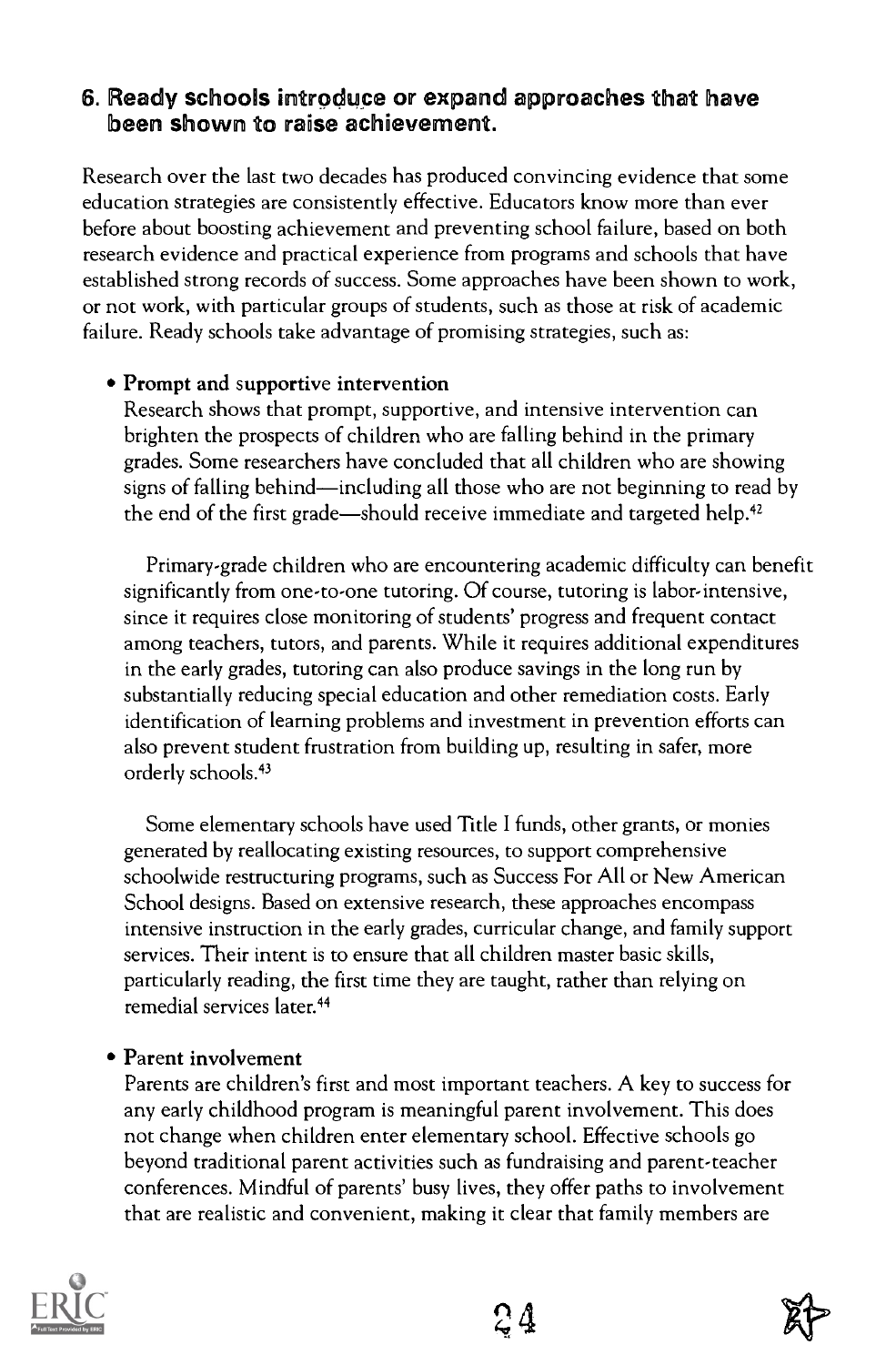welcome to participate in whatever way they prefer and can best manage. Such schools recognize the diversity of their students' households, reinforce the importance of the learning that occurs at home, and communicate respect for all kinds of families.

Research has also demonstrated modest effectiveness for programs that help mothers and fathers gain the skills they need to become full partners in their children's schooling. Not only do large-scale parent-education programs such as Even Start stress family literacy, but local efforts can also make a difference.<sup>45</sup> To ensure successful parent involvement, principals and district administrators can ensure that their schools respond to the diversity of their children's families and cultures. They can also reach out to local employers, encouraging them to adopt policies that help parents balance the responsibilities of work and family life, and cooperating with them when they introduce initiatives that give employees the time they need to attend teacher conferences and other school activities.

#### Flexible approaches to school and classroom organization, staffing, and grouping

Ready schools monitor the success of various approaches to classroom organization, staffing, and grouping. They retain and expand the approaches that benefit their children.

Class size. Research shows that primary-grade children can benefit significantly when class size is reduced from an average of 25 to an average of 15. In one 4-year, large-scale study, small class size improved the performance of all children, including low-income and minority students and those in inner-city schools. The benefits for minority students were even greater than for other students. Moreover, the benefits of reduced class size persisted through Grade 5 even when class size increased significantly in Grades 4 and 5.46 These benefits, of course, hinge not only on having fewer students in the class, but also on the teacher's effective use of instructional strategies that take advantage of the reduced class size.

Reducing class size is a strategy that has great appeal for teachers and parents alike. It holds the promise of greater individual attention and a more supportive, individually responsive atmosphere. Some researchers contend, however, that small class size, while desirable, is very expensive and may not yield as much benefit, in terms of achievement, as individual, targeted assistance for those young children who are falling behind.<sup>47</sup> Some schools may want to consider making this trade-off.



25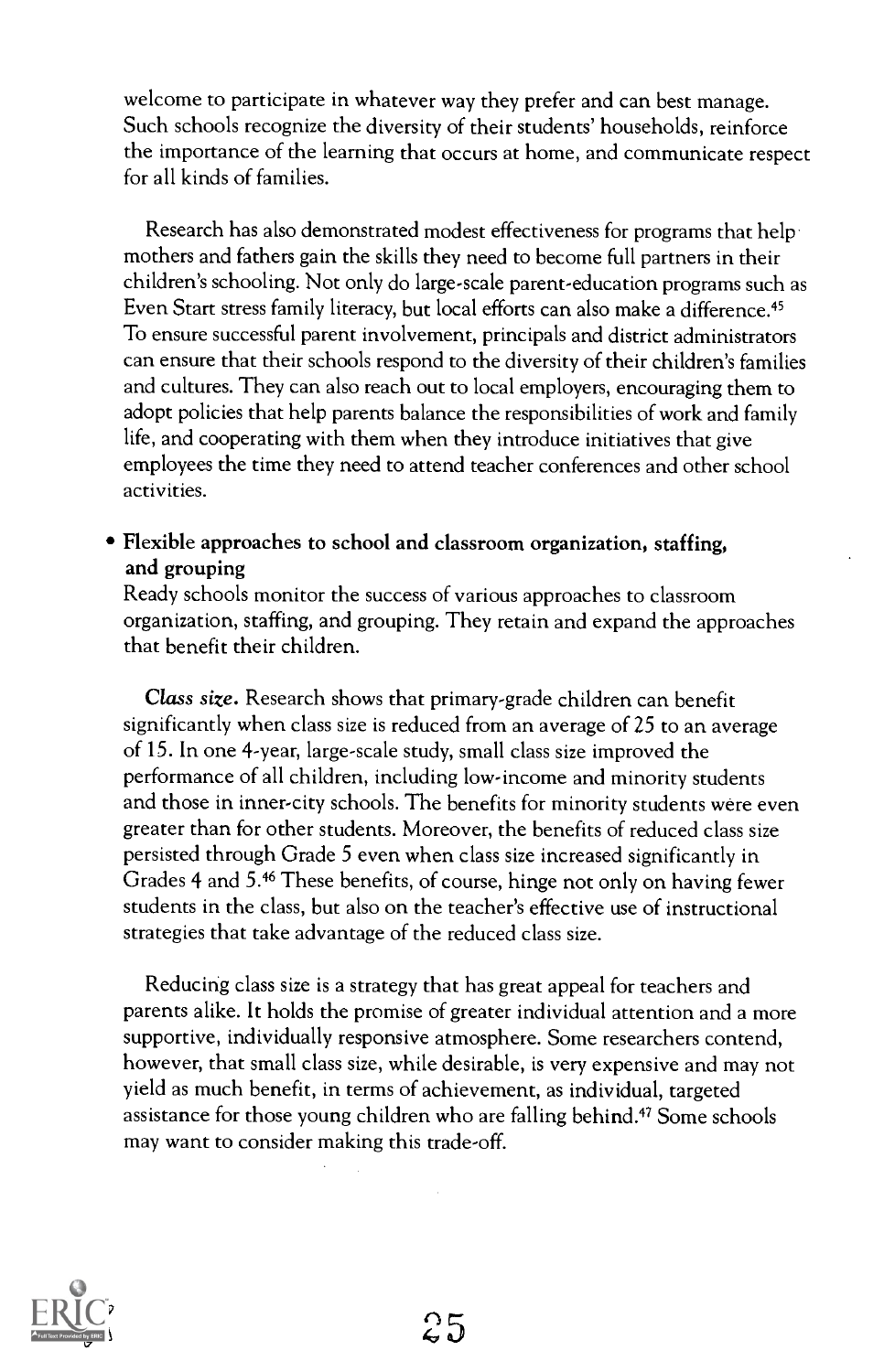Classroom staffing. In some districts and schools, including those with large language-minority enrollments, adding paraprofessionals to primarygrade classrooms has proved effective; in others, decision-makers have found that they get a better return when they invest in more professional development for classroom teachers.

Mixed-age grouping. Some schools have found that young children fare better in mixed-age groupings. This concept of nongraded elementary schools was introduced—or, more accurately, reintroduced—to American education in the late fifties by educators who believed that age was a crude indicator of children's readiness for various kinds of classroom experiences. More recently, some educators have made the case that a 2- or 3-year age span in the early years takes into account the wide range of competencies both among classmates and within a single individual (who may be "ahead" in some areas of development and "behind" in others). Multi-age groupings may minimize feelings of inadequacy arising from same-age peer group comparisons, help teachers resist the temptation to teach the same thing the same way at the same time to all members of the group, and allow all members of the group to help each other.<sup>48</sup> Critics of this strategy point out that younger children may be overwhelmed by older children whose skills are better developed.

#### Research and dissemination

There is a strong need for more research and design, evaluation, and dissemination of effective practices. In Building Knowledge for a Nation of Learners: A Framework for Education Research 1997, the U.S. Department of Education has elaborated priorities for research, based on the deliberations of the National Educational Research Policy and Priorities Board.<sup>49</sup> A number of key questions on this research agenda relate to improving school readiness, designing effective practices, and bridging the gap between research and practice. The Board recognized that not only traditional researchers, but also school administrators, classroom teachers, parents, and community members have important roles to play in expanding knowledge about effective practices.



 $26$ 

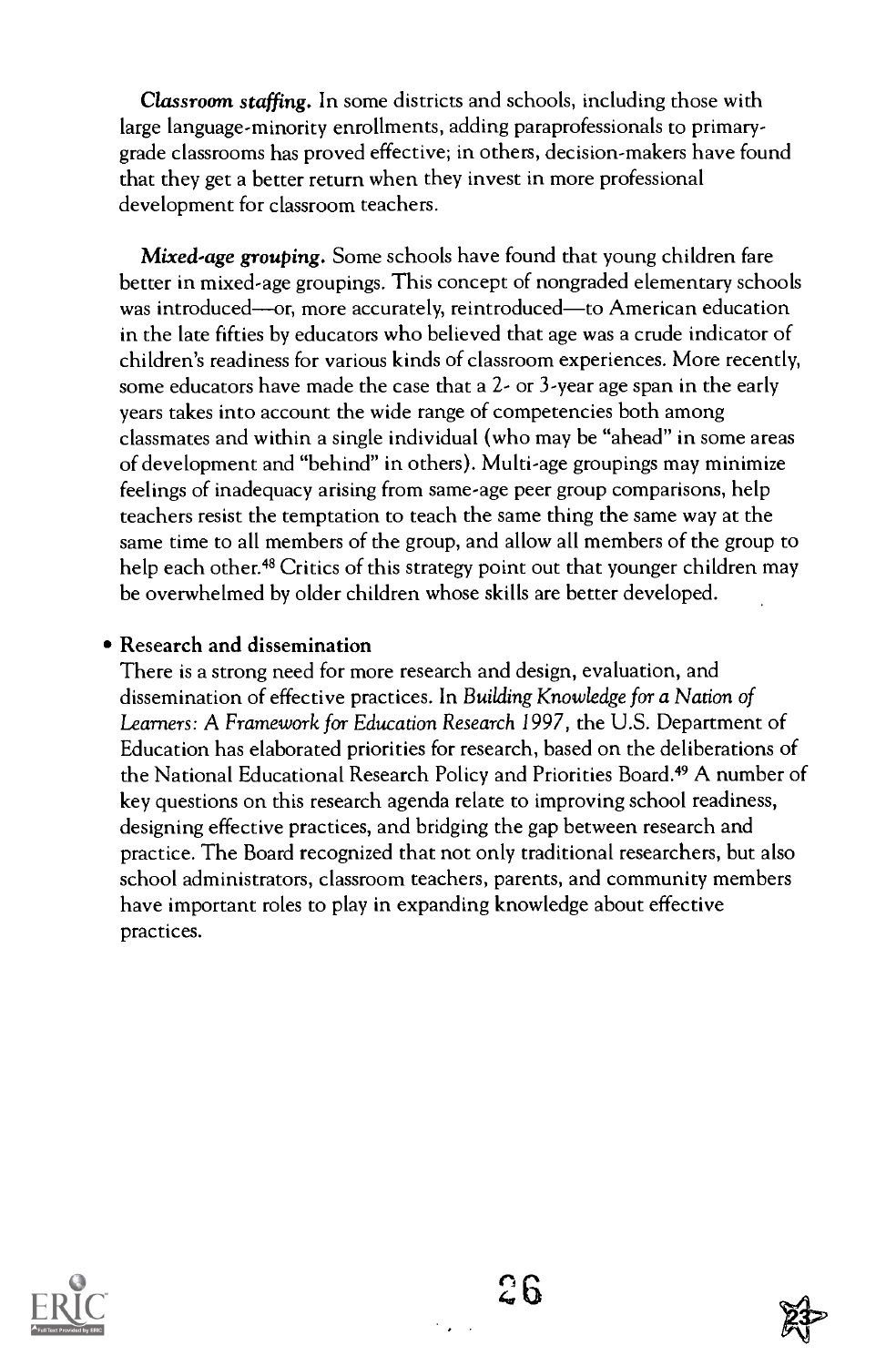#### 7. Ready schools are learning organizations that alter practices and programs if they do not benefit children.

Many districts and schools continue to make use of strategies that have not consistently promoted their children's development or learning, and have failed to show lasting benefits in research studies. It is often difficult to eliminate such practices or policies, but in many cases, schools have been able to fund very effective programs or services by cutting ineffective ones. The following four practices are prime examples:

#### Retention and extra-year programs

Well over half of the schools surveyed in the National Transition Study (61 percent) routinely retain kindergarten children." About five percent of kindergartners in those schools are held back—an average of one per classroom. The great majority of elementary schools (73 percent) either retain children in kindergarten or place them in transition classes for an extra year either before or after kindergarten. In these schools, 18 percent of kindergartners are assigned an extra year of schooling. Data show that lowincome minority students, especially males, have the highest rate of retention. Language-minority students are more likely than native speakers of English to be held back. Since expenditures for each public school student now average well over \$6,000 per year, retention and extra-year programs are extremely expensive strategies.

Critics argue that the funds spent on such programs might better be used to provide early diagnosis and intensive intervention and tutoring. Such early help would be pedagogically sound. In most cases, retention means more of the same kind of teaching and is unlikely to spark achievement. Instead, a different, more focused, more individualized intervention has a better chance of putting a low-achieving student on track for success. Wherever possible, children should not be retained.

#### • Redshirting

For decades, most first graders have been 6 years old, but this trend is changing. In 1972, one in eight first graders was age 7 or older; in 1994, the figure was one in five. This reflects not only the increasing rate of retention and extra-year programs, but also a trend for parents to elect to keep 5-year-olds at home or in preschool for an extra year.

Today, many parents delay kindergarten entry for their children particularly middle-class and wealthy parents, for whom an extra year of preschool or day care is not a hardship. This practice is known as redshirting. Many parents, especially parents of boys, assume that at age 6, a child will be better prepared for success in kindergarten—more mature socially, cognitively, and physically. On the other hand, low-income and working-class parents, including the vast majority of parents of color, are less likely to delay their

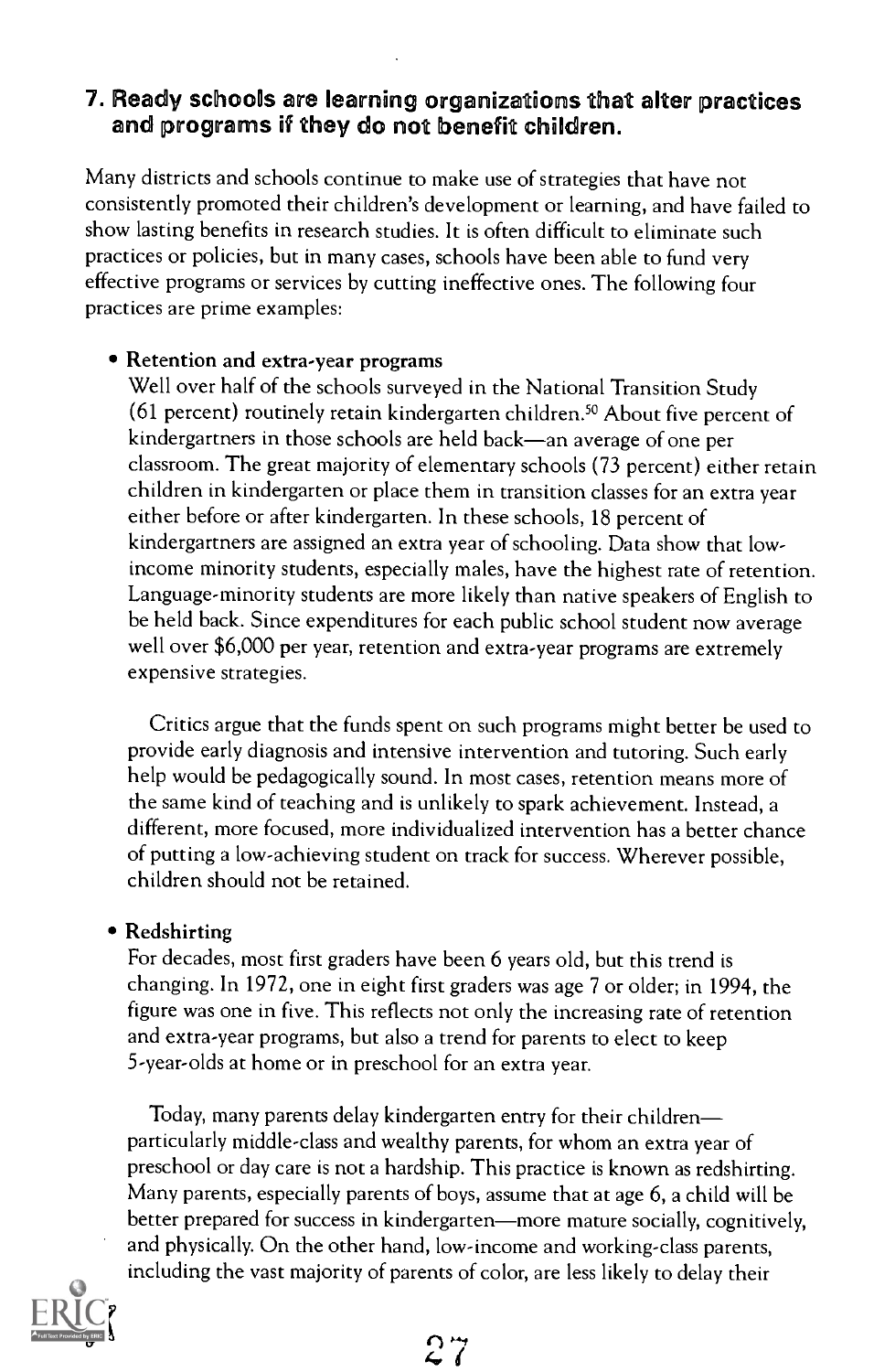children's kindergarten enrollment. These 5-year-olds may enter kindergarten with the 6-year-olds of more prosperous parents—children from homes that are more closely aligned with the culture of the school, who already have a firmer grasp of the rules of the game. Thus the social and educational gap widens.

Delaying kindergarten entry may have negative as well as positive effects on the children involved, according to a recent study published in Pediatrics.<sup>51</sup> The long-term study of more than nine thousand students showed that children who start school late show higher rates of behavioral problems later in their school careers. These problems were not apparent in the primary grades, but became very evident in the middle and high school years.

#### Denying school entry

School districts around the nation have set their own guidelines for age of kindergarten entry—most at age 5. Some make individual decisions about school entry based on assessments of children's development. Ready schools accept all children on the basis of chronological age. They assume that any group of 5-year-olds will exhibit a wide range of developmental traits; they do not exclude children or delay their entry on the basis of tests or interviews. They may conduct assessments in order to facilitate planning or assess individual strengths and weaknesses, but not to determine school eligibility.

Like redshirting, denying school entry is unfair and unnecessary. Schools committed to meeting children at the level of their own development and taking into account variations among children and among the diverse competencies of each individual child, do not feel a need to deny children school entry. Ready schools admit and serve all children when they reach the chronological age set by the district for school entry.

#### "Pushing down" or "hothousing"

These terms refer to an approach that stresses accelerating academic instruction of young children at younger and younger ages. In particular, "pushing down" refers to pushing down the first-grade curriculum into the kindergarten classroom.

Some researchers suggest that this approach undermines the social and academic development of young children because the presentation of letter and number facts are typically decontextualized and not connected to children's real lives. Nevertheless, kindergarten education continues to increase academic demands, particularly in schools serving disadvantaged students. In these settings, an accelerated kindergarten program may be seen by parents, administrators, and teachers as a way to prevent future failure. To date, there have been few systematic studies of this approach, and little is known about its long-term effects.<sup>52</sup> However, the prevailing view is that young children learn in the context of relationships, and benefit from curricula and classroom practices rich in experiential learning, play, and social experience.<sup>53</sup>



Ar r) 8

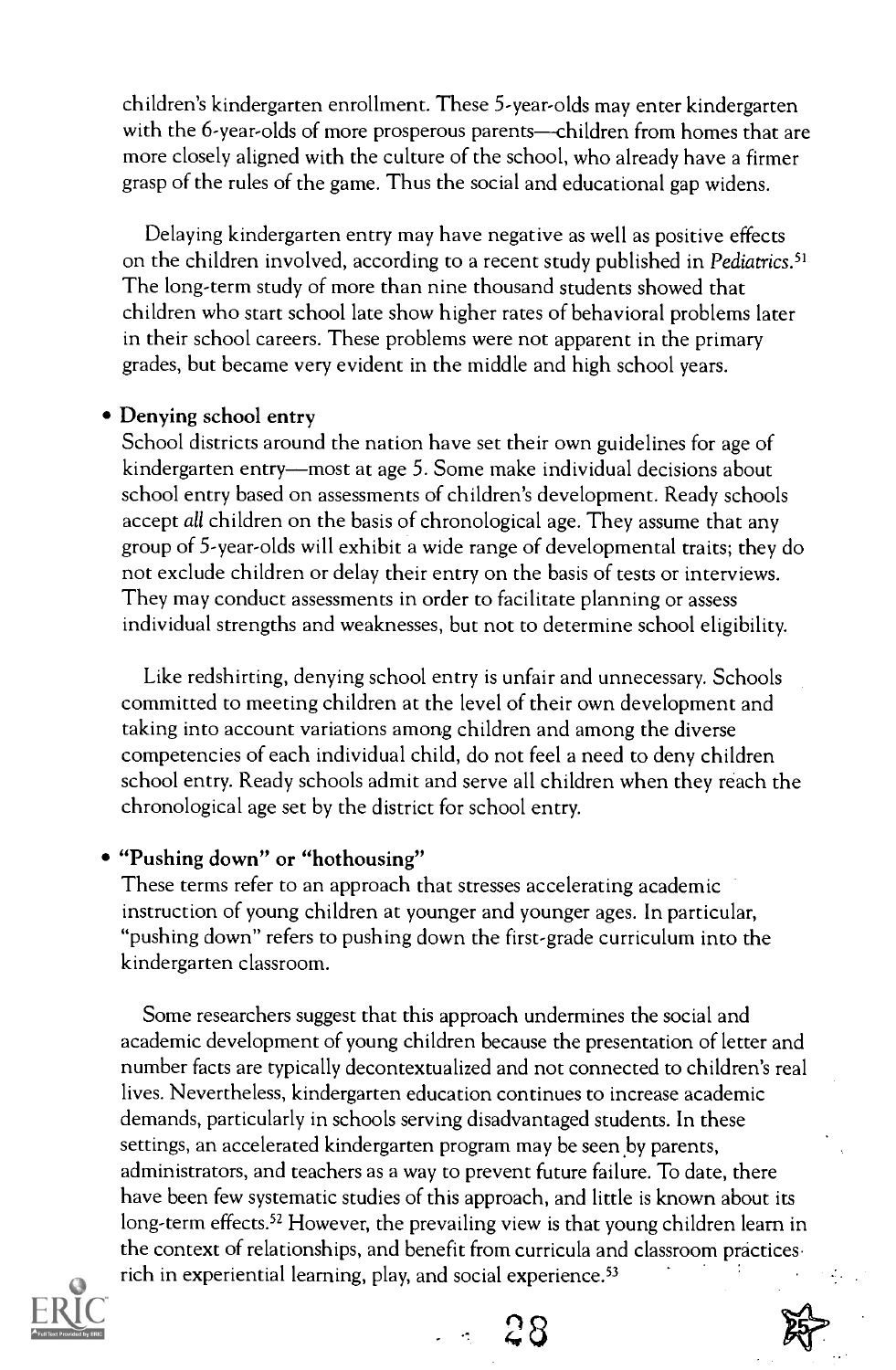#### 8. Ready schools serve children in communities.

Ready schools recognize that schools alone cannot meet the broad spectrum of children's and families' needs. Children are more likely to make a successful adjustment to school when they have easy access to a range of services and supports in their community. Adequate health care and nutrition are especially vital to children's well-being and success in school.

In some cases, schools become hubs of health and human services, making the school one of a family's major ties with its community.<sup>54</sup> In other cases, other organizations—such as community-based organizations or religious institutions may be well positioned to connect families to services, and can free schools to concentrate on their educational mission. Communities can also form new collaboratives to provide a range of children and family services.<sup>55</sup>

Many arrangements can work, so long as children and their families can easily learn about and arrange for the support services they need. The key point is that ready schools are extensions of communities. To be rooted in a sense of neighborhood and community is important at any age, but perhaps especially in the early years, when children make the long and daring leap from home to school, and from the culture of the home to the culture of the school.<sup>56</sup>

Linkages with the neighborhood and community may take several forms. They may be infused into the curricula, at every level and in every discipline. They may be reflected in the parents' strong role and decision-making power in many aspects of school life. In ready schools, children see their parents and neighbors being treated with respect; they see parents and other community members as natural partners in school life.

Ready schools also maintain ongoing, two-way relationships with social service and health agencies, making appropriate referrals and following up on them. They work together with community-based organizations, particularly those that sponsor before-school, after-school, or weekend programs for young children and their families. They collaborate with cultural institutions, such as libraries or museums, to enrich the school's curriculum.

In short, ready schools do not function as islands unto themselves. They maintain contacts and establish pragmatic, task-oriented partnerships or coalitions with other service providers, including schools and other learning organizations, within the community and beyond. Their teachers work collaboratively with professors of nearby schools of education, to learn or adapt pedagogical approaches based on the most recent research. Increasingly, schools may use telecommunications and other technologies to achieve these linkages. In these ways, they help students, parents, and teachers perceive themselves as part of a larger community, prepared to collaborate and compete in a global society.

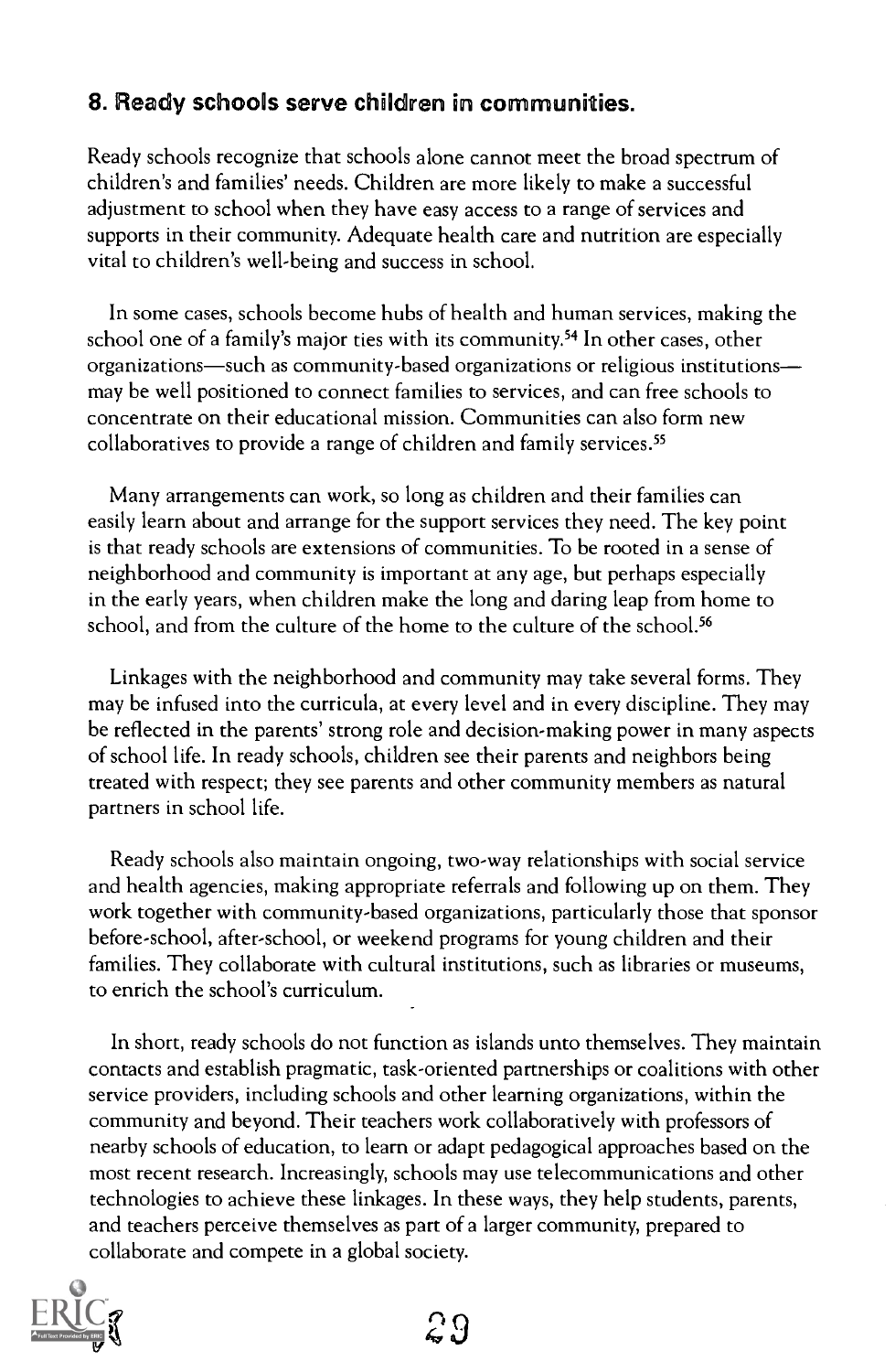#### 9. Ready schools take responsibility for results.

Ready schools challenge every child. They may set different standards for different children, reflecting different rates of development, but they do not excuse children from success. They set high standards for all children, and commit themselves to zero failure. Holding themselves accountable for the success of each individual student, they provide immediate, targeted assistance for those who show signs of falling behind.

For this reason, assessing student learning and providing extra help when it is needed are crucial activities in the ready school. Informal teacher observations of student learning are very important for identifying who may benefit from extra help within the classroom.

Ready schools assess children not only to help teachers and parents meet their children's needs, but also to stay accountable to their communities. They disseminate information about their mission and curricular goals. They share information about the progress of individual children with parents on a routine basis. And they make schoolwide data available to the community. For these purposes, assessment becomes a crucial activity in the ready school.

But young children are notoriously difficult to assess. Standard paper-and-pencil tests are usually inappropriate for boys and girls who are just learning to hold a pencil comfortably. The assessment of young minority children is particularly difficult. Some researchers question whether tests actually measure what they are purporting to measure when administered to children who are not white and middle-class.57 Ready schools organize testing and screening strategies that are fair and valid and do not, intentionally or unintentionally, devalue cultural differences. Such assessments may not be readily available, so many schools continue to rely on the inadequate assessment methods.

The challenge is to develop assessment practices that are aligned with the curriculum, honor the ways that young children learn, and look at a wide range of behaviors and intellectual competencies. No single test can provide this kind of information, and today researchers and classroom teachers are finding that alternative assessments, including guided observation of children (by teachers and parents), and a structured review of their projects and their performance, are ways to get useful, comprehensive information about each child's growth.

As they review their assessment practices, schools need to consider new strategies, including those that take advantage of emerging technologies. Practitioners of dynamic assessment, for example, have made use of an interactive format to challenge thinking and reasoning, strengthen cognitive functions, and elicit higherorder thinking skills for students who have not thrived when tested, placed, and educated in the context of more traditional models. Whatever methods are used, ready schools examine whether they are reaching their instructional goals and

 $\blacksquare$  ining the standards they set for their students.

 $-30$ 

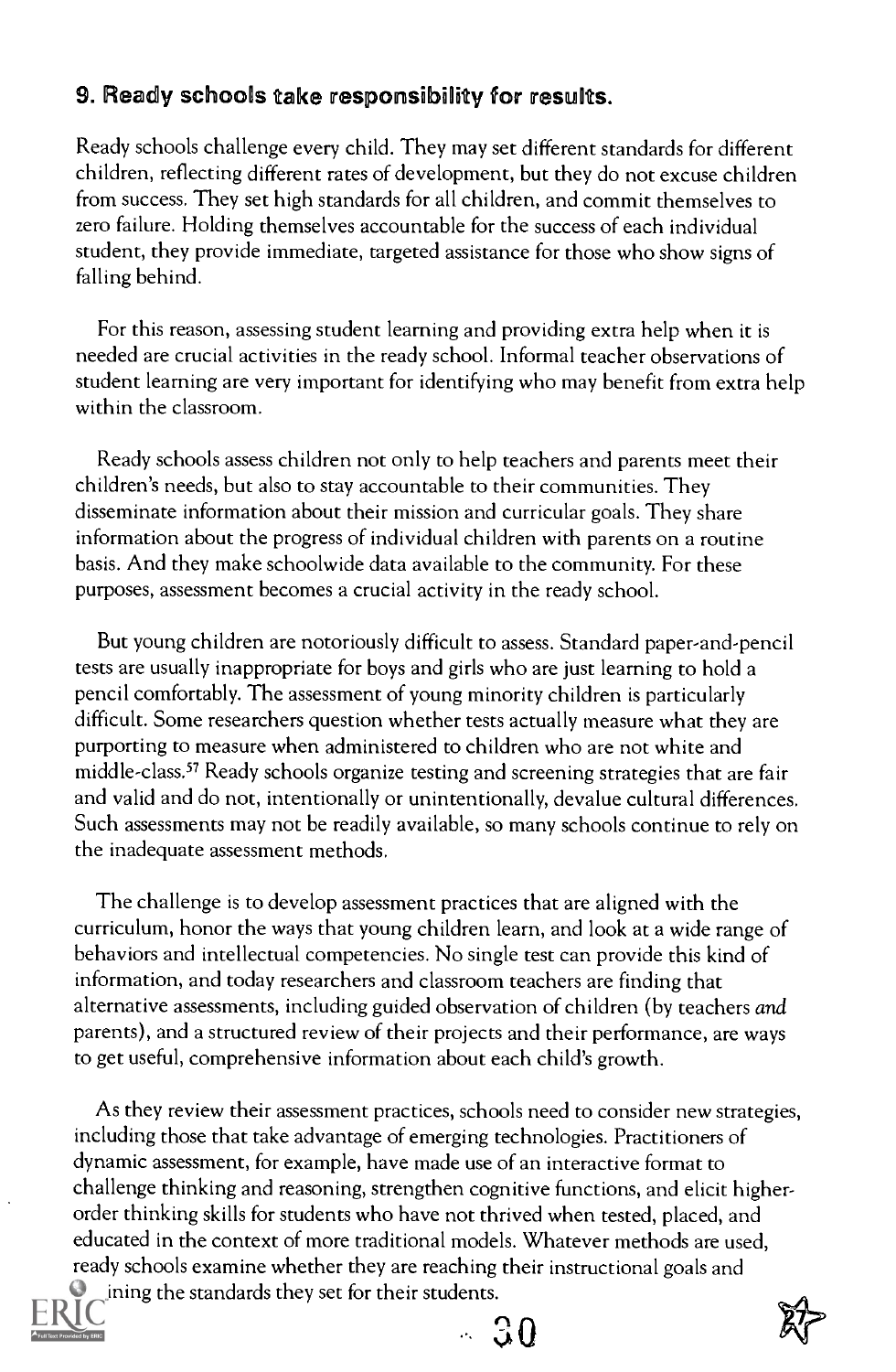#### 10. Ready schools have strong leadership.

None of the principles summarized in this report are likely to be adopted or sustained without a vision and active support by strong, articulate school leaders. Ready schools have a clear and unmistakable source of leadership that provides instructional focus and coherence to the many activities and efforts under way in many classrooms.

Many leadership styles and arrangements are effective. Leadership may be vested in one individual or shared. The crucial element is that the leader or leaders have an agenda: they are guided by a vision of education that is responsive to the needs of the children and their community, informed by research and dedicated to the proposition that all children can learn to high standards. The school leadership makes a clear, consistent, public commitment to an achievable set of instructional priorities; guides the faculty in collaborative problem-solving and staff development geared to these priorities; welcomes parents into the collaborative process; and takes responsibility for creating a climate conducive to success. The content of the agenda is less important than the focus, targeted effort, and collaboration that it provides.

Leaders in ready schools have the authority to make decisions and exercise discretion, usually in the context of site-based management. However, this discretion will not mean much if the school leader controls a negligible portion of the school's budget. Leadership must include discretion to use resources to meet goals for children, as well as accountability for decisions.

Leaders need to be visible and accessible-to children, parents, and community members. They must set clear priorities and avoid distraction, so that they can spend significant portions of their days focusing on issues directly tied to children's learning and teachers' growth. And finally, school leaders teach and mentor others, in and out of the school building, who have the ability and will to become educational leaders.

There are many ways that communities have created ready schools. The strengths and special characteristics of a community will determine how its schools evolve and which qualities and practices they stress. The faculty, students, families, and business and community leaders all are critical to deciding what to do and how to monitor success. The Ready Schools Resource Group believes that the ten keys recommended here are sound principles to bear in mind, and that they lead logically to a set of questions that communities can ask to help assess where they are and where they want to go. Part III presents a set of questions pertaining to each of the ten principles described in this report.

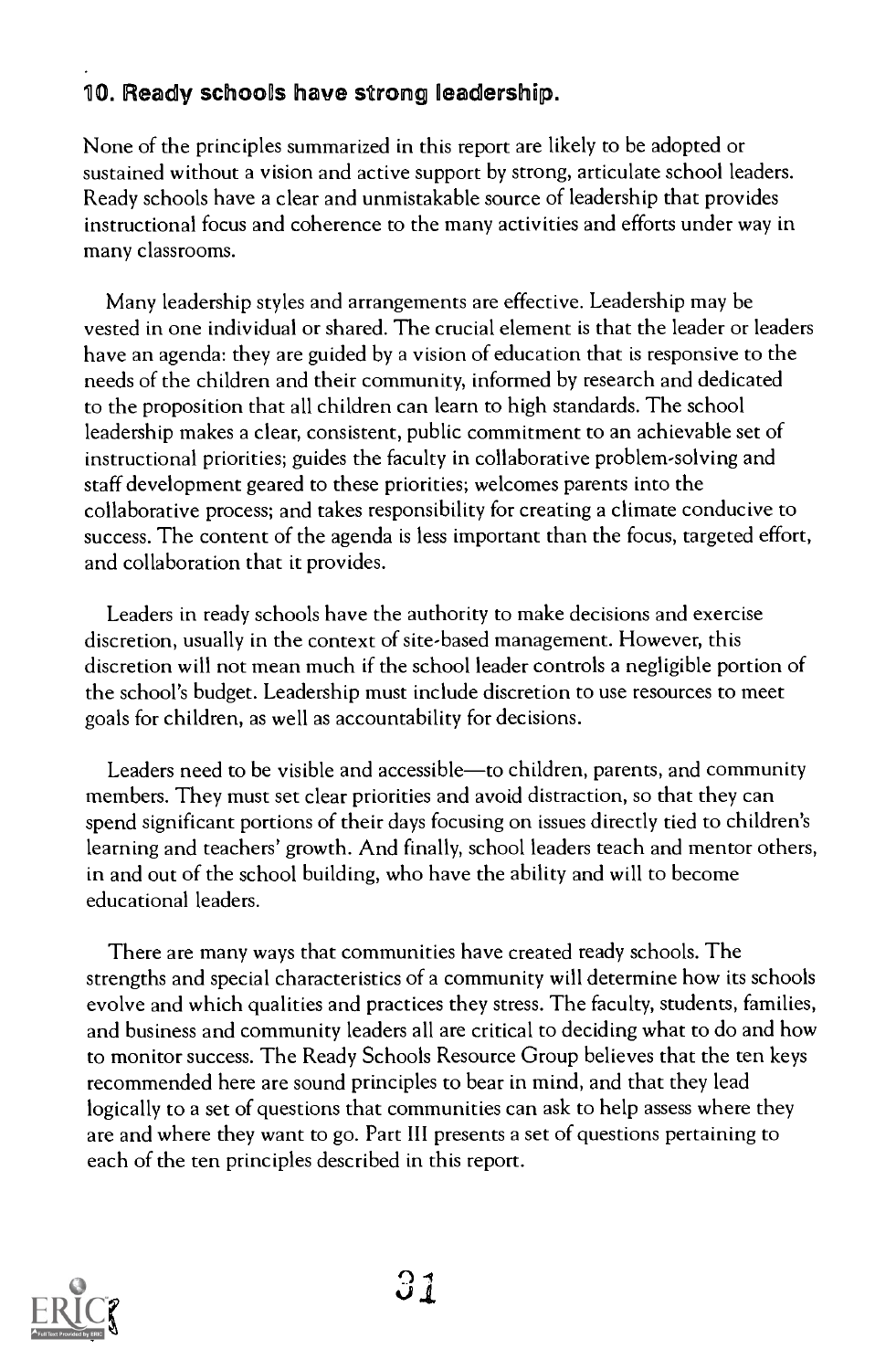## Part III. Questions to Consider:<br>A Self-Inventory for Ready Schools

#### Key 1. Ready schools smooth the transition between home and school.

- Do families and children have an opportunity to visit the school and meet the teacher and principal prior to the first day of school?
- Does every teacher have a method for learning about each incoming child's background, talents, and interests, such as a structured intake process, home visits, parent conferences, or other "getting acquainted" activities?
- Is the school environment warm, safe, and inviting for a young child?
- Do families have opportunities for meaningful participation in the life of the school?
- Does the school effectively accommodate the language, culture, and special needs of the children it serves?

#### Key 2. Ready schools strive for continuity between early care and education programs and elementary schools.

- Have the kindergarten staff/faculty had opportunities to visit neighborhood preschools and child care centers to discuss their philosophy, pedagogy, and expectations for children and families?
- Are there formal transition activities planned with the neighborhood preschools, child care centers; and Head Start programs?
- Have ongoing mechanisms and professional development opportunities been established to link the school to preschool programs?
- Are school staff involved in early childhood professional organizations or associations?

#### Key 3. Ready schools help children learn and make sense of their complex and exciting world.

- Do learning activities give children opportunities to become engaged over time in purposeful, meaningful work?
- Does the subject matter emerge in a way that is engaging, relevant, and meaningful to the children?
- Does the curriculum reflect what is known about how young children learn and the types of experiences that can help them make sense of their world?
- Does the curriculum help students meet high standards for what they should know and be able to do?
- Are themes, projects, or integrated units used as organizing frameworks for the curriculum?



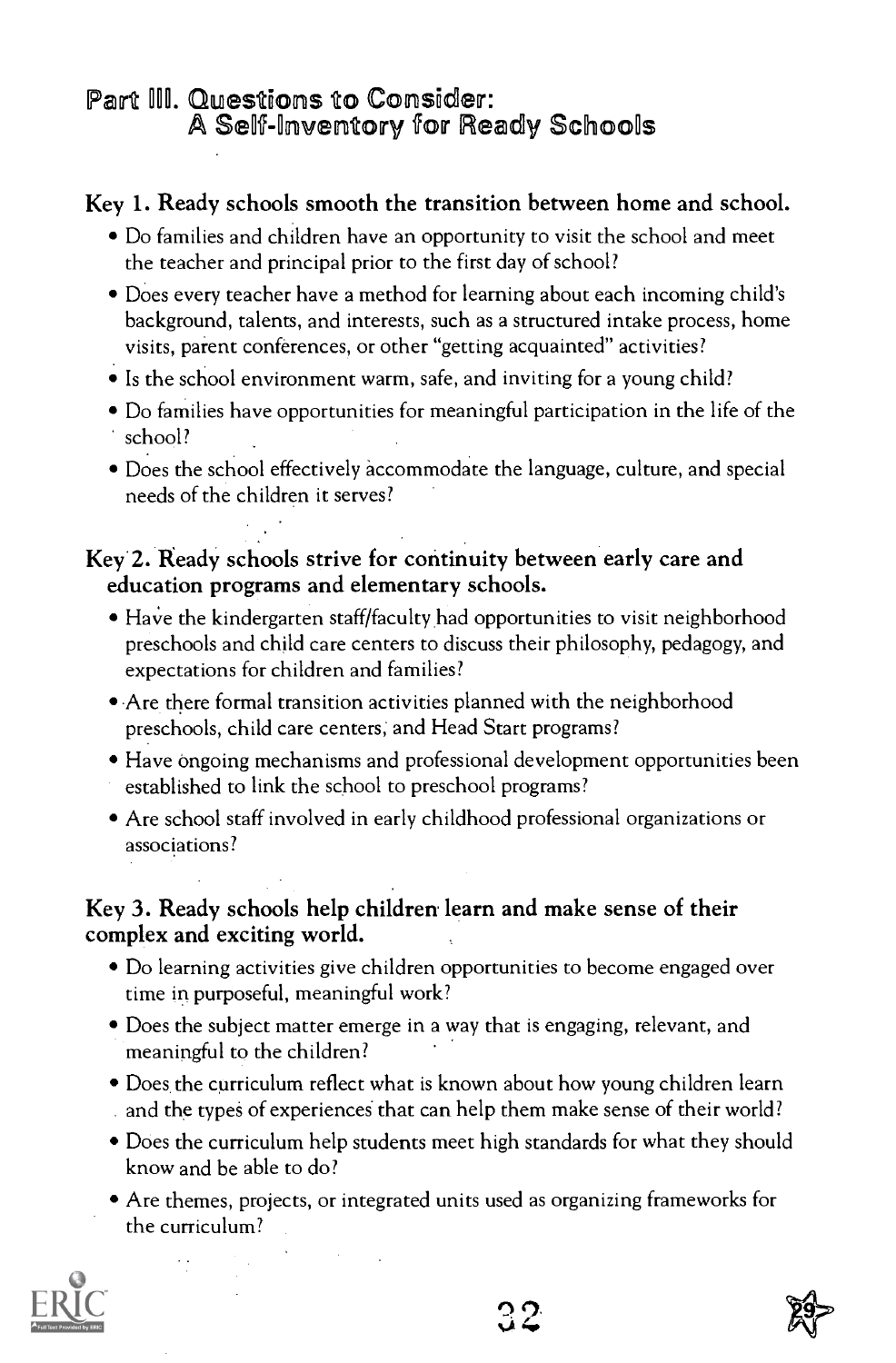#### Key 4. Ready schools are committed to the success of every child.

- Do teachers consistently communicate high expectations for all students?
- Does every child have at least one caring adult at the school site who takes a special interest in him or her?
- Is timely help available, on an individual basis, for any student who experiences academic or social problems?
- Are multiple sources of information available and consulted regarding each child's development, achievement, and educational strengths and needs?
- Are parents' perspectives taken into consideration as goals for individual children are developed?

#### Key 5. Ready schools are committed to the success of every teacher and every adult who interacts with children during the school day.

- Is there a coherent, systematic professional development program geared to the specific needs of the students and the school?
- Do teachers have regular time for team meetings within and across grade levels, and with preschool and early childhood teachers?
- Do teachers have in-classroom mentors—colleagues with whom they can work to develop and practice effective teaching practices?
- Is the effectiveness of staff development activities evaluated on a regular basis?

#### Key 6. Ready schools introduce or expand approaches that have been shown to raise achievement.

- Are staff and faculty familiar with educational research that relates directly to the specific challenges they face in their work with children?
- Are there flexible grouping patterns within classrooms and across grade levels?
- Are teachers using instructional strategies that take advantage of, or make the best of, class size—whether small or large?
- Does the school maintain a collaborative relationship with a university or community college or participate in outside education initiatives to share expertise and improve teaching and learning?
- Do school administrators regularly document, review, and share evidence of student achievement? Do achievement data inform decision-making?

#### Key 7. Ready schools are learning organizations that alter practices and programs if they do not benefit children.

Does the school routinely monitor student success for individuals, subgroups, and the school as a whole; alter practices and programs that are not effective; and provide supportive interventions for students and professional development opportunities for adults?

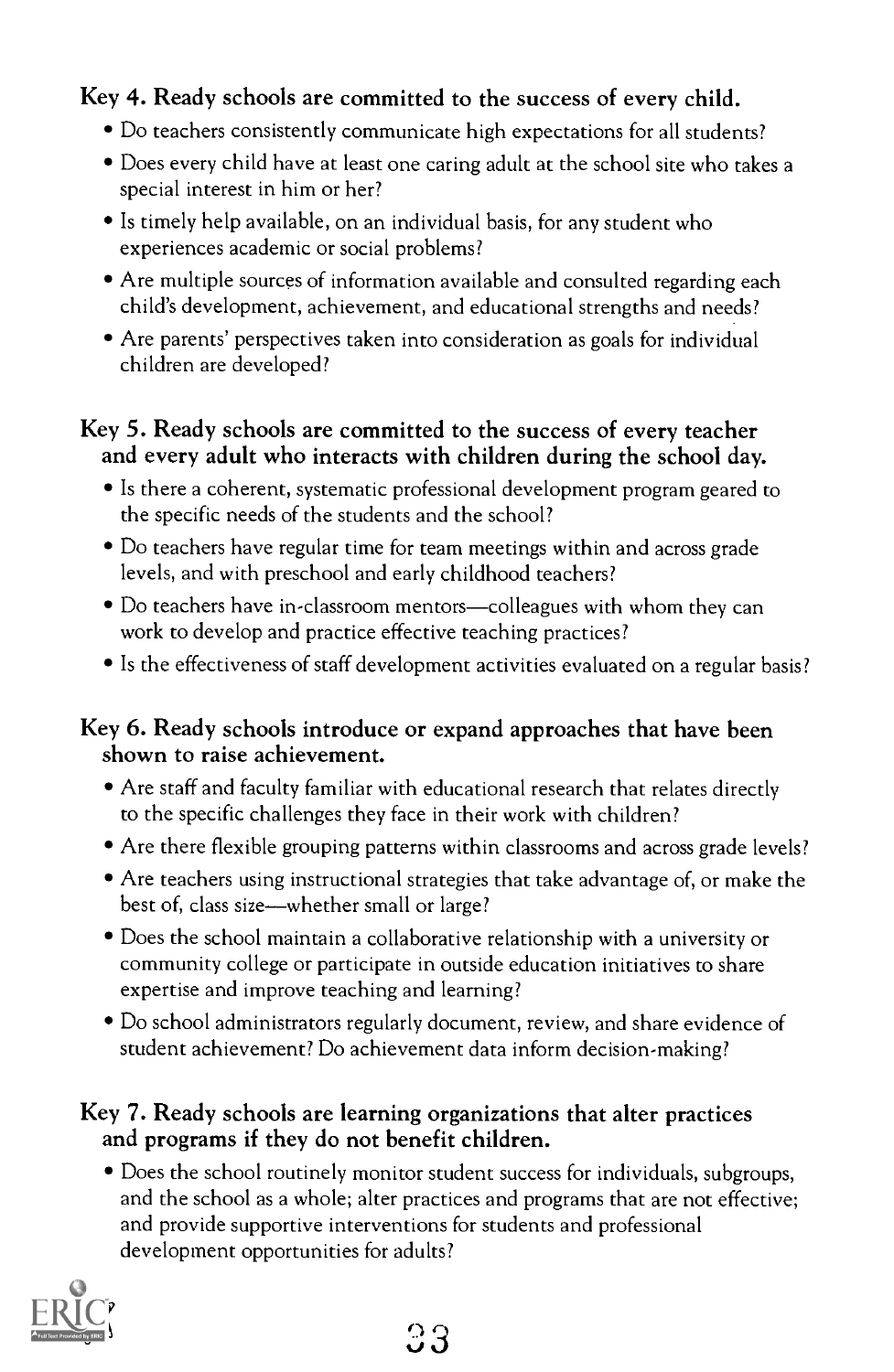- Is the curriculum able to accommodate variation in children's abilities, interests, and developmental capabilities?
- Are retention policies and practices reviewed on a regular basis to determine how many-and which-students are retained each year?
- Are students who are considered for retention provided with intensive, individualized assistance?
- Is entry to kindergarten based on chronological age?
- Are retention and redshirting rare?

#### Key 8. Ready schools serve children in communities.

- Are faculty and staff aware of community resources, and do they use them regularly?
- Does the school maintain regular communication with and participate in related activities sponsored by community organizations, services, and businesses?
- Do community members ever share their expertise and experience with faculty, children, or parents-either at the school or at other sites in the community?
- Is the wider world brought into the school by means of technology?
- Does the community participate in setting instructional goals and helping the school achieve them?

#### Key 9. Ready schools take responsibility for results.

- Has the school put into place systematic methods—both formal and informal—for assessing progress toward schoolwide goals?
- Are school improvement efforts planned, implemented, and evaluated based on measures of student and school success?
- Are assessment procedures aligned with curriculum and learning goals?
- Does the school share progress with parents, the community, and the greater public on a regular basis?

#### Key 10. Ready schools have strong leadership.

- Do school leaders have a clearly defined vision of a "ready school" that is committed to the success of every child?
- Do school leaders have regular opportunities to develop and strengthen their own leadership skills?
- Do school leaders seize opportunities to mentor other potential leaders?
- Does the leadership involve faculty, staff, and parents in goal-setting and decision-making whenever appropriate?
- Do school leaders have some training and experience in early childhood education?





 $-34$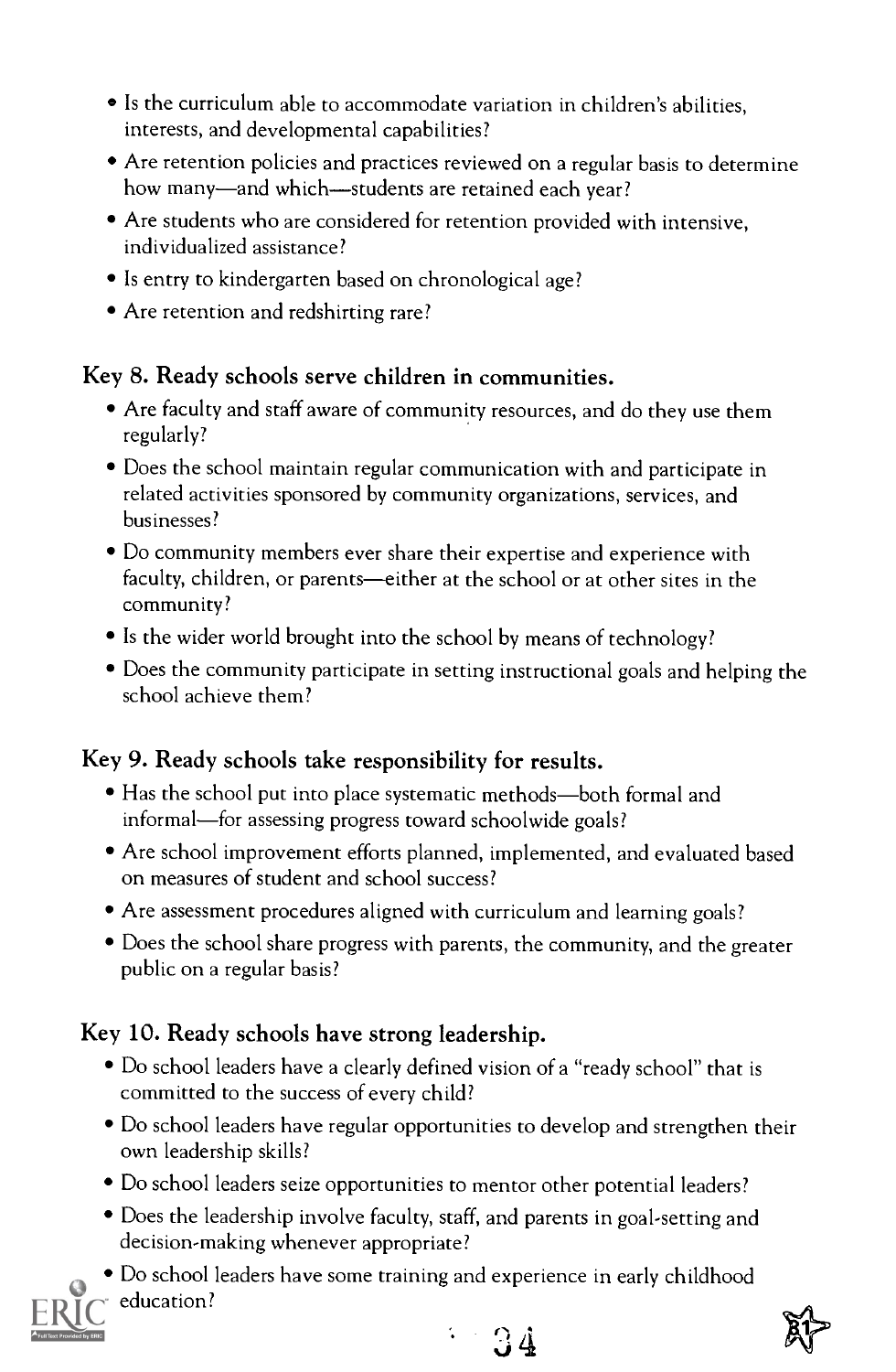#### Notes

1. Love, J.M., Logue, M.E., Trudeau, J.V., & Thayer, K. (1992). Transitions to kindergarten in American schools: Final report of the National Transition Study. Washington, DC: U.S. Department of Education.

Boyer, E.L. (1991). Ready to learn: A mandate for the nation. Princeton, NJ: Carnegie Foundation for the Advancement of Teaching.

2. National Association of State Boards of Education. (1988). Right from the start: The report of the NASBE Task Force on Early Childhood Education. Alexandria, VA: Author.

3. National Association of State Boards of Education. (1991). Caring communities: Supporting young children and families. Alexandria, VA: Author.

4. Boyer, E.L. (1996). The basic school: A community for learning. Princeton, NJ: Carnegie Foundation for the Advancement of Teaching.

5. Carnegie Task Force on Learning in the Primary Grades. (1996). Years of promise: A comprehensive learning strategy for America's children. New York: Carnegie Corporation of New York.

6. California Elementary Grades Task Force. (1994). It's elementary: Recommendations for achieving excellence in California's elementary schools. Sacramento: California Department of Education.

7. Love, J.M., Logue, M.E., Trudeau, J.V., & Thayer, K. (1992). Transitions to kindergarten in American schools: Final report of the National Transition Study, p. 61. Washington, DC: U.S. Department of Education.

8. National Education Goals Panel. (1995). Data volume for the National Education Goals report. Volume 1: National data, p. 35. Washington, DC: U.S. Government Printing Office.

9. Love, J.M., Logue, M.E., Trudeau, J.V., & Thayer, K. (1992). Transitions to kindergarten in American schools: Final report of the National Transition Study. Washington, DC: U.S. Department of Education.

10. O'Brien, M. (1991). Promoting successful transition into school: A review of current intervention practices. Lawrence, KS: Kansas University Early Childhood Research Institute.

11. Kagan, S.L., & Neuman, M. (in press). Lessons from three decades of transition research. Elementary School Principal.

Lombardi, J. (1992). Beyond transition: Ensuring continuity in early childhood services. ERIC#ED345867. Urbana, IL: ERIC Clearinghouse on Elementary and Early Childhood Education.

Love, J.M., Logue, M.E., Trudeau, J.V., & Thayer, K. (1992). Transitions to kindergarten in American schools: Final report of the National Transition Study. Washington, DC: U.S. Department of Education.

12. Jensen, M.R. (1997). Primary sources inventory. Rosewell, GA: Cognitive Education Systems.

13. Love, J.M., Logue, M.E., Trudeau, J.V., & Thayer, K. (1992). Transitions to kindergarten in American schools: Final report of the National Transition Study. Washington, DC: U.S. Department of Education.

14. Ibid.

15. Carnegie Task Force on Learning in the Primary Grades. (1996). Years of promise: A comprehensive learning strategy for America's children. New York: Carnegie Corporation of New York.

5

16. Slavin, R.E. (1995, Winter). A model of effective instruction. Education Forum 59:166-176.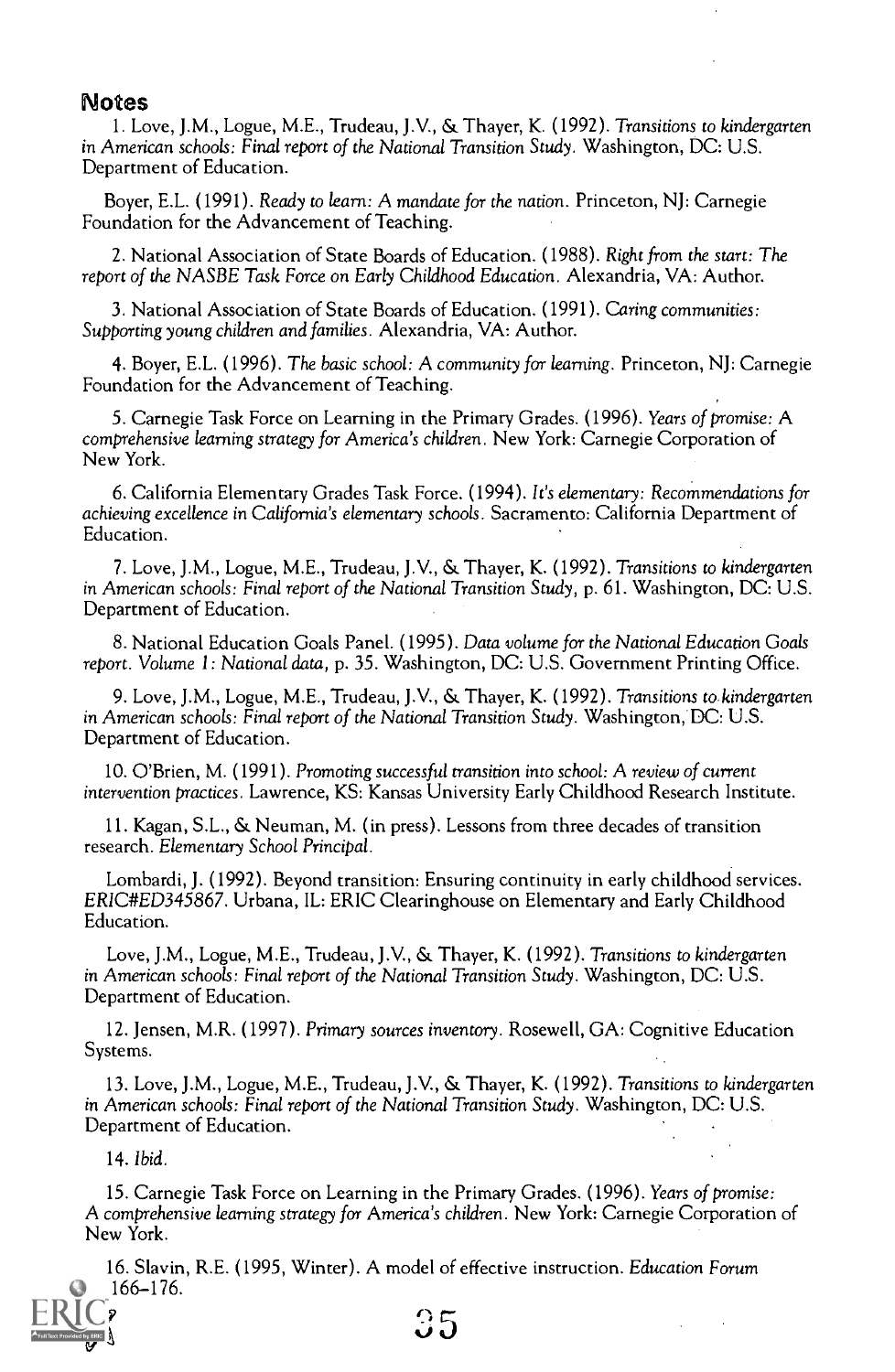17. Carnegie Task Force on Learning in the Primary Grades. (1996). Years of promise: A comprehensive learning strategy for America's children. New York: Carnegie Corporation of New York.

National Education Commission on Time and Learning. (1994, April). Prisoners of time. Washington, DC: U.S. Government Printing Office.

18. Comer, J.P. (1988). Educating poor minority children. Scientific American 259(5):42-48.

Kozol, J. (1991). Savage inequalities: Children in America's schools. New York: Crown Publishers, Inc.

19. Entwisle, D.R., & Alexander, K.L. (1993). Entry into school: The beginning school transition and educational stratification in the United States. Annual Review of Sociology 19: 404-406.

20. Delpit, L. (1995). Other people's children: Cultural conflict in the classroom. New York: The New Press.

21. Corner, J.P. (1988). Educating poor minority children. Scientific American 259(5):42-48.

22. U.S. Department of Education, Office of Educational Research and Improvement. (1996). Building knowledge for a nation of learners: A framework for education research 1997. Washington, DC: U.S. Government Printing Office.

23. Love, J.M., Logue, M.E., Trudeau, J.V., & Thayer, K. (1992). Transitions to kindergarten in American schools: Final report of the National Transition Study, p. 29. Washington, DC: U.S. Department of Education.

24. Love, J.M., Logue, M.E., Trudeau, J.V., & Thayer, K. (1992). Transitions to kindergarten in American schools: Final report of the National Transition Study. Washington, DC: U.S. Department of Education.

25. Meisels, S.J., Steele, D.M., & Quinn-Leering, K. (1993). Testing, tracking, and retaining young children: An analysis of research and social policy. In B. Spodek (Ed.), Handbook of research on the education of young children (pp. 279-292). New York: Macmillan Publishing Co.

26. Berkeley, M.V. (1978). Inside kindergarten. Ph.D. dissertation. Cited in D.R. Entwisle & L.A. Hayduk. (1982). Early schooling: Cognitive and affective outcomes. Baltimore, MD: Johns Hopkins University Press.

27. Farkas, S., & Johnson, J., with Friedman, W., & Bers, A. (1996). Given the circumstances: Teachers talk about public education today. New York: Public Agenda Foundation.

28. Heumann, J.E. (1997). Statement on the Individuals with Disabilities Education Act (IDEA) to the United States Senate Committee on Labor and Human Resources. January 29,1997.

29. Carnegie Task Force on Learning in the Primary Grades. (1996). Years of promise: A comprehensive learning strategy for America's children. New York: Carnegie Corporation of New York.

30. Baker, E.T., Wang, M.C., & Walberg, H.J. (1994-95). The effects of inclusion on learning. Educational Leadership:33-35.

Carlberg, C., & Davale, K. (1980). The efficacy of special versus regular class placement for exceptional children: A meta-analysis. The Journal of Special Education:295-305.

Wang, M.C., Reynolds, M.C., & Walberg, H.J. (1988). Serving students at the margins. Educational Leadership:12-17.

31. Delpit, L. (1995). Other people's children: Cultural conflict in the classroom. New York: New Press.

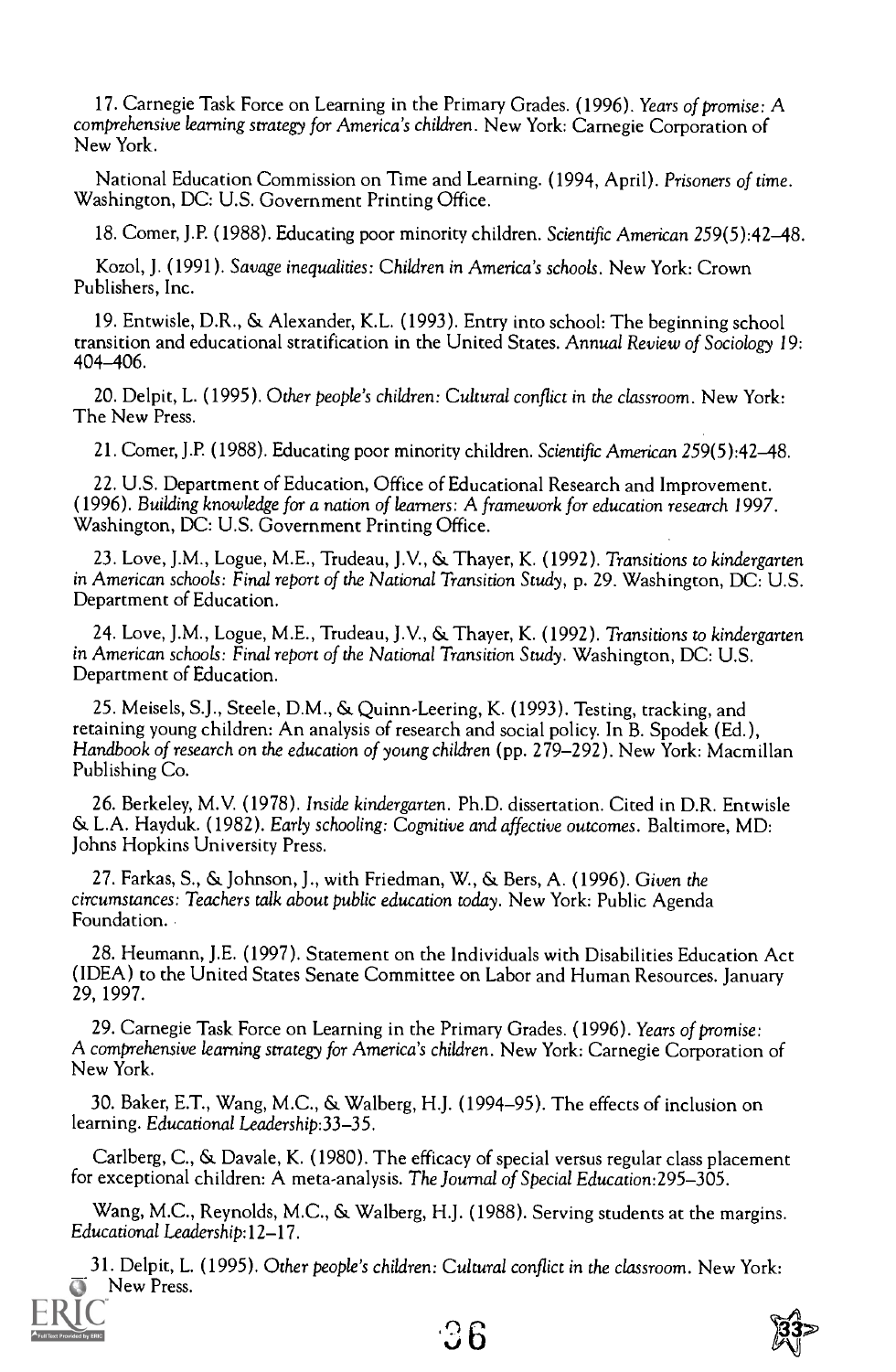32. Wong Fillmore, L. (1985). Second language learning in children: A proposed model. In R. Eshch & J. Provinzano (Eds.), Issues in English language development (pp. 33-44). Rosslyn, VA: National Clearinghouse for Bilingual Education.

33. National Commission on Teaching & America's Future. (1996). What matters most: Teaching for America's future. New York: Teachers College, Columbia University.

34. Greenwald, R., Hedges, L.V., & Larne, R.D. (1996, Fall). The effect of school resources in student achievement. Review of Educational Research 66:361-396.

35. National Commission on Teaching & America's Future. (1996). What matters most: Teaching for America's future. New York: Teachers College, Columbia University.

36. Ibid.

37. Carnegie Task Force on Learning in the Primary Grades. (1996). Years of promise: A comprehensive learning strategy for America's children. New York: Carnegie Corporation of New York.

38. Kagan, S.L., & Cohen, N.E. (1997). Not by chance: Creating an early care and education system for America's children. New Haven, CT: Yale University.

39. Howes, C., Smith, E., & Galinsky, E. (1995). The Florida child care quality improvement study. New York: Families and Work Institute.

40. Kisker, E., Hofferth, S., Phillips, D., & Farquhar, E. (1991). A profile of child care settings: Early education and care in 1990, Vol. 1. Princeton, NJ: Mathematica Policy Research, Inc.

41. U.S. Department of Education, Office of Educational Research and Improvement. (1996). Building knowledge for a nation of learners: A framework for education research 1997. Washington, DC: U.S. Government Printing Office.

42. Wasik, B.A., & Slavin, R.E. (1990). Preventing early reading failure with one-to-one tutoring: A best-evidence synthesis. (Report No. 6). Baltimore, MD: Center for Research on Effective Schooling for Disadvantaged Students, The Johns Hopkins University.

43. Heumann, J.E. (1997). Statement on the Individuals with Disabilities Education Act (IDEA) to the United States Senate Committee on Labor and Human Resources. January 29,1997.

44. Carnegie Task Force on Learning in the Primary Grades. (1996). Years of promise: A comprehensive learning strategy for America's children. New York: Carnegie Corporation of New York.

U.S. Department of Education, Office of Educational Research and Improvement. (1996). Building knowledge for a nation of learners: A framework for education research 1 997. Washington, DC: U.S. Government Printing Office.

45. Stief, E.A. (1993). The role of parent education in achieving school readiness. Washington, DC: National Governors' Association.

46. Mosteller, F. (1995). The Tennessee study of class size in the early school grades. The Future of Children 5(2):113-127. Los Altos, CA: The Center for the Future of Children, The David and Lucile Packard Foundation.

Achilles, C.M. (1993). The lasting benefits study (LBS) in grades 4 and 5 (1990-1991): A legacy from Tennessee's four year (K-3) class-size study (1985-1989). Paper presented at the North Carolina Association for Research in Education, Greensboro, NC; cited in U.S. Department of Education, Office of Educational Research and Improvement. (1996). Building knowledge for a nation of learners: A framework for education research 1997. Washington, DC: U.S. Government Printing Office.

 $\epsilon_{\rm{c}}$ 

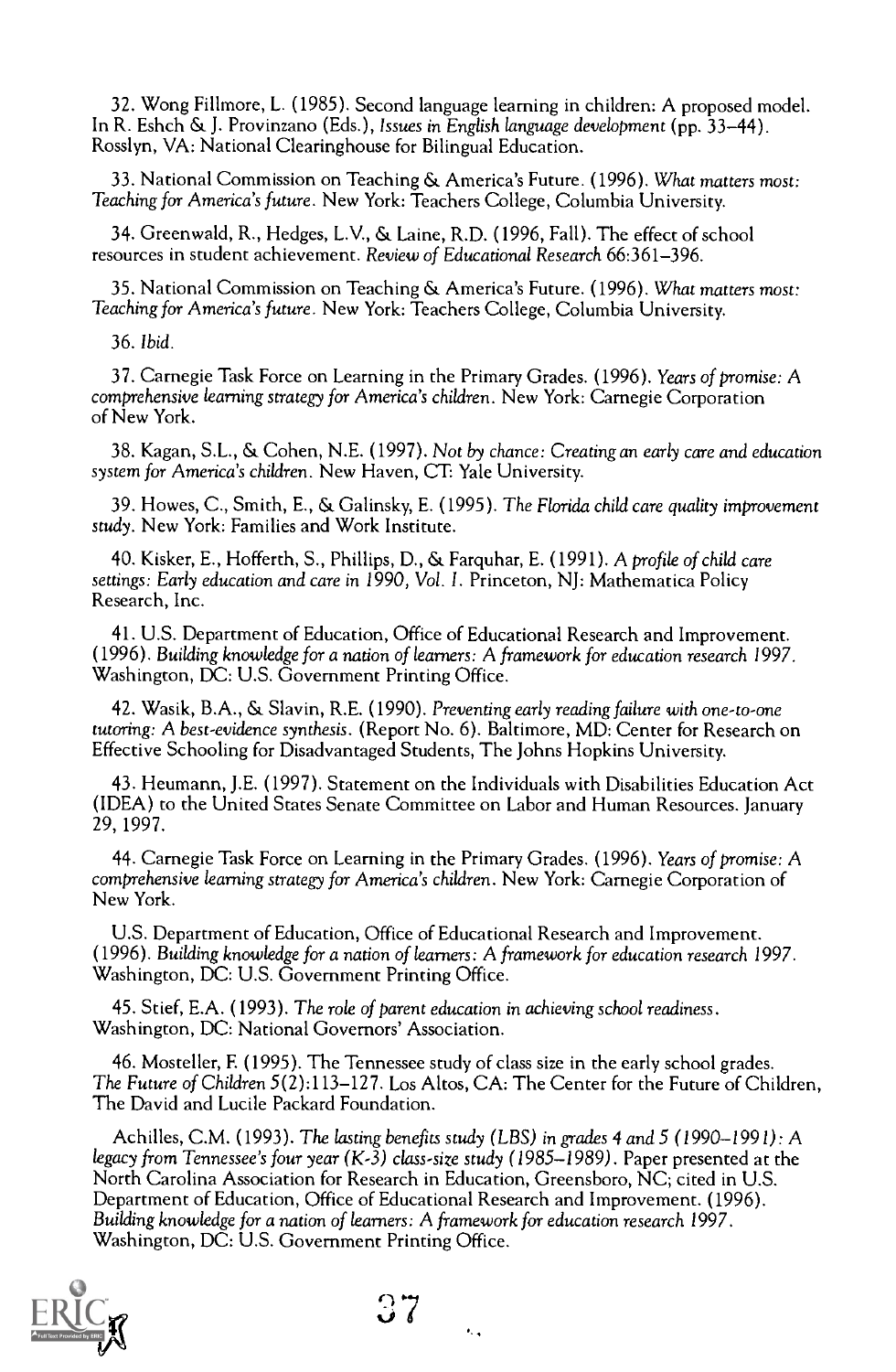47. Wasik, B.A., & Slavin, R.E. (1990). Preventing early reading failure with one-to-one tutoring: A best-evidence synthesis. (Report No. 6). Baltimore, MD: Center for Research on Effective Schooling for Disadvantaged Students, The Johns Hopkins University.

48. Katz, L.G., Evangelou, D., & Hartman, J.A. (1990). The case for mixed-age grouping in early education. Washington, DC: National Association for the Education of Young Children.

National Association for the Education of Young Children. (1990, November). NAEYC position statement on school readiness. Young Children 46:21-23.

Chase, P., & Doan, J. (Eds.). (1994). Full circle: A new look at multi-age education. Portsmouth, NH: Heineman Publishers.

49. U.S. Department of Education, Office of Educational Research and Improvement. (1996). Building knowledge for a nation of learners: A framework for education research 1997. Washington, DC: U.S. Government Printing Office.

50. Love, ).M., Logue, M.E., Trudeau, J.V., & Thayer, K. (1992). Transitions to kindergarten in American schools: Final report of the National Transition Study. Washington, DC: U.S. Department of Education.

51. Byrd, R.S., Weitzman, M., & Auinger, P. (1997). Increased behavior problems associated with delayed school entry and delayed school progress. Pediatrics 100(4):654-661.

52. National Institute on the Education of At-Risk Students. (1997). Project description: Effective preschool and kindergarten. Baltimore, MD: The Johns Hopkins University.

53. National Association of State Boards of Education. (1988). Right from the start: The report of the NASBE Task Force on Early Childhood Education. Alexandria, VA: Author.

54. Dryfoos, J. (1994, August). Under one roof. The American School Board Journal 181(8): 28-31.

55. Wynn, J., Costello, J., Halpern, R., & Richman, H. (1994). Children, families, and communities: A new approach to social services. Chicago: Chapin Hall Center for Children, University of Chicago.

56. National Association of State Boards of Education. (1991). Caring communities: Supporting young children and families. Alexandria, VA: Author.

57. Hilliard, A. (1990). Secrecy in testing: The social costs from an equity perspective. In J.L. Schwartz & K.A. Viator (Eds.), The prices of secrecy: The social, intellectual, and psychological costs of current assessment practice. Cambridge, MA: Educational Technology Center, Harvard Graduate School of Education.

Meisels, S.J., Steele, D.M., & Quinn-Leering, K. (1993). Testing, tracking, and retaining young children: An analysis of research and social policy. In B. Spodek (Ed.), Handbook of research on the education of young children (pp. 279-292). New York: Macmillan Publishing Co.

#### Additional Information

Bredekamp, S. (Ed). (1987). Developmentally appropriate practice in early childhood programs serving children from birth through age 8. Washington, DC: National Association for the Education of Young Children.

Bruner, J.S. (1966). Towards a theory of instruction. Cambridge, MA: Harvard University Press.

Carnegie Task Force on Meeting the Needs of Our Youngest Children. (1994). Starting points: Meeting the needs of our youngest children. New York: Carnegie Corporation of New York.

Chugani, H. (1997). Neuroimaging of developmental non-linearity and developmental pathologies. In R.W. Thatcher, G.R. Lyon, J. Rumsey, & N. Krasnegor (Eds.), Developmental neuroimaging: Mapping the development of brain and behavior. San Diego: Academic Press.



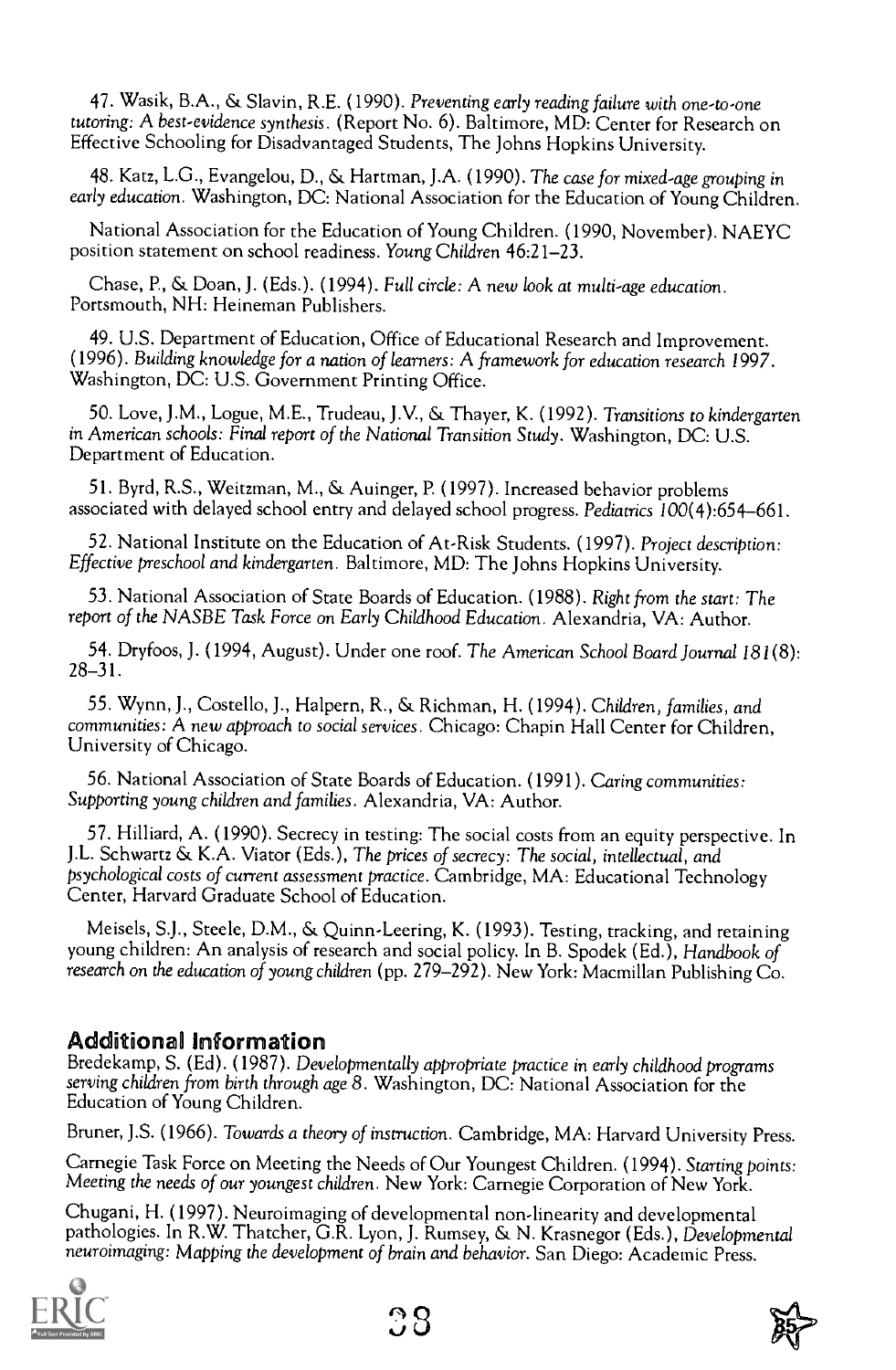Copple, C.E. (1992). Starting RIGHT: Reforming education in the early grades (prekindergarten through grade 3). New York: Carnegie Corporation of New York.

Jensen, M.L., & Jensen, M.R. (1996). The Parent as Mediator parent education program. Rosewell, GA: Cognitive Education Systems.

Kagan, S.L. (1990, December). Readiness 2000: Rethinking rhetoric and responsibility. Phi Delta Kappan 74(4):272-279.

Kagan, S.L. (1991, Winter). Head Start, families and schools: Creating transitions that work. National Head Start Association Journal 10:40-43.

Kagan, S.L., Moore, E., & Bredekamp, S. (Eds.). (1995, June). Reconsidering children's early development and learning: Toward common views and vocabulary. Goal 1 Technical Planning Group Report 95-03. Washington, DC: National Education Goals Panel.

Karweit, N.L., & Wasik, B.A. (1996). A review of the effects of extra-year kindergarten programs and transitional first grades. Baltimore, MD: Center for Research on Effective Schooling for Disadvantaged Students, The Johns Hopkins University.

Kuel, P.K., Williams, K.A., Lacerda, F, Stevens, K.N., & Lindblom, B. (1992). Linguistic experience alters phonetic perception in infants by 6 months of age. Science 255:606-608.

Ladson-Billings, G. (1995). But that's just good teaching! The case for culturally relevant pedagogy. Theory Into Practice 34(3):159-65.

Ladson-Billings, G. (1990). Culturally relevant teaching. The College Board Review 155:20-25.

Legters, N., & Slavin, R.E. (1994). Elementary students at risk: A status report. Baltimore, MD: Center for Research on Effective Schooling for Disadvantaged Students, The Johns Hopkins University.

Lloyd, D.N. (1978). Prediction of school failure from third-grade data. Educational and Psychological Measurement 38:1193-1200.

Meier, D. (1993, January 30). Changing our habits of schooling. The Second Biennial Marianne Amarel Memorial Lecture, Occasional Paper #7. East Lansing, MI: The Holmes Group.

National Association of Elementary School Principals. (1990). Early childhood education: Standards for quality programs for young children. Alexandria,VA: Author.

Sameroff, A., & McDonough, S.C. (1994, November). Educational implications of developmental transitions: Revisiting the 5 to 7 year shift. Phi Delta Kappan 76(3):188–193.

Shepard, L.A., & Smith, M.L. (1989). Flunking grades: Research and policies on retention. New York: Palmer Press.

Shore, R. (1997). Rethinking the brain: New insights into early development. New York: Families and Work Institute.

Southern Early Childhood Association. (1993, Fall). Children are born learning: Schools must make ready to celebrate and nurture what children instinctively can and will do. Dimensions of Early Childhood 22(1):5-8.

Stief, E.A. (1994). Transitions to school. Washington, DC: National Governors' Association.

Teo, A., Carlson, E., Mathieu, P.J., Egeland, B., & Sroufe, L.A. (1996). A prospective longitudinal study of psychosocial predictors of achievement. Journal of School Psychology 34(3):285-306.

United Nations Children's Fund. (1991). Preparing children for schools and schools for children. New York: Author.

Uphoff, J.K. (1995). Real facts from real schools: What you're not supposed to know about school readiness and transition programs. Rosemont, NJ: Modern Learning Press.

Weissbourd, R. (1996). The vulnerable child: What really hurts America's children and what we can do about it. Reading, MA: Addison-Wesley Publishing Co.

Zero to Three. (1992). Heart start: The emotional foundations of school readiness. Washington, C: National Center for Clinical Infant Programs.

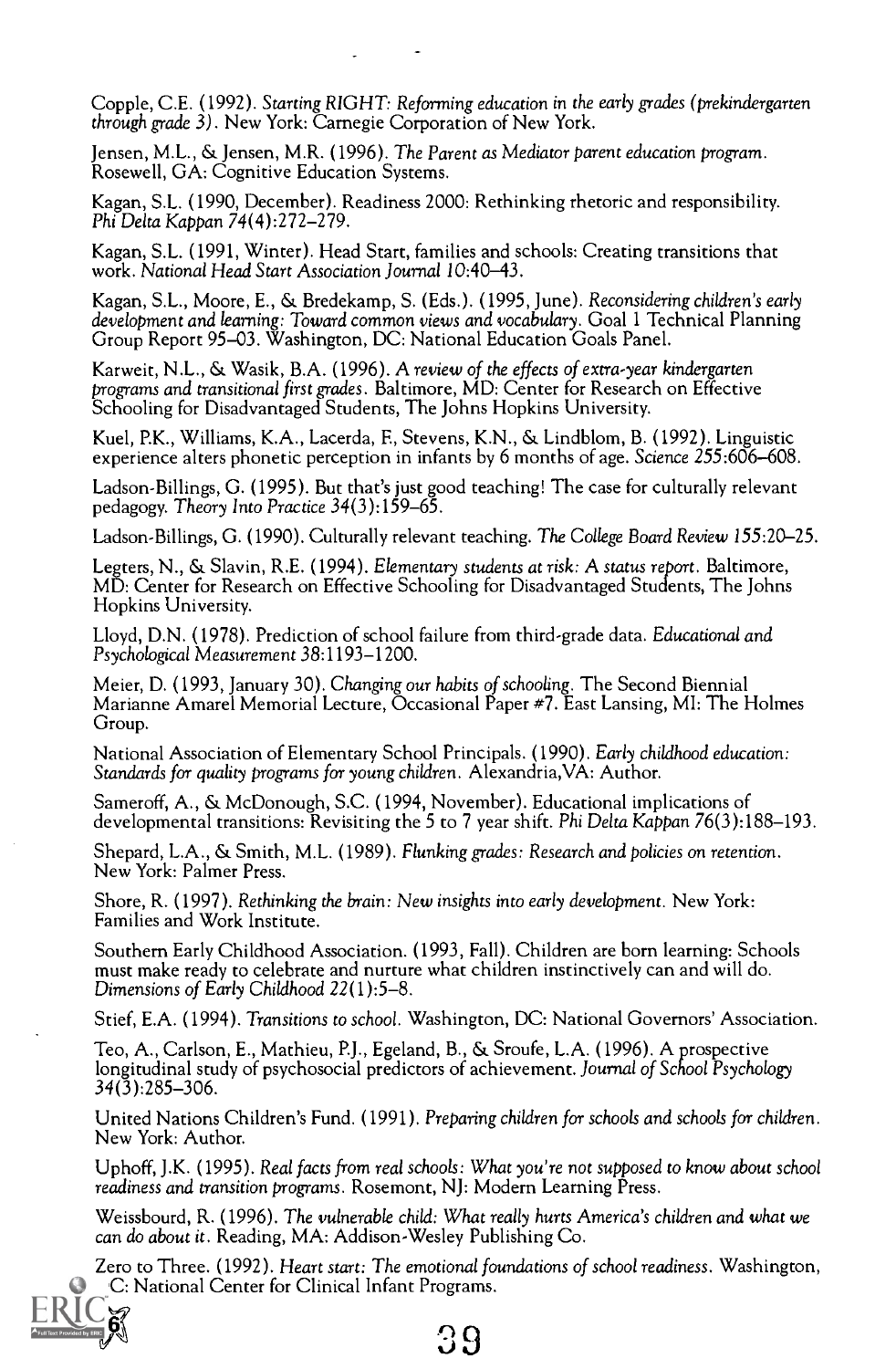#### Goal 1 Advisorsto the National Education Goals Panel

#### Technical Planning:Group on Readiness for School

Leader: Sharon Lynn Kagan, Yale University

Sue Bredekamp, National Association for the Education of Young Children M. Elizabeth Graue, University of Wisconsin Luis Laosa, Educational Testing Service Samuel Meisels, University of Michigan Evelyn Moore, National Black Child Development Institute Lucile Newman, Brown University. Lorrie Shepard, University of Colorado Valora Washington, The Kellogg Foundation Nicholas Zill, Westat, Inc.

#### Goal 1 Early Childhood Assessments Resource Group

Leaders: Sharon Lynn Kagan, Yale University Lorrie Shepard, University of Colorado Sue Bredekamp, National Association for the Education of Young Children Edward Chittenden, Educational Testing Service Harriet Egertson, Nebraska State Department of Education Eugene Garcia, University of California, Berkeley M. Elizabeth Graue, University of Wisconsin Kenji Hakuta, Stanford University Carollee Howes, University of California, Los Angeles Annemarie Palincsar, University of Michigan Tej Pandey, California State Department of Education Catherine Snow, Harvard University Maurice Sykes, District of Columbia Public Schools Valora Washington, The Kellogg Foundation Nicholas Zill, Westat, Inc.

#### Goal 1 Ready Schools Resource Group

Leaders: Asa Hilliard, Georgia State University Sharon Lynn Kagan, Yale University Barbara Bowman, Erikson Institute Cynthia Brown, Council of Chief State School Officers Fred Brown, Boyertown Elementary School, Boyertown, Pennsylvania Linda Espinosa, University of Missouri Donna Foglia, Norwood Creek School, San Jose, California Peter Gerber, MacArthur Foundation Sarah Greene, National Head Start Association Judith Heumann, US. Department of Education Mogens Jensen, National Center for Mediated Learning Lilian Katz, ERIC Clearinghouse for Elementary and Early Childhood Education Michael Levine, Carnegie Corporation of New York Evelyn Moore, National.Black Child Development Institute Tom Schultz, National Association of State Boards of Education Barbara Sizemore, DePaul University Robert Slavin, johns Hopkins University BEST COPY AVAILABLE

> Typography and design by the U.S. Government Printing Office. Editorial assistance provided by Scott Miller, Editorial Experts, Inc.

> > A (1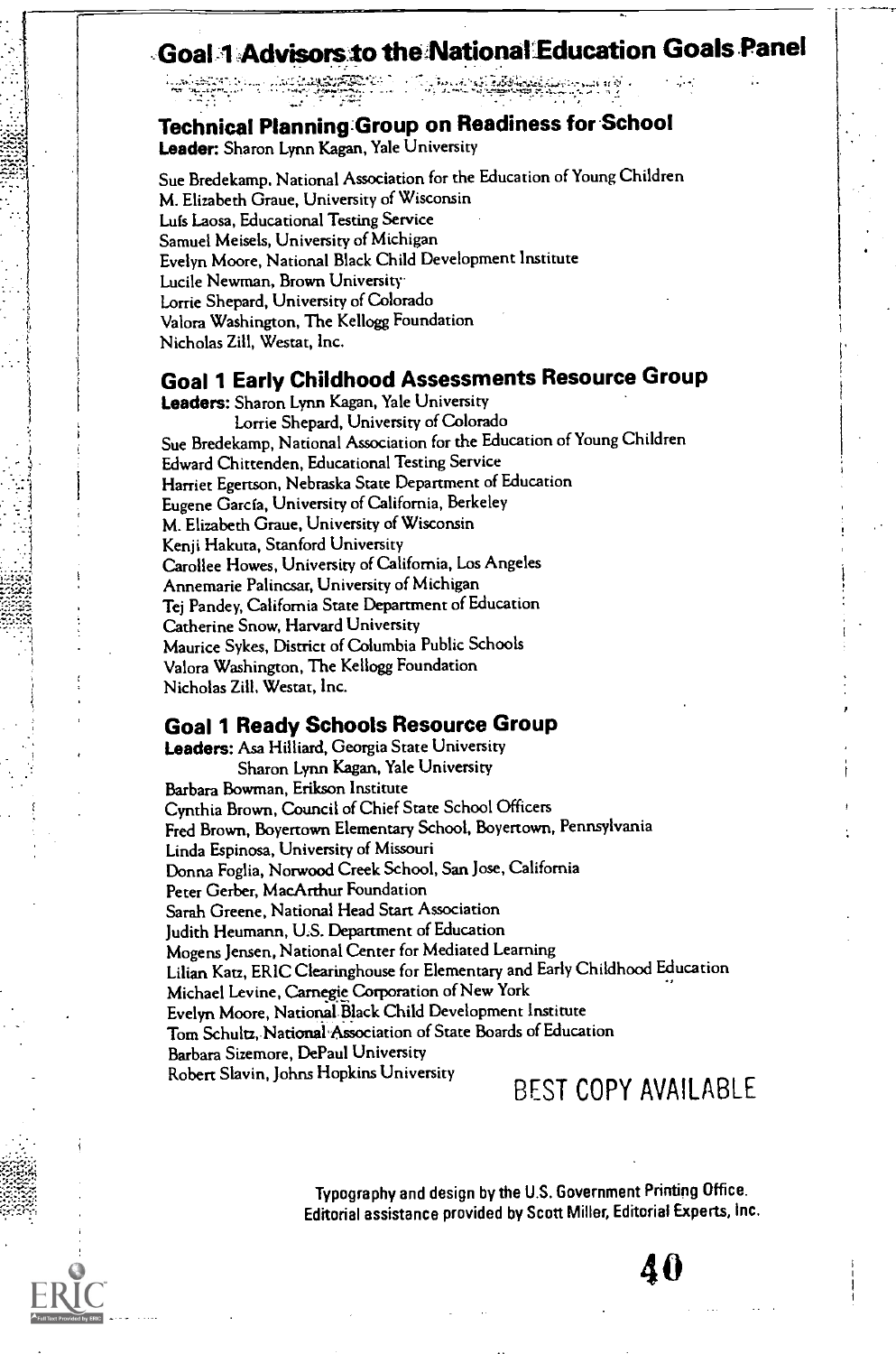THE NATIONAL EDUCATION GOALS



MATHEMATICS AND SCIENCE



ADULT LITERACY AND LIFELONG LEARNING



SAFE, DISCIPLINED, AND ALCOHOL- AND DRUG-FREE SCHOOLS



PARENTAL **PARTICIPATION** 





READY TO LEARN



SCHOOL COMPLETION



STUDENT ACHIEVEMENT AND CITIZENSHIP



TEACHER EDUCATION AND PROFESSIONAL DEVELOPMENT



41